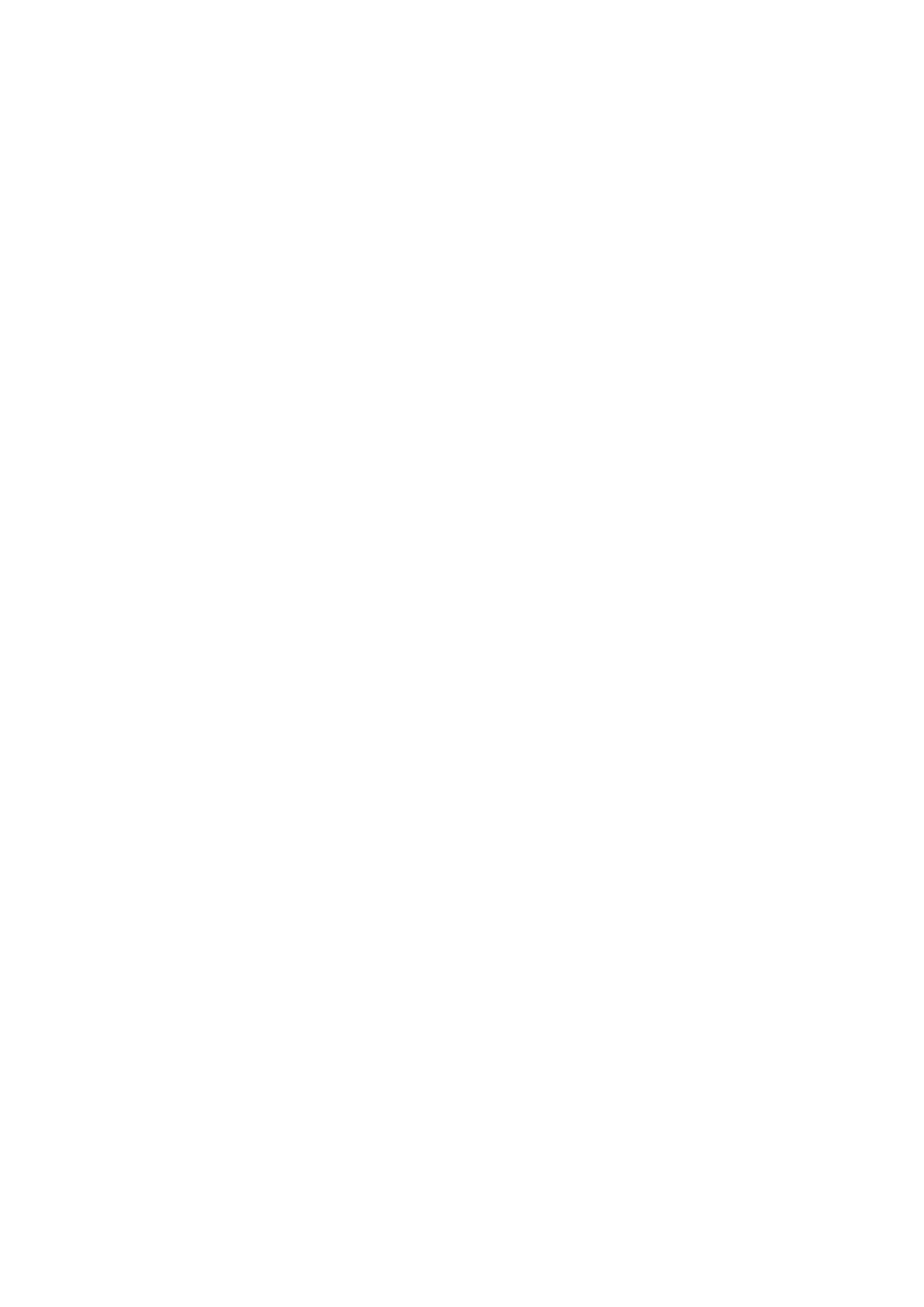### **Department of Education – Teachers' Superannuation Annual Scheme Statements For the year ended 31 March 2015**

*Laid before the Northern Ireland Assembly by the Department of Finance and Personnel under Section 10(4) of the Government Resources and Accounts Act (Northern Ireland) 2001* 

*3 July 2015*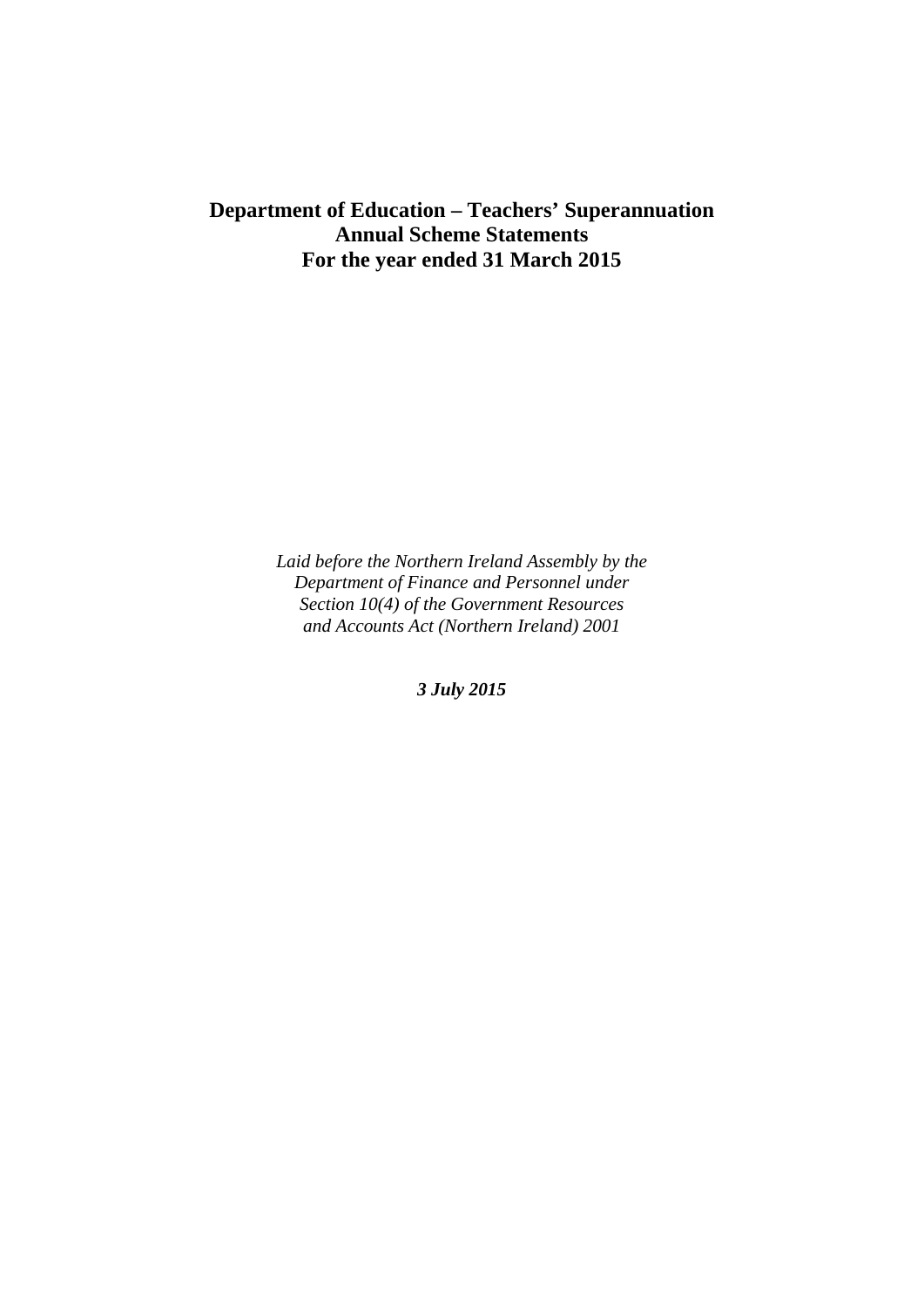

© Crown copyright 2015.

You may re-use this information (excluding logos) free of charge in any format or medium, under the terms of the Open Government Licence v.3. To view this licence, visit http://www.nationalarchives.gov.uk/doc/open-government-licence/version/3/ or email: psi@nationalarchives.gsi.gov.uk

Where we have identified any third party copyright information, you will need to obtain permission from the copyright holders concerned.

This publication is also available on our website at www.deni.gov.uk.

Any enquiries regarding this document should be sent to us at Department of Education, Rathgael House, 43 Balloo Road, Rathgill, BANGOR, BT19 7PR.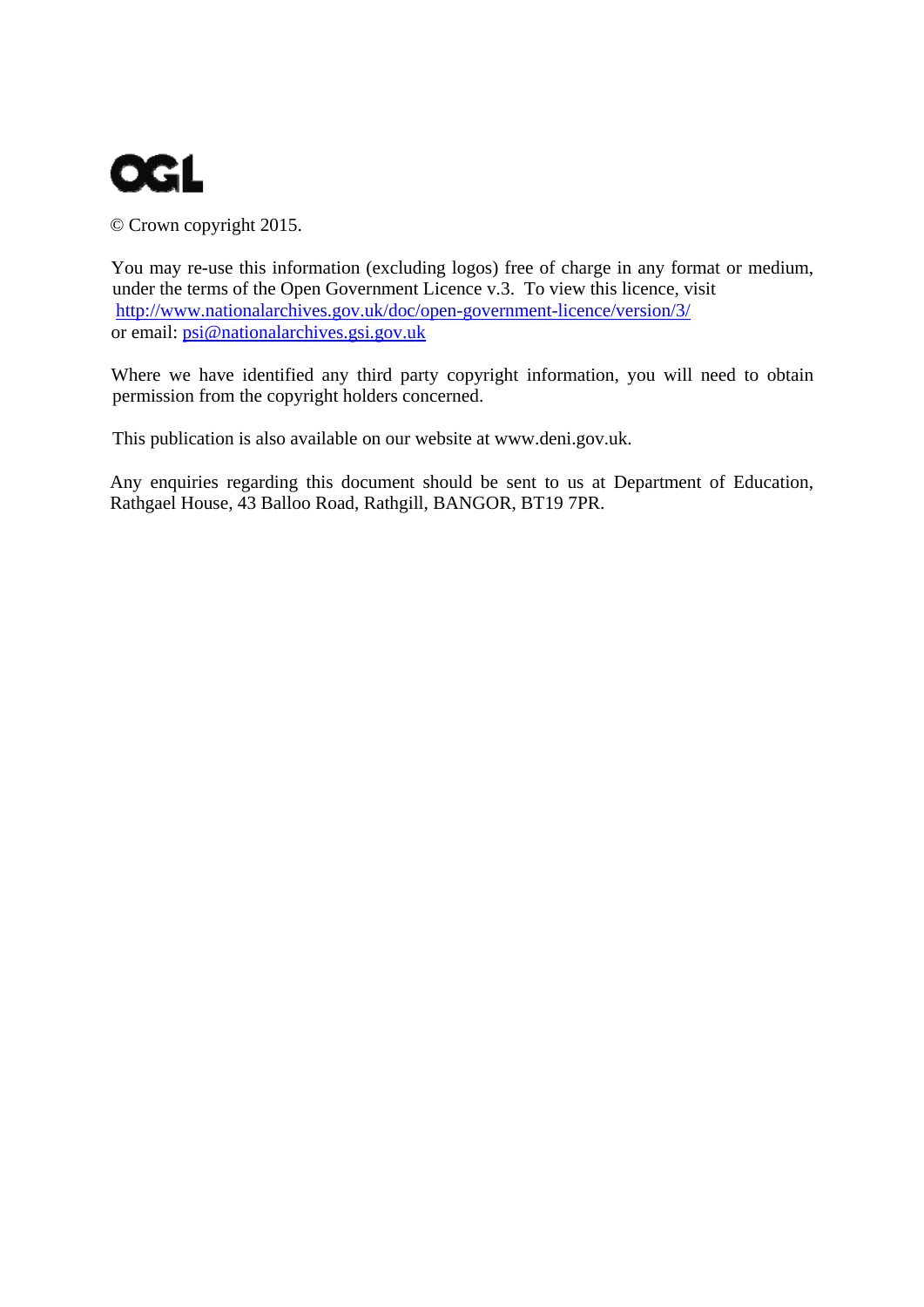| <b>Contents</b>                                               | Page |
|---------------------------------------------------------------|------|
| Report of the Managers                                        | 1    |
| Report of the Actuary                                         | 12   |
| <b>Statement of Accounting Officer's Responsibilities</b>     | 19   |
| <b>Governance Statement</b>                                   | 20   |
| Certificate and Report of the Comptroller and Auditor General | 25   |
| <b>Statement of Assembly Supply</b>                           | 27   |
| Notes to the Statement of Assembly Supply                     | 28   |
| <b>Combined Statement of Comprehensive Net Expenditure</b>    | 31   |
| <b>Combined Statement of Financial Position</b>               | 32   |
| Combined Statement of Changes in Taxpayers' Equity            | 33   |
| <b>Combined Statement of Cash Flows</b>                       | 34   |
| Notes to the Scheme Statements                                | 35   |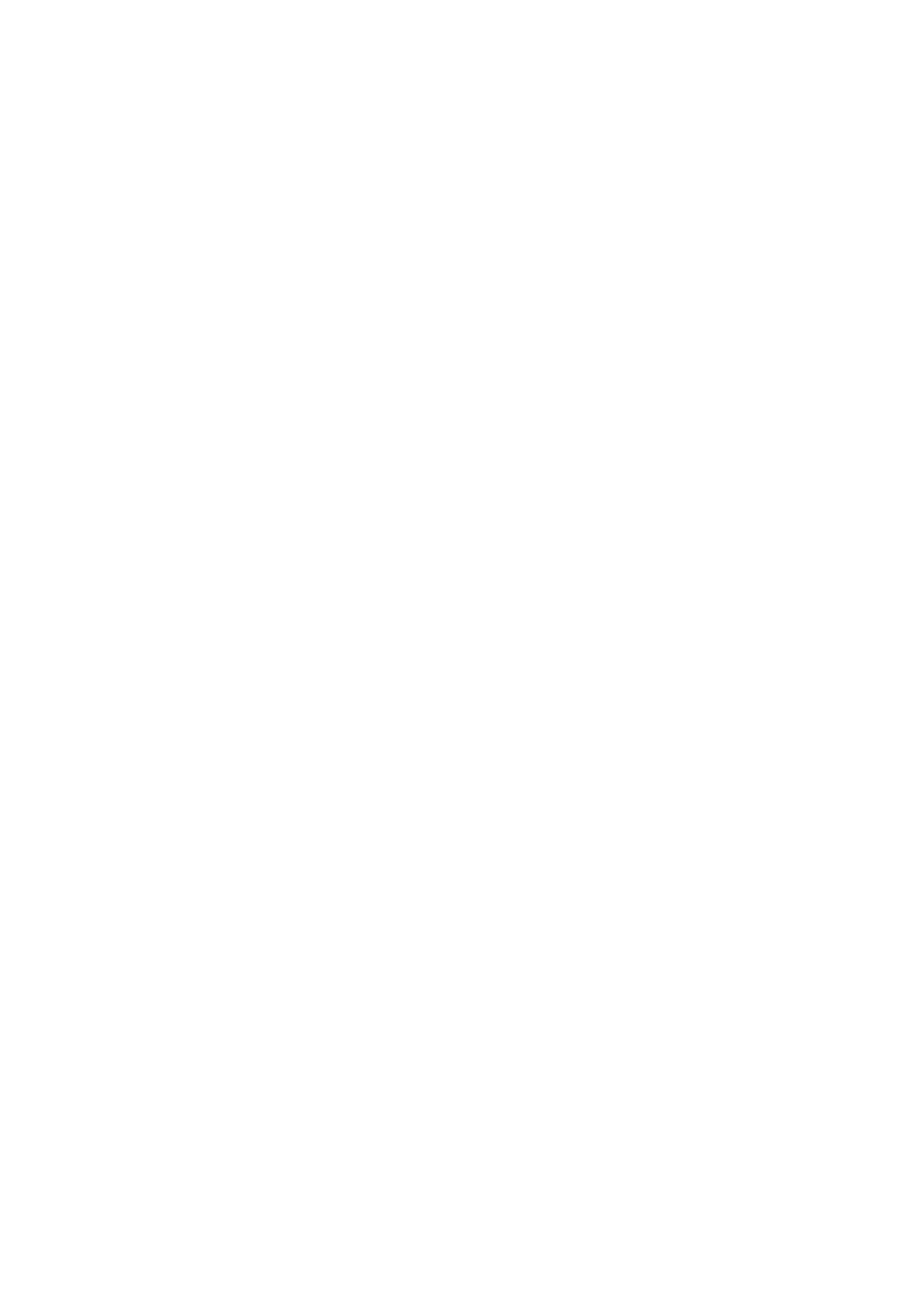### **REPORT OF THE MANAGERS for the year ended 31 March 2015**

### **Background to the Teachers' Superannuation Scheme**

#### Statutory basis for the Scheme

The Teachers' Superannuation Scheme ("the Scheme") operates under the Teachers' Superannuation Regulations (Northern Ireland) 1998 (as amended).

#### Eligibility to join the Scheme

Northern Ireland teachers' pensions were significantly modified and improved under the Teachers' Pensions etc. (Reform Amendments) Regulations (Northern Ireland) 2007.

These regulations introduced a pension age of 65 for new entrants and modifications to the Scheme for existing members from 1 April 2007.

Persons in the employments specified in Schedule 2 of the Teachers' Superannuation Regulations (Northern Ireland) 1998 are eligible to join the Scheme.

Further information about the Scheme is available on the internet at www.deni.gov.uk.

#### Main features of the Scheme

The Teachers' Superannuation Scheme is an unfunded, defined benefit scheme to which teachers and their employers contribute. Benefits are index-linked and there is provision for payments to dependants.

#### Corporate Governance and Management of the Scheme

The Teachers' Superannuation Scheme is managed by the Department of Education. The Department also manages the Teachers' Premature Retirement Compensation Scheme which operates under the Teachers' (Compensation for Redundancy and Premature Retirement) Regulations (Northern Ireland) 2010.

The Scheme Manager is responsible for policy in respect of the Scheme, legislative changes, and managing the relationship with the Government Actuary's Department (GAD).

The Scheme Administrator is responsible for the implementation of the Scheme regulations including day to day management of receipts and payments, and correspondence with Scheme members.

To manage the annual requirements for actuarial valuations and information for the preparation of the Annual Scheme Statements, the Teachers' Superannuation Scheme Steering Group meets during the year.

The Steering Group consists of staff from across the Department of Education, including the Financial Reporting Team (FRT), Pensions Policy Team (PPT), and the Teachers' Pay and Pensions Team (TP&PT).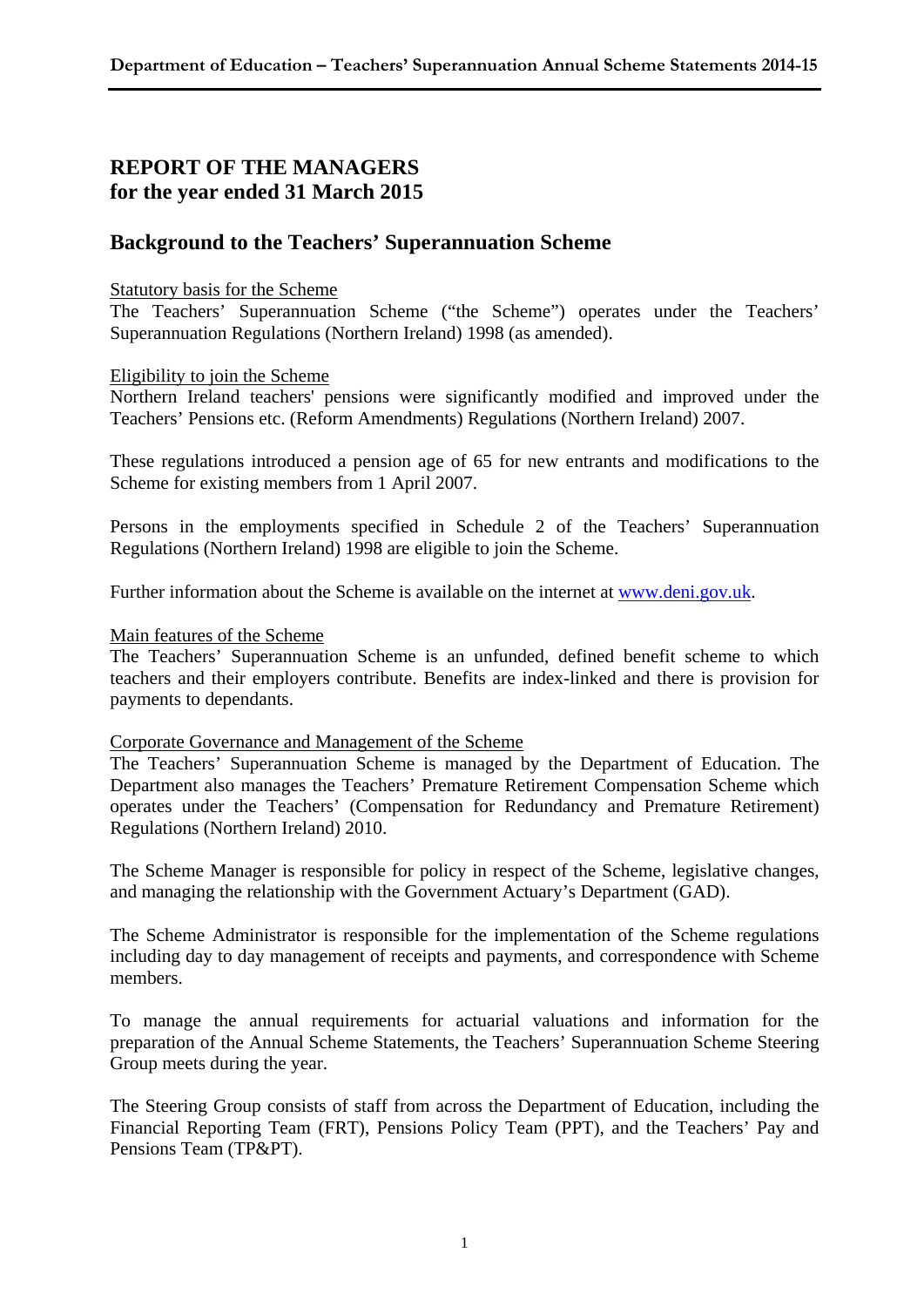To enable the Accounting Officer to maintain a sound system of internal control, the Accounting Officer is informed by the work of the internal auditors and reports from senior managers on the effectiveness of internal controls; and by comments made by the external auditors in their management letter and other reports. More detail is provided in the Governance Statement.

#### **Employers**

The Teachers' Superannuation Scheme is for persons in the employments specified in Schedule 2 of the Teachers' Superannuation Regulations (Northern Ireland) 1998. A full list of employers currently within the Scheme can be obtained from the Scheme Administrator.

#### Arrangements governing determination of contribution rates and benefits

The Department of Education in exercise of powers conferred upon it by the Superannuation (Northern Ireland) Order 1972 and after consultation with relevant interested parties makes regulations which determine the contributions and benefits of the Scheme.

The Teachers' Superannuation Consultative Committee is the established forum for consultation on matters relating to the Scheme. The Committee comprises representatives of the recognised teacher unions, the University and College Union and employers from both the school and further education sectors.

### **Key developments in year**

#### Changes in contributions

From 1 April 2014 contribution rates for employees increased in accordance with the table below. Employers' contributions remained at 13.6% of pensionable pay.

| Lower Salary* | <b>Higher Salary*</b> | <b>Contribution Rate</b><br>in $2014 - 15$ | <b>Increase</b><br>(against<br>$2013 - 14$ |
|---------------|-----------------------|--------------------------------------------|--------------------------------------------|
|               | £14,999               | 6.4%                                       | $0.0\%$                                    |
| £15,000       | £25,999               | 7.2%                                       | $0.2\%$                                    |
| £26,000       | £31,999               | 8.3%                                       | $0.4\%$                                    |
| £32,000       | £39,999               | 9.5%                                       | $0.7\%$                                    |
| £40,000       | £44,999               | 9.9%                                       | 0.7%                                       |
| £45,000       | £74,999               | 11.0%                                      | 0.9%                                       |
| £75,000       | £99,999               | 11.6%                                      | 1.0%                                       |
| £100,000      |                       | 12.4%                                      | 1.2%                                       |

\* contributions are based on full-time equivalent (FTE) pay levels

#### Changes in benefits

Pensions were increased by 2.7% with effect from 7 April 2014 (8 April 2013: 2.2%).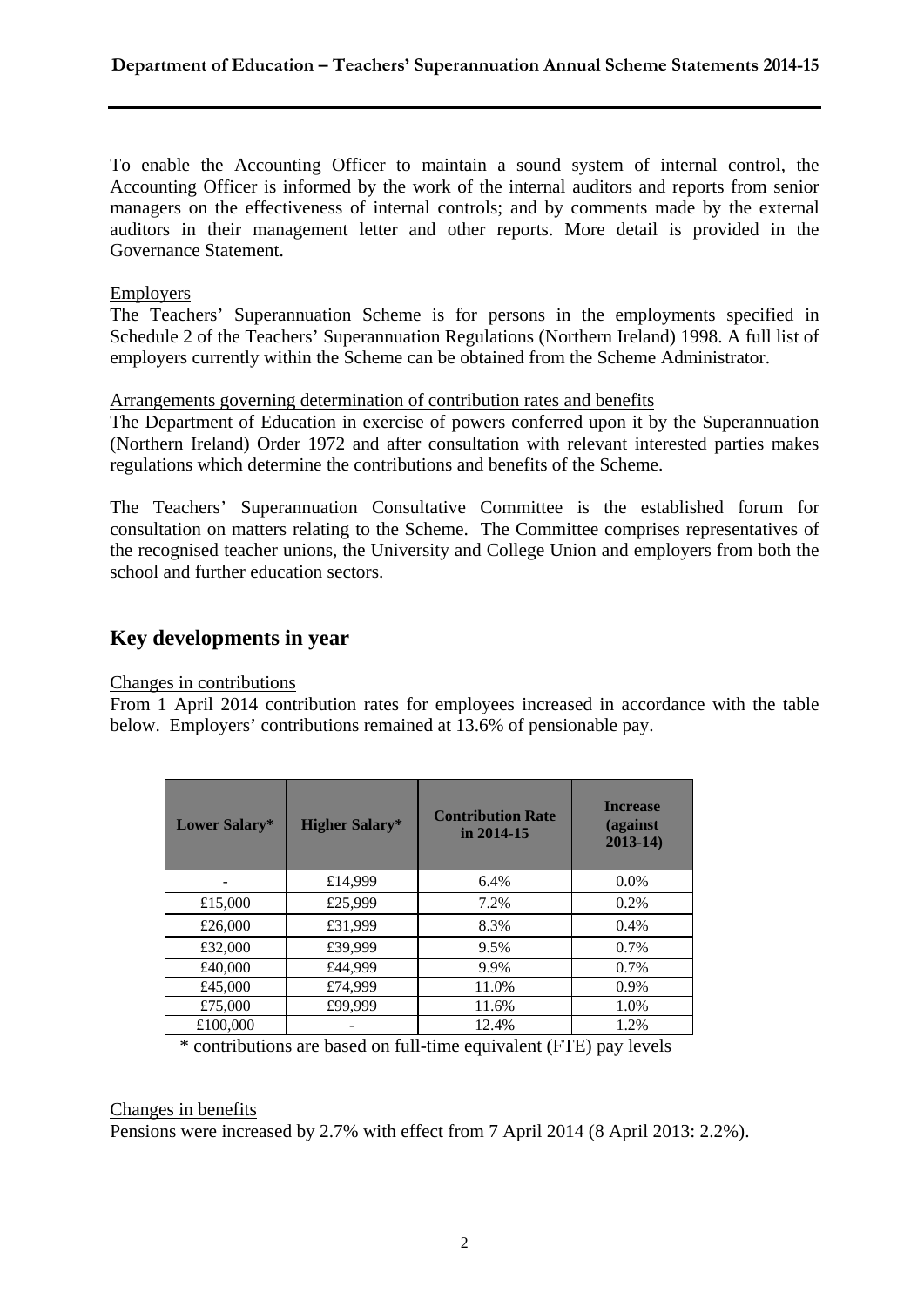#### Reform of Northern Ireland Teachers' Pension Scheme (NITPS)

The Public Service Pensions Act (Northern Ireland) 2014 provides for the closure of existing public sector pension schemes (including the NITPS), from 31 March 2015 and the establishment of new schemes based on a career average revalued earnings model with normal pension age equal to state pension age to be introduced from 1 April 2015. In compliance with the Act, regulations for a reformed NITPS were made on 12 December 2014.

#### Pensions legislation

During 2014-15 the Department made the following regulations:

**1. The Teachers' Superannuation (Amendment)(No. 2) Regulations (Northern Ireland) 2014**

These regulations amend the Teachers' Superannuation Regulations (Northern Ireland) 1998, with effect from 1 April 2014. The main provisions enacted in the regulations are to:

- amend the Teachers' Superannuation Regulations (Northern Ireland) 1998 to prescribe the percentage of their salary which employees must contribute to the pension scheme from 1 April 2014; and
- revoke and re-enact the Teachers' Superannuation (Amendment) Regulations (Northern Ireland) 2013.

#### **2. The Teachers' Pension Scheme Regulations (Northern Ireland) 2014**

These regulations come into operation on 1 April 2015. The main provisions enacted in the regulations are to:

- establish a new NITPS based on career average re-valued earnings for the payment of pensions and other benefits to and in respect of teachers in Northern Ireland;
- provide for a Normal Pension Age (NPA) equal to State Pension Age (SPA), but with options to enable scheme members to retire earlier or later than their NPA and the protection of benefits already accrued by members in the existing pension scheme;
- make governance provisions including delegation of the scheme manager's functions and establishment of the Northern Ireland Teachers' Pension Scheme Pension Board and the Northern Ireland Teachers' Pension Scheme Advisory Board;
- provide for scheme membership. It sets out the key concepts of eligible employment and pensionable earnings. It contains eligibility and auto-enrolment provisions;
- provide for the establishment of a member's pension accounts in relation to a continuous period of pensionable service under this scheme;
- explain how the amount of accrued pension is calculated;
- provide for the establishment of pension accounts;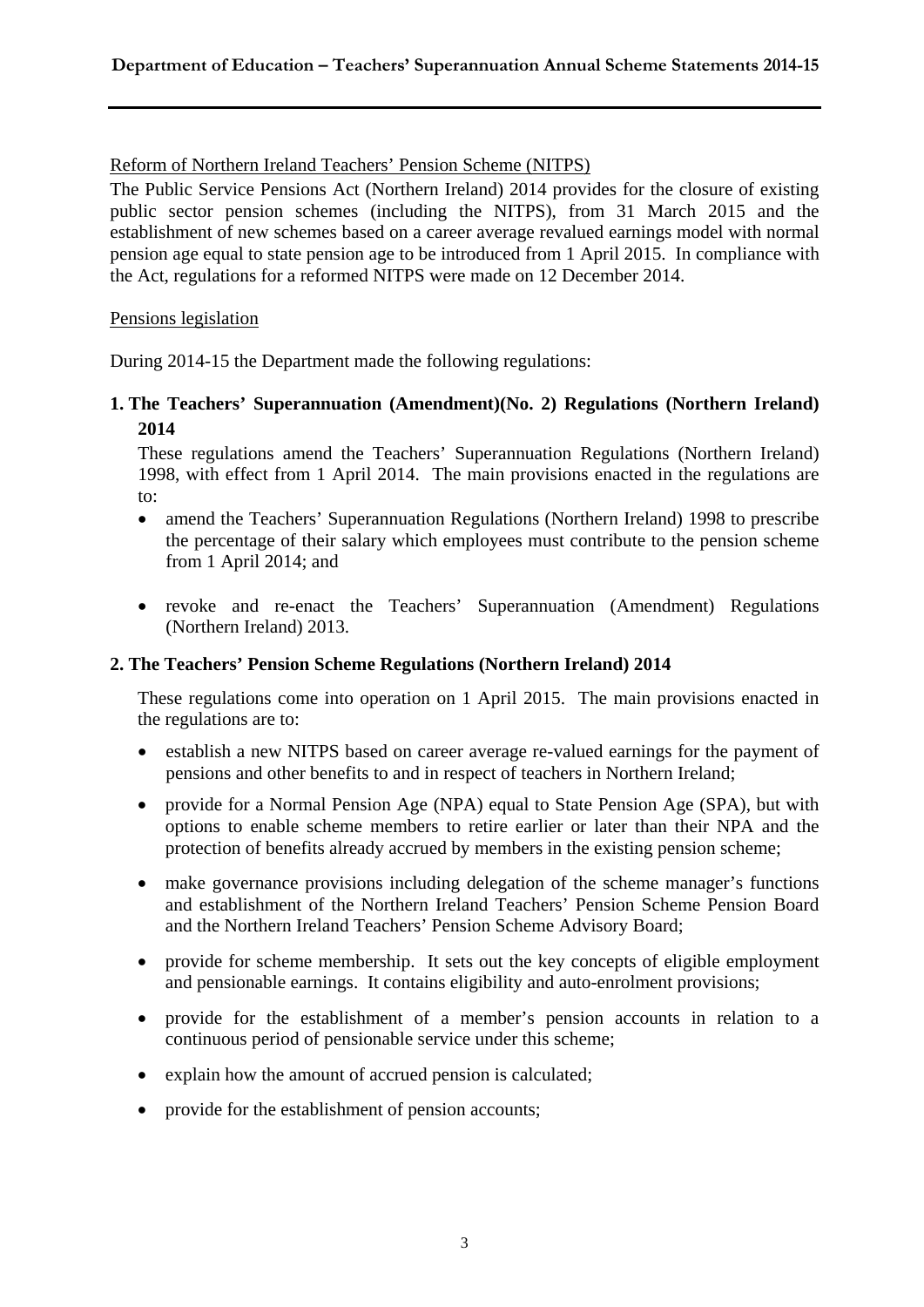- provide for the establishment of the active member's account. It provides for the proportion of pensionable earnings accrued as pension to be revalued each year until the member leaves pensionable service;
- provide for the establishment of additional pension accounts;
- provide for deferred members' accounts and explains how the provisional amount of deferred pension is calculated;
- provide for the establishment of pensioner members' accounts;
- provide for the establishment of pension credit members' accounts;
- provide for a member's entitlement to payment of retirement benefits. It sets out the key concept of qualifying service;
- provide for death grants and survivors' benefits;
- provide for benefits for pension credit members;
- provide for the payment and calculation of pension benefits. It also provides for the recovery and suspension of benefits in certain cases;
- provide for the payment of contributions by members and employers and also the repayment of a member's contributions after short-service;
- provide for the payment and receipt of transfer values including club transfers;
- make supplementary provisions on matters including employment records and the provision of information between the scheme and members;
- describe what constitutes eligible employment;
- make provision for pension flexibilities; and
- make transitional provision for members moving from the existing schemes to the new scheme.
- **3. The Teachers' Superannuation (Amendment) Regulations (Northern Ireland) 2015** These regulations amend the Teachers' Superannuation Regulations (Northern Ireland) 1998 and come into operation on 1 April 2015. The main provisions enacted in the regulations are to:
	- ensure consistency in the treatment of NITPS members who remain in the existing final salary pension scheme as a result of full or tapered protection measures and those moving to the reformed career average scheme which comes into operation on 1 April 2015;
	- set out the member contribution rates starting on 1 April 2015 and amend the member contributions provision to allow for contributions based on actual salary. Band uprating will be in line with the consumer prices index;
	- amend the timescale for 'in-service' applications for ill-health retirement received on, or after, 1 April 2015 to 2 years from leaving pensionable employment;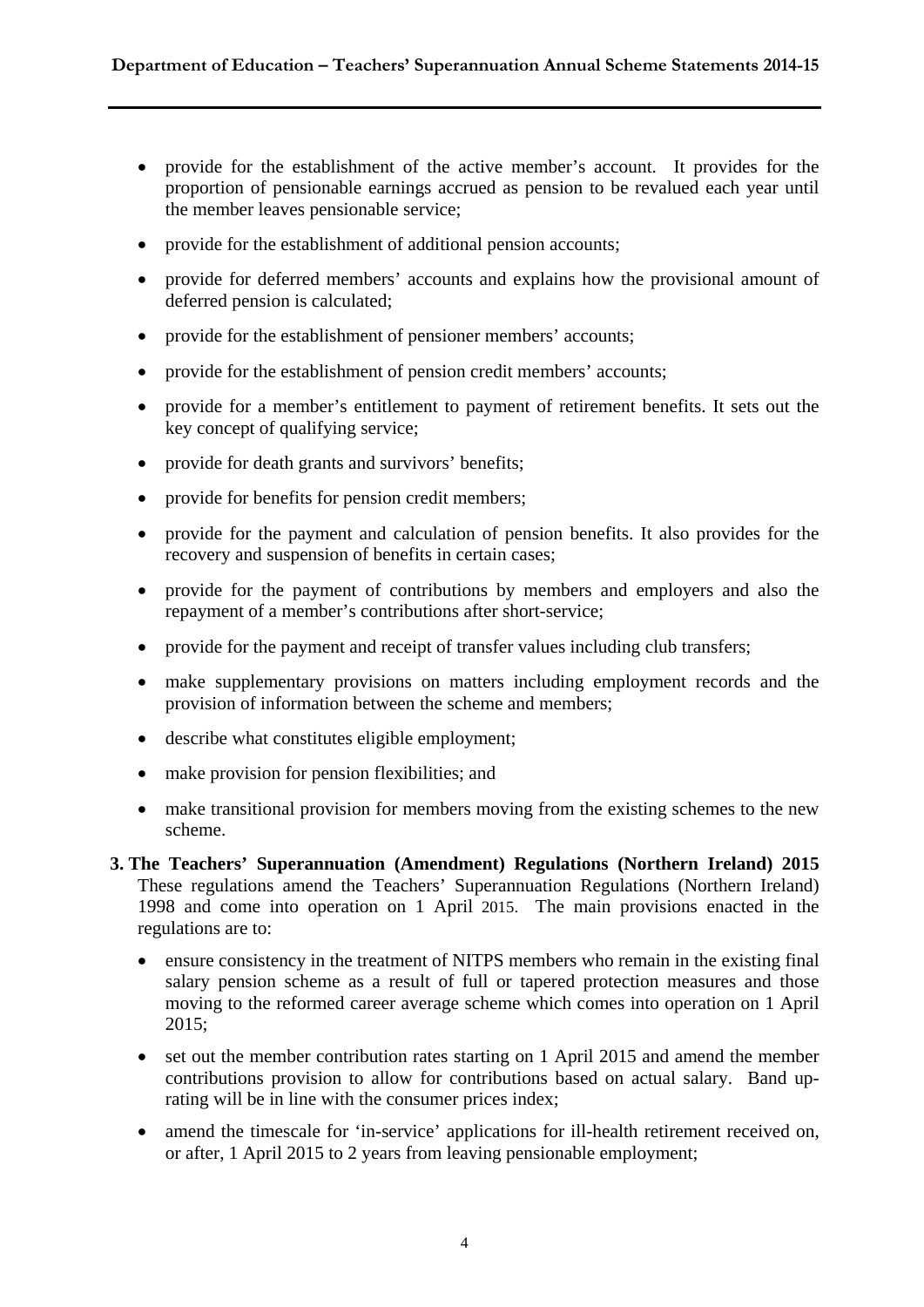- clarify the operation of abatement taking into account the pension payable from the career average arrangements, even though the career average pension itself is a 'pension receipt' and is not therefore abated;
- make provisions for transfers and include provisions for changes in club rules and the ending of comparable service transfers. The amendments seek to clarify the operation of transfers; and
- revoke the Teachers' Superannuation (Amendment) (No. 2) Regulations 2014.

#### **4. The Teachers' Pensions (Miscellaneous Amendments) Regulations (Northern Ireland) 2015**

These regulations amend the Teachers' Superannuation Regulations (Northern Ireland) 1998 and the Teachers' Pension Scheme Regulations (Northern Ireland) 2014. The regulations come into operation on 1 April 2015. The main provisions enacted in the regulations are to:

- implement the revised employers' contribution rate, make provision for an employer cost cap and future scheme valuations, and make a number of additional technical amendments to the Teachers' Pension Scheme Regulations (Northern Ireland) 2014;
- amend the Teachers' Superannuation Regulations (Northern Ireland) 1998 to remove regulations which deal with finance as they are superseded by the 2014 Regulations; and provide for new employers' contribution rates;
- amend the Teachers' Pension Scheme Regulations (Northern Ireland) 2014 to correct drafting errors; provide for new employers' contributions; clarify the circumstances in which existing scheme retirement benefits are payable to transition members posttransition out of the existing scheme or the new scheme;
- make provision that any existing scheme ill-health retirement benefits to which transition members are entitled are paid by the new scheme before the member's existing scheme normal pension age. From normal pension age the existing scheme retirement pension is paid by the existing scheme; and
- introduce provisions for scheme valuations and the employer cost cap, including the procedure to be followed in the event of a breach of the parameters for the cap cost of the scheme.

### **5. The Teachers' Pension Scheme (Consequential Provisions) Regulations (Northern Ireland) 2015**

These regulations make consequential modifications to the regulations governing the existing NITPS - specifically the Pension Schemes (NI) Act 1993 and the Finance Act 2004 - to ensure the NITPS, which was created under the Public Service Pensions Act (NI) 2014, operates as intended in terms of their interaction with the wider framework of pensions and tax legislation. Under the 2014 Act, certain current members of public service pension schemes are to join new pension schemes ("new schemes") as active members, whilst retaining certain benefits in their existing pension schemes ("old schemes"). The regulations come into operation on 1 April 2015. The main provisions enacted in the regulations are to: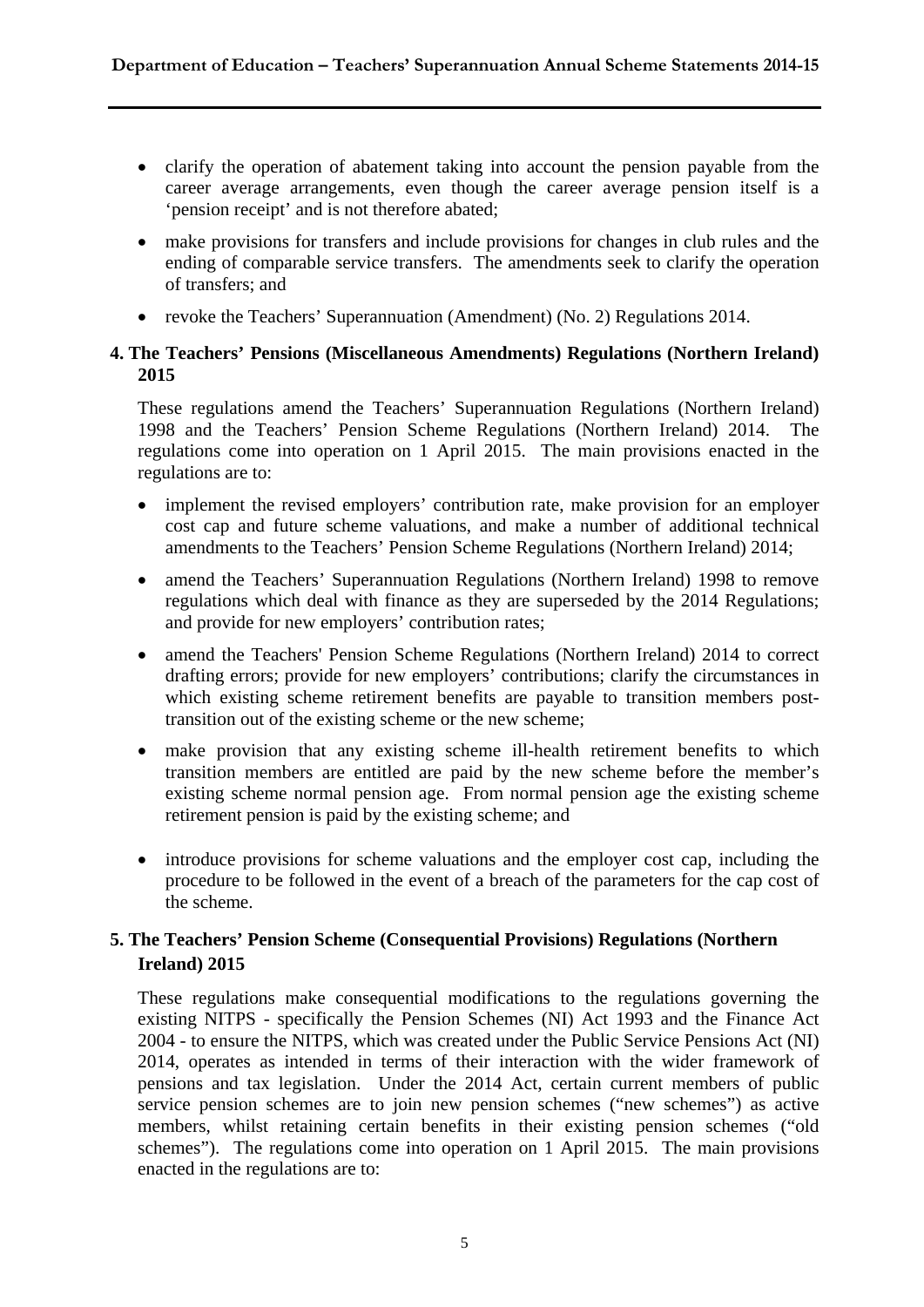- modify the effect of provisions relating to contracting-out of the additional state pension. They disapply the requirement in the Pension Schemes (NI) Act 1993 ("the 1993 Act") for contracting-out certificates in relation to members joining or transferring to a new scheme from 1 April 2015. Procedural requirements in the Occupational Pension Schemes (Contracting Out) Regulations (Northern Ireland) 1996 are disapplied to an election to contract-out of the new scheme, as long as the new scheme meets certain requirements in the 1993 Act;
- modify the effect of other provisions of the 1993 Act, in their application to persons who join the new scheme whilst still being non-accruing members of the old scheme. Those members are to be treated as if they are in continuing pensionable service under one scheme, not two. The 1993 Act is modified in relation to pension debits. The 1993 Act concerns members of occupational pension schemes who leave before retirement age. The non-accruing members of the old scheme are to be treated as if their old scheme service does not terminate, nor their contracted-out employment cease, when they join the new scheme; only when they leave the new scheme. The modifications apply for the purposes of preserved benefit; revaluing benefits; protecting increases in guaranteed minimum pensions; and cash equivalent values and contribution refunds. Specified provisions in the Occupational Pension Schemes (Transfer Values) Regulations (Northern Ireland) 1996 which were made under the 1993 Act, are also modified for transition members;
- modify the effect of the pensions tax regime contained in the Finance Act 2004 upon the ill-health pension provision in the new scheme. It provides that any element of an ill-health pension relating to pensionable service for the old scheme will not fall to be calculated against the member's annual tax allowance, and that any pension in the old scheme that subsequently falls to be paid to a member who has taken ill-health retirement will not fall to be calculated against the member's lifetime tax allowance; and
- make provision that where a deferred member takes pension benefits before normal pension age, no account is to be taken of the standard reduction, applied to the benefits of active members taking pension benefits before the normal pension age, for the purpose of the short service benefit provisions contained in the 1993 Act.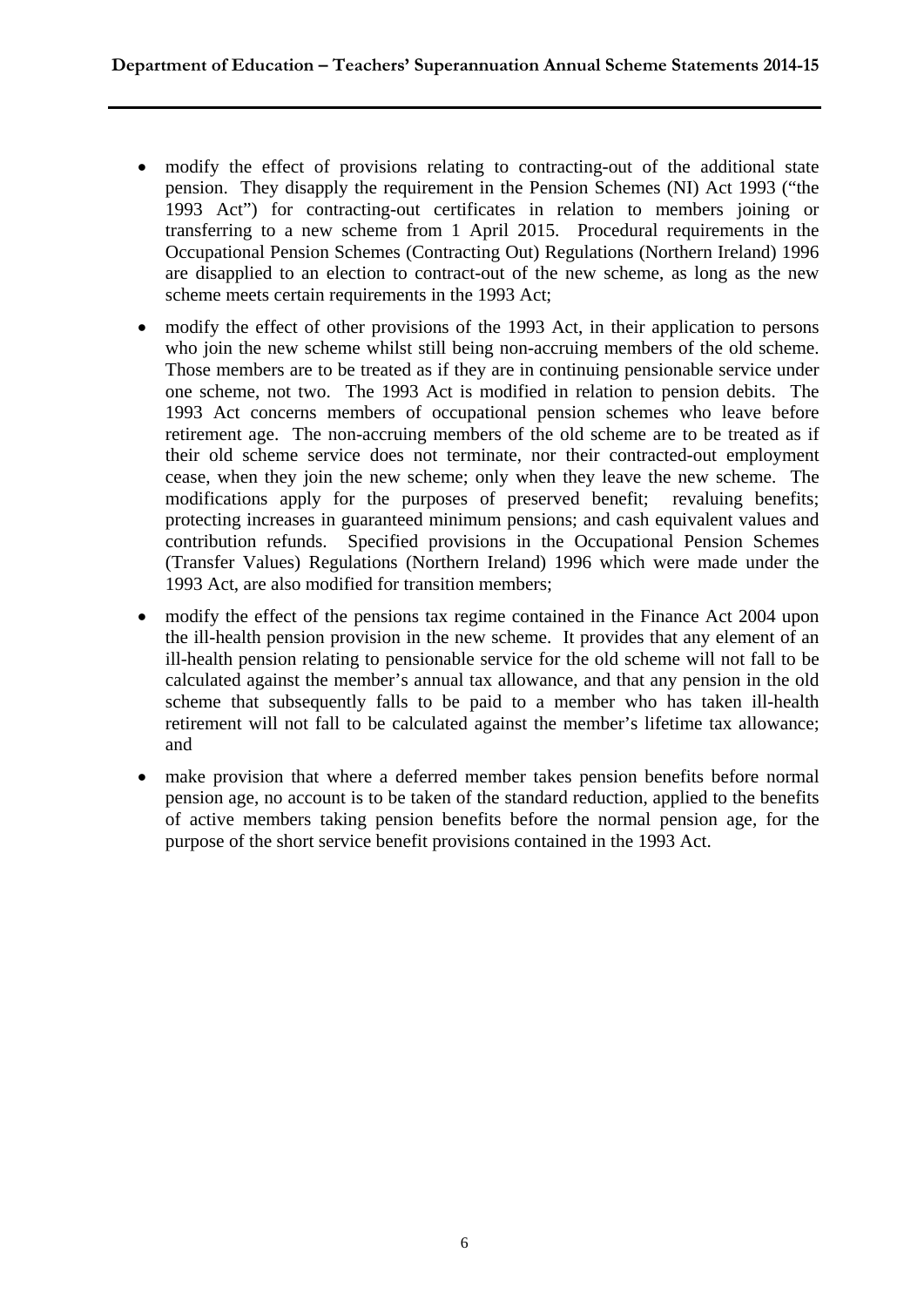### **Department of Education – Teachers' Superannuation Annual Scheme Statements 2014-15**

### Membership statistics

Details of changes in membership of the Teachers' Superannuation Scheme are as follows:

| Active members                                   |         |
|--------------------------------------------------|---------|
| <b>Active members at 1 April 2014</b>            | 25,520  |
| Opening adjustment*                              | (75)    |
|                                                  | 25,445  |
| Add:                                             |         |
| New entrants                                     | 942     |
| Re-entrants in the period                        | 685     |
| Transfers in                                     | 5       |
| Opt in                                           | 11      |
| Less:                                            |         |
| Retirements in the period                        | (513)   |
| Members leaving who have deferred pension rights | (1,321) |
| Deaths in service                                | (7)     |
| Refunds/opt out                                  | (86)    |
| Transfers out                                    | (3)     |
| <b>Active members at 31 March 2015</b>           | 25,158  |
|                                                  |         |

| <b>B.</b><br>Deferred members                |        |
|----------------------------------------------|--------|
| Deferred members at 1 April 2014             | 14,308 |
| Opening adjustment*                          | (318)  |
|                                              | 13,990 |
| Add:                                         |        |
| Members leaving with deferred pension rights | 1,381  |
| Less:                                        |        |
| Members taking up deferred pension rights    | (171)  |
| Transfers out                                | (37)   |
| Re-entrants                                  | (394)  |
| Refunds                                      | (49)   |
| Deferred members at 31 March 2015            | 14,720 |

\*An opening adjustment is required in respect of active and deferred members due to late receipt of service history and ongoing data cleansing during the period.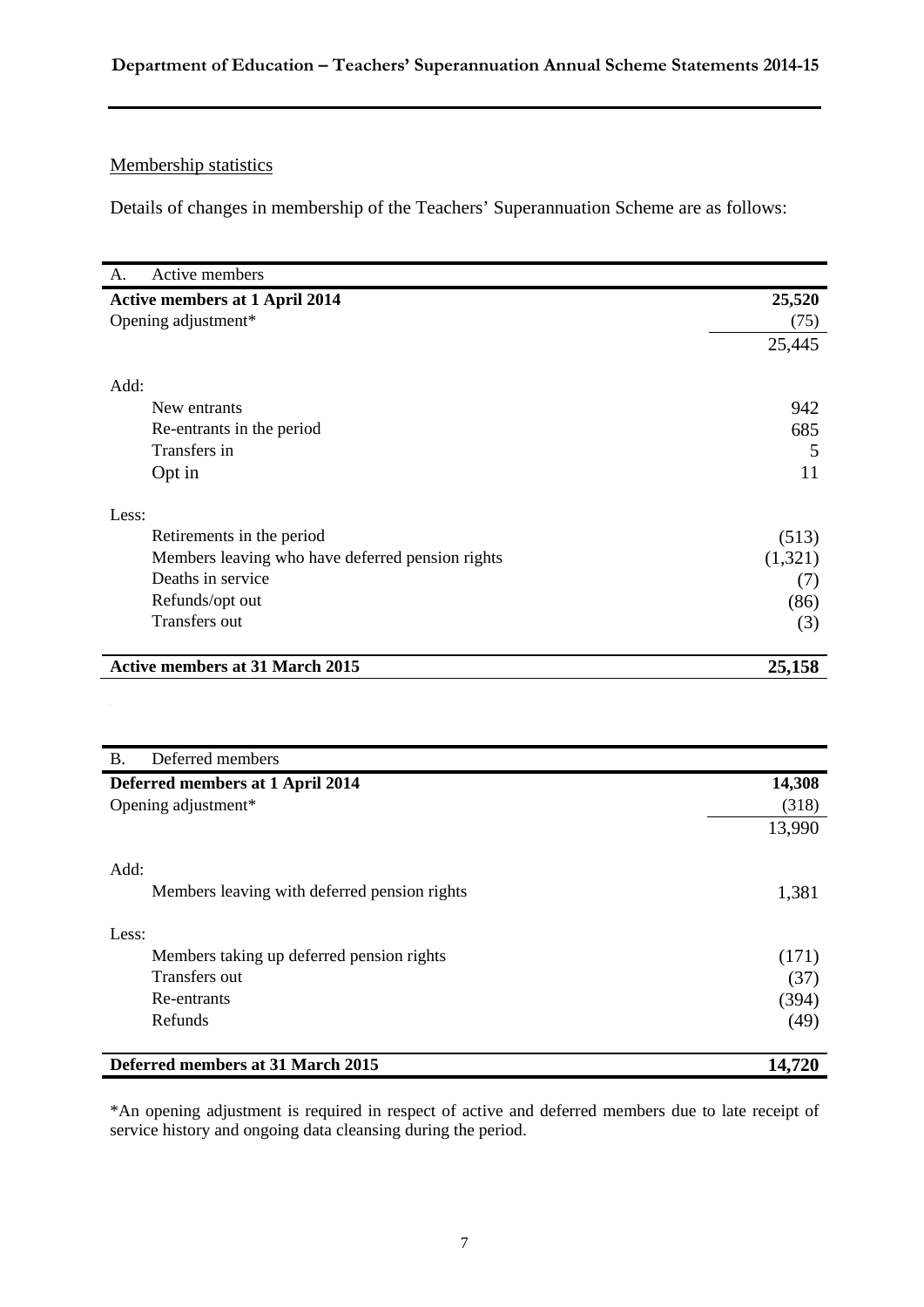| C.    | Pensions in payment                                  | Members | Dependants | Total  |
|-------|------------------------------------------------------|---------|------------|--------|
|       | Pensions in payment at 1 April 2014                  | 19,601  | 1,838      | 21,439 |
|       |                                                      |         |            |        |
| Add:  |                                                      |         |            |        |
|       | Members retiring in period at normal retirement age. | 784     |            | 784    |
|       | Restorations                                         | 16      | 3          | 19     |
|       | New dependants                                       |         | 173        | 173    |
| Less: |                                                      |         |            |        |
|       | Deaths in period                                     | (369)   | (65)       | (434)  |
|       | Dependants leaving                                   |         | (18)       | (18)   |
|       | Suspensions/other leavers                            | (19)    |            | (19)   |
|       | Pensions in payment at 31 March 2015                 | 20,013  | 1,931      | 21,944 |
|       |                                                      |         |            |        |
|       |                                                      |         |            |        |
| D.    | Compensation payments                                |         |            |        |
|       | Members in receipt of compensation at 1 April 2014   |         |            | 8,497  |
|       | Add: New members in receipt of compensation          |         |            | 62     |

Less: Deaths/other leavers (159)

| Members in receipt of compensation at 31 March 2015 | 8,400 |
|-----------------------------------------------------|-------|

#### **Transfers**

The Scheme has not accepted or transferred a liability during the year in respect of any group transfers.

#### Financial position at 31 March 2015

The Scheme liability at 31 March 2015 was £12.03 billion compared to £10.78 billion at the end of the previous year. The main reason for the increase was the change in financial assumptions as summarised in the Report of the Actuary. An analysis of movements in the Scheme liability is shown at note 14.4 to the Scheme Statements.

#### Events after the reporting period

There were no events after the reporting period which required adjustment to the Scheme Statements or additional disclosures.

#### Issues for 2015-16

With effect from 1 April 2015 employers' contributions will increase to 17.7% of pensionable pay. This rate was determined by the Government Actuary following a full funding valuation of the Scheme as at 31 March 2012.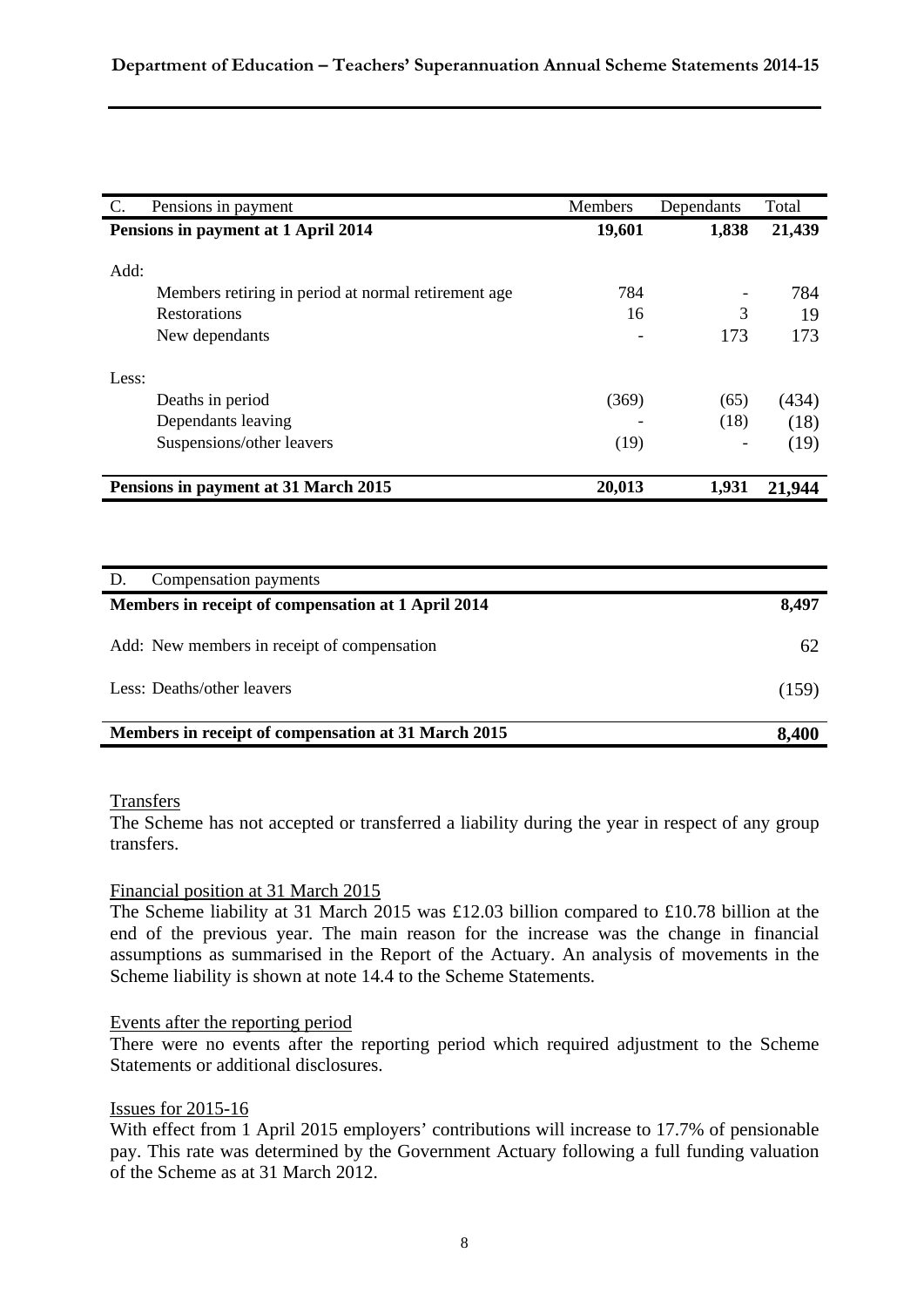From 1 April 2015 the salary bands applicable to member contributions for the NITPS will change; and the method of determining which salary band a member falls into will change, the appropriate contribution rates to be applied will be based on a members' annual salary rate (actual earnings) as opposed to their full-time equivalent (FTE) salary.

These arrangements apply to **all** members i.e. both those who remain in final salary arrangements and those who move on 1 April 2015 to new career average arrangements.

### **Information for members**

#### Additional Voluntary Contributions (AVCs)

The Department of Education Teachers' Superannuation Scheme has no arrangements to offer Free-Standing Additional Voluntary Contributions (FSAVCs) or stakeholder pensions. However, the Scheme provides for employees to make Additional Voluntary Contributions (AVCs) to increase their pension entitlements or to increase life assurance cover. Employees may arrange to have agreed sums deducted from their salaries, for onward payment to the approved provider, namely Prudential plc. No contributions to these AVCs are made by the Scheme or teachers' employers. Members participating in this arrangement receive an annual statement from the approved provider as at 31 March confirming the amounts held on their account and any movements in the year.

All transactions and related assets and liabilities connected with the AVC scheme are private arrangements between Prudential and the employees, therefore they do not form part of the Department of Education Teachers' Superannuation Scheme Statements.

Final AVC figures supplied by Prudential for 2014-15 were as follows:

| <b>Prudential Teachers' AVC Facility (Northern Ireland)</b> | 2014-15<br>£000 | 2013-14<br>£000 |
|-------------------------------------------------------------|-----------------|-----------------|
| Movements in the year                                       |                 |                 |
| Balance at 1 April                                          | 43,008          | 42,968          |
| New investments                                             | 3,088           | 3,861           |
| Sales of investments to provide pension benefits            | (1,930)         | (3,825)         |
| Change in market value of investments                       | 33              |                 |
| <b>Balance at 31 March</b>                                  | 44.199          | 43,008          |
| Contributions received to provide life cover                | 102             | 115             |
| Benefits paid on death                                      | 210             | 59              |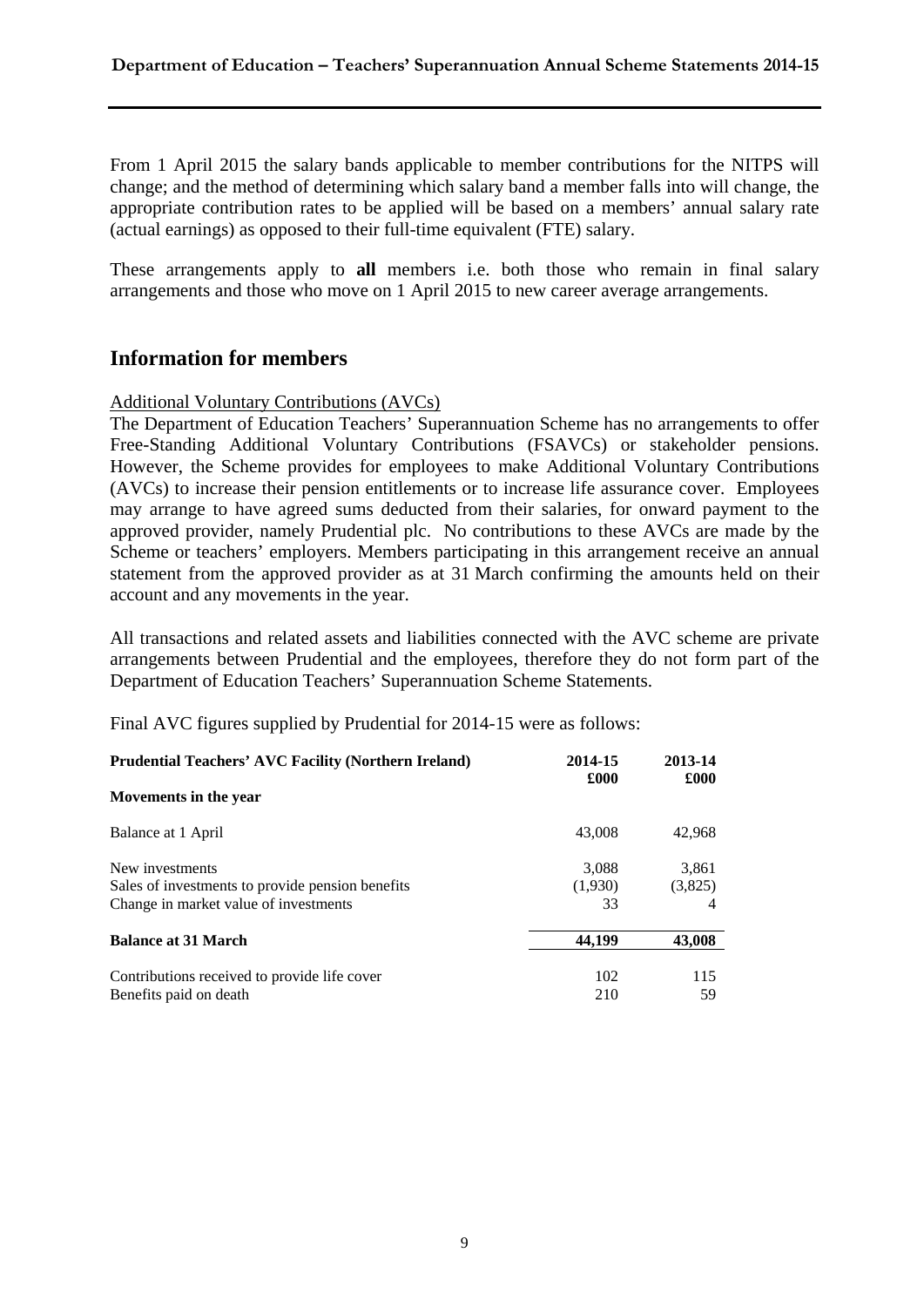#### **Scheme Managers, Advisers and Employers are listed below:**

Accounting Officer Paul Sweeney Permanent Secretary Department of Education Rathgael House 43 Balloo Road Rathgill BANGOR BT19 7PR

Scheme Manager and Premature Retirement Compensation Scheme Manager La'Verne Montgomery Department of Education Rathgael House 43 Balloo Road Rathgill BANGOR BT19 7PR

Scheme Administrator and Premature Retirement Compensation Scheme Administrator Peter Crossley Department of Education Teachers' Pay & Pensions Team Waterside House 75 Duke Street Gobnascale LONDONDERRY BT47 6FP

Pension Scheme Actuary Government Actuary's Department Finlaison House 15-17 Furnival Street LONDON EC4A 1AB

Bankers Danske Bank Donegall Square North BELFAST BT1 5GB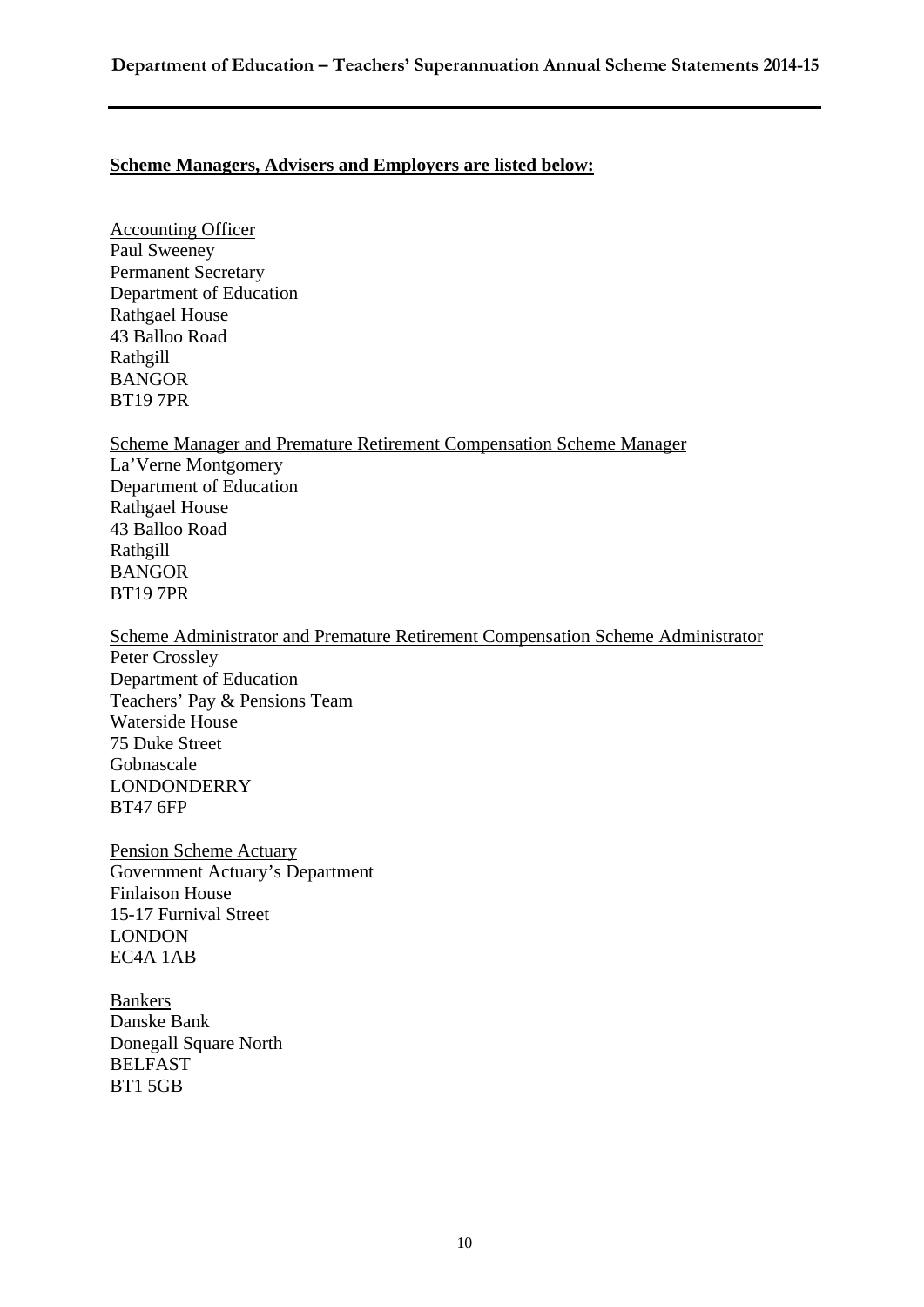Legal Advisers Departmental Solicitor's Office Victoria Hall 12 May Street BELFAST BT1 4NL

Auditor Northern Ireland Audit Office 106 University Street BELFAST BT7 1EU

Disclosure of information to Auditor

The Accounting Officer has taken all steps that he ought to have taken to make himself aware of any relevant audit information and to establish that the Scheme's auditor is aware of such information. So far as he is aware there is no relevant audit information of which the Scheme's auditor is unaware.

Contact for enquiries

Any enquiries about the Teachers' Superannuation Scheme or the Teachers' Premature Retirement Compensation Scheme should be addressed to:

Peter Crossley Scheme Administrator, Teachers' Superannuation Scheme Department of Education Teachers' Pay and Pensions Team Waterside House 75 Duke Street Gobnascale LONDONDERRY BT47 6FP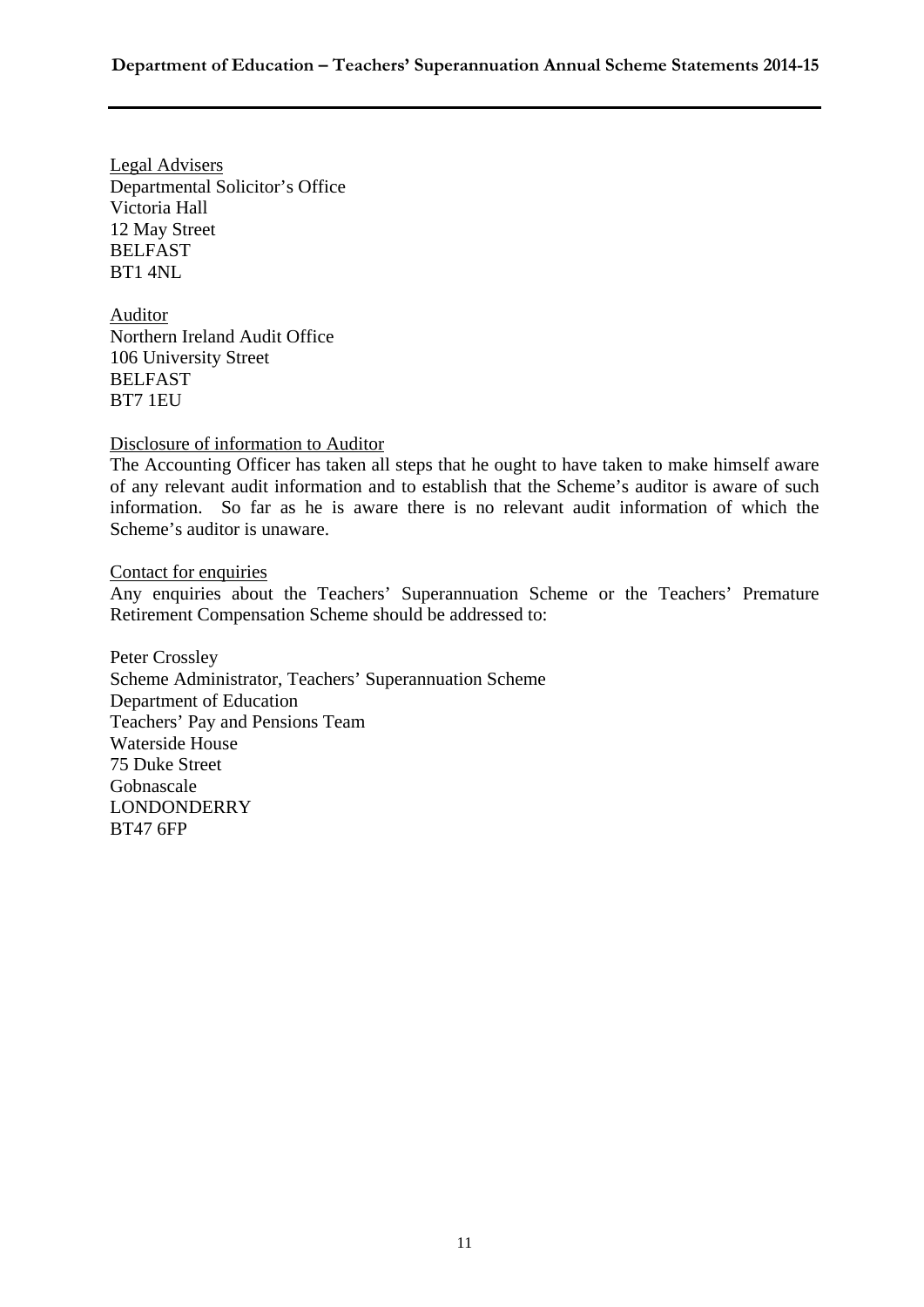### **REPORT OF THE ACTUARY**

#### **Introduction**

- 1. This statement has been prepared by the Government Actuary's Department at the request of the Department of Education Northern Ireland ('the Department'). It summarises the pensions disclosures required for the 2014-15 Resource Accounts of the Northern Ireland Teachers' Pension Scheme ('the scheme', or 'NITPS').
- 2. The NITPS is a defined benefit scheme. It has a final salary section which applies to benefits accrued before 1 April 2015 and to future accrual for older members who have fully protected status or tapered protection. There is also a new career average section applying to future accrual after 1 April 2015 for members without protected status. The rules of the final salary section are set out in *The Teachers' Superannuation Regulations (Northern Ireland) 1998* (SR(NI) 1998/333) and the rules of the career average section are set out in *The Teachers' Pension Scheme Regulations (Northern Ireland) 2014* (SR(NI) 2014/310), as amended. The scheme is wholly unfunded. I am not aware of any informal practices operated within the scheme which lead to a constructive obligation. (Under IAS19 constructive obligations should be included in the measurement of the actuarial liability).
- 3. The statement is based on an assessment of the liabilities as at 31 March 2012, with an approximate updating to 31 March 2015 to reflect known changes.

#### **Membership data**

4. Tables A to C summarise the principal membership data as at 31 March 2012 used to prepare this statement.

|                | <b>Number</b><br>(nearest 10) | Total pensionable pay*<br>$(E$ million pa) |
|----------------|-------------------------------|--------------------------------------------|
| <b>Males</b>   | 6,490                         | 254.4                                      |
| <b>Females</b> | 19,200                        | 696.6                                      |
| <b>Total</b>   | 25,680                        | 951.0                                      |

#### **Table A – Active members**

\* Full time equivalent as at 31 March 2012.

#### **Table B – Deferred members**

|                | <b>Number</b><br>(nearest 10) | Total deferred pension*<br>$(E$ million pa) |
|----------------|-------------------------------|---------------------------------------------|
| <b>Males</b>   | 3,730                         | 4.9                                         |
| <b>Females</b> | 8,820                         | 12.3                                        |
| Total          | 12,550                        | 17.2                                        |

\* Pension amounts as at the assessment date and so exclude pension increases due in April 2012.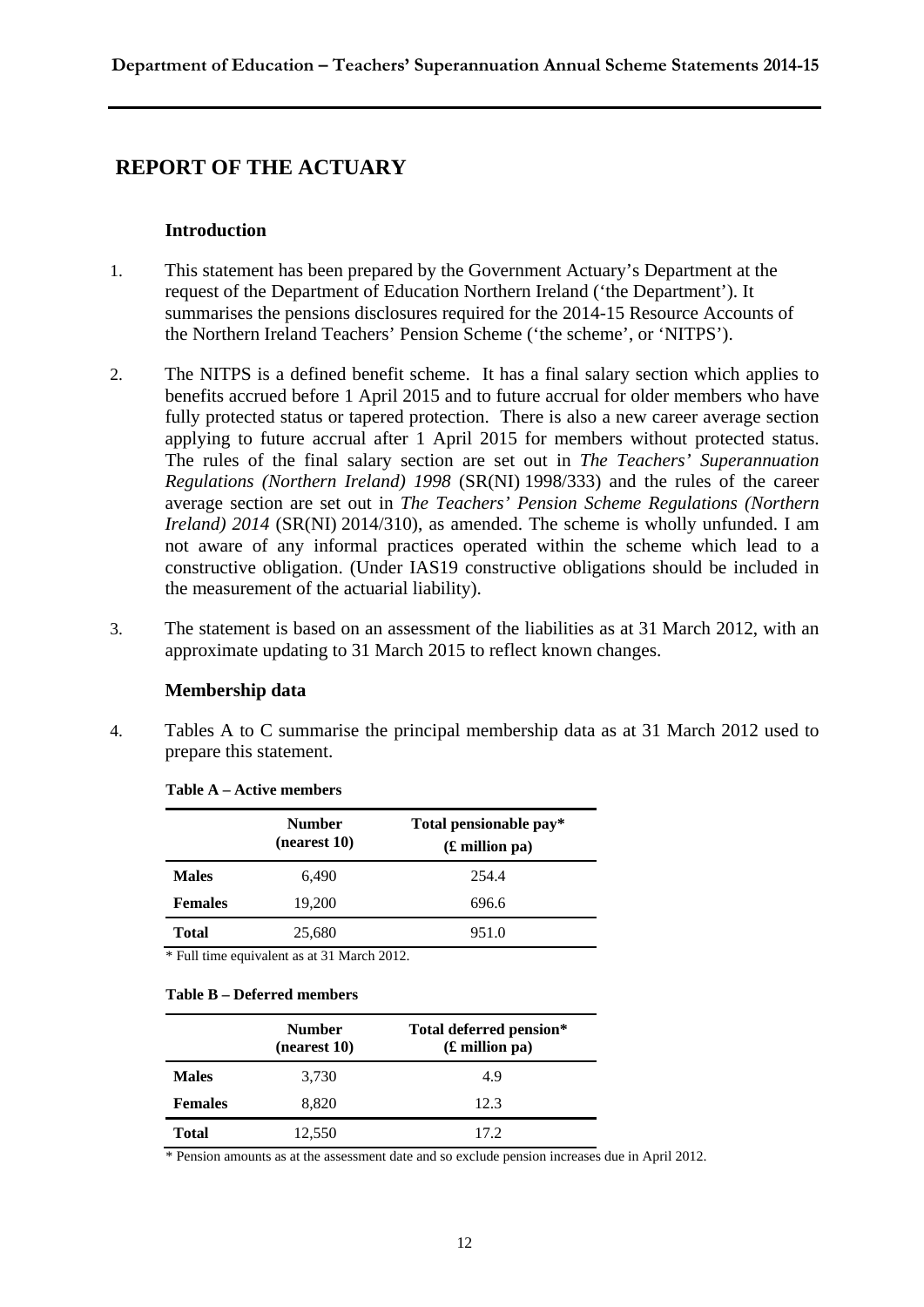| Number<br>(nearest 10)  |        | Total annual pension*<br>$(\pounds$ million pa) |
|-------------------------|--------|-------------------------------------------------|
| <b>Males</b>            | 6,640  | 112.5                                           |
| <b>Females</b>          | 11,980 | 157.6                                           |
| Spouses &<br>dependants | 1,740  | 8.9                                             |
| Total                   | 20,360 | 279.0                                           |

**Table C – Pensions in payment** 

\* Pension amounts as at the assessment date and so exclude pension increases due in April 2012.

#### **Methodology**

- 5. The present value of the liabilities has been determined using the Projected Unit Credit Method (PUCM), with allowance for expected future pay increases in respect of active members, and the principal assumptions applying to the 2014-15 Resource Accounts. The contribution rate for accruing costs in the year ended 31 March 2015 was determined using the PUCM and the principal assumptions applying to the 2013-14 Resource Accounts.
- 6. This statement takes into account the benefits normally provided under the scheme, including age retirement benefits, ill-health retirement benefits and benefits applicable following the death of the member. It does not include the cost of injury benefits (in excess of ill-health benefits). It does not include premature retirement and redundancy benefits in respect of current active members, although the assessment of liabilities includes pensions already in payment in respect of such cases.

#### **Principal financial assumptions**

7. The principal financial assumptions adopted to prepare this statement are shown in Table D.

| <b>Assumption</b>                | 31 March 2015 | 31 March 2014 |
|----------------------------------|---------------|---------------|
| Rate of return (discount rate)   | 3.55%         | 4.35%         |
| Rate of earnings increases       | 4.20%         | 4.50%         |
| Rate of future pension increases | 2.20%         | 2.50%         |
| Rate of return in excess of:     |               |               |
| Pension increases (CPI)          | 1.30%         | 1.80%         |
| Earnings increases               | $-0.65%$      | $-0.15%$      |
| Expected return on assets:       | n/a           | n/a           |

**Table D – Principal financial assumptions**

8. The pension increase assumption as at 31 March 2015 is based on the Consumer Price Index (CPI) expectation of inflation.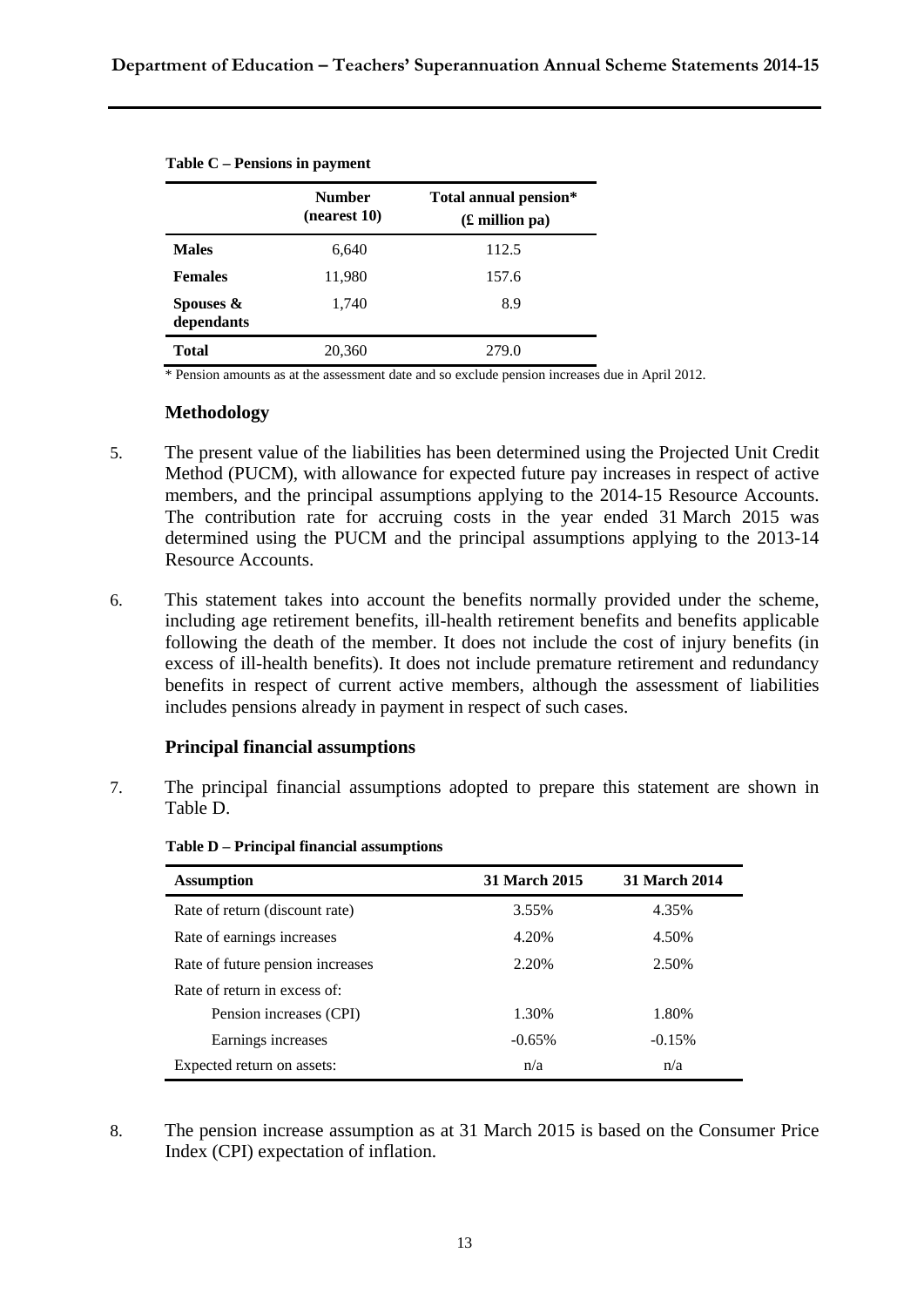#### **Demographic assumptions**

- 9. The demographic assumptions adopted to prepare this statement were derived from the specific experience of the scheme membership.
- 10. The 'S1' series of standard tables prepared by the Continuous Mortality Investigation (part of the Actuarial Profession) are used but with adjustments derived from recent scheme experience. For current and future male normal-health pensioners, a 107% loading has been applied (that is mortality rates are assumed to be 7% heavier than those in the standard table) relative to the S1NMA\_L table. For current and future female normal health pensioners, age dependent loadings (74% up to age 79, 84% at ages 80-84, 98% at 85-89, 106% from age 90) have been applied relative to the S1NFA L table. Mortality improvements are in accordance with those incorporated in the 2012-based principal population projections for the United Kingdom.
- 11. Reforms to the NITPS which were implemented in April 2015 may affect the behaviour of members, ie members subject to a later normal pension age for accrual after 2015 might be expected to retire later. The assumed age retirement rates are based on recent experience but make allowance for later retirements for members who transfer to the new scheme on or after 1 April 2015. The assumptions are the same as for the 2013-14 Resource Accounts.
- 12. The contribution rate used to determine the accruing cost in 2014-15 was based on the demographic and financial assumptions applicable at the start of the year: that is, those adopted for the 2013-14 Resource Accounts.

#### **Liabilities**

13. Table E summarises the assessed value as at 31 March 2015 of benefits accrued under the scheme prior to 31 March 2015 based on the data, methodology and assumptions described in paragraphs 4 to 12. The corresponding figures for the previous four year ends are also included in the table.

|                                      | 31 March<br>2015 | 31 March<br>2014 | 31 March<br>2013 | 31 March<br>2012 | 31 March<br>2011 |
|--------------------------------------|------------------|------------------|------------------|------------------|------------------|
| Total market value of<br>assets      | nil              | nil              | nil              | nil              | nil              |
| <b>Value of liabilities</b>          | (12.03)          | (10.78)          | (9.56)           | (9.08)           | (8.44)           |
| Surplus/(Deficit)                    | (12.03)          | (10.78)          | (9.56)           | (9.08)           | (8.44)           |
| of which recoverable by<br>employers | n/a              | n/a              | n/a              | n/a              | n/a              |

**Table E – Statement of Financial Position** 

#### **£ billion**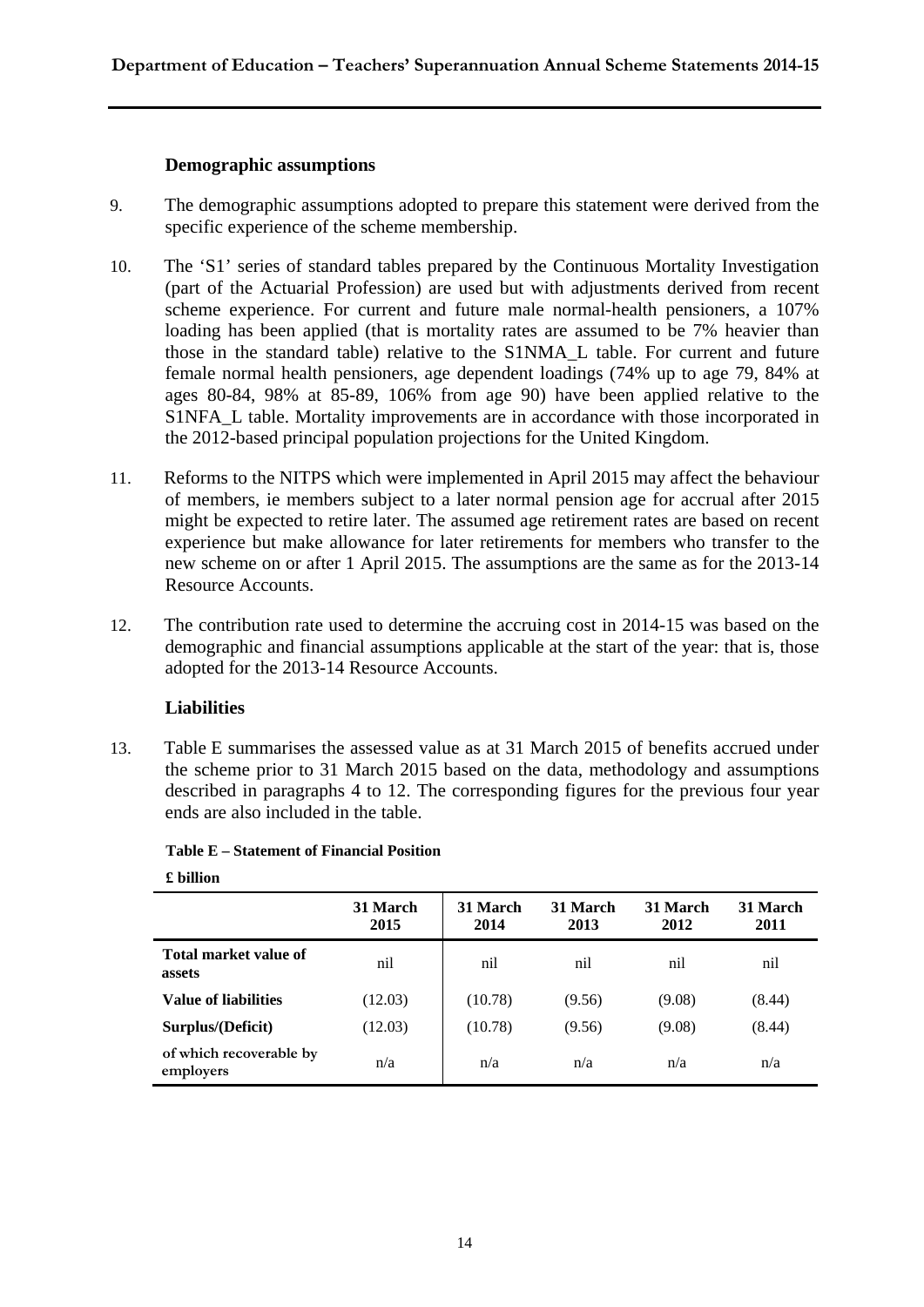#### **Pension cost**

1

14. The cost of benefits accruing in the year ended 31 March 2015 (the Current Service Cost) is based on a standard contribution rate of 36.0%. Members contributed about 9.6% of pensionable pay on average, with different rates for different tiers of pensionable salary. Table F shows the employers' share of the contribution rate used to determine the Current Service Cost taking into account contributions paid by members. The corresponding figures for 2013-14 are also included in the table.

|                                                                    | Percentage of pensionable pay    |                                         |  |  |  |
|--------------------------------------------------------------------|----------------------------------|-----------------------------------------|--|--|--|
|                                                                    | 1 April 2014 to<br>31 March 2015 | 1 April 2013 to<br><b>31 March 2014</b> |  |  |  |
| <b>Standard contribution rate</b>                                  | 36.0%                            | 29.5%                                   |  |  |  |
| Members' estimated average<br>contribution rate                    | $(9.6\%)$                        | $(9.0\%)$                               |  |  |  |
| <b>Employers' estimated share of</b><br>standard contribution rate | 26.4%                            | 20.5%                                   |  |  |  |

#### **Table F – Contribution rate**

- 15. For the avoidance of doubt the employers' share of the standard contribution rate determined for the purposes of the Resource Accounts is not the same as the actual rate of contributions payable by employers<sup>1</sup> which is determined based on the methodology and the financial and demographic assumptions adopted for the funding of the scheme. The most significant difference between the actuarial assessments for Resource Accounts and for scheme funding purposes is the discount rate net of pension increases. This was 1.8% a year for the 2014-15 Current Service Cost compared with 3.5% a year for the scheme funding rate, calculated at the 2004 formal valuation, which was in payment over that period. (Note that the discount rate for scheme funding purposes has been reviewed and reduced to 3% a year. Contributions in payment from 1 April 2015, calculated at the 2012 formal valuation, are based on the reduced discount rate.) A higher discount rate for scheme funding purposes results in a lower assessed cost of benefit accrual. The discount rate for scheme funding is set by HM Treasury, and is expected to stay the same for an extended period so as to provide a stable budgeting mechanism for pension accrual within government. The discount rate for Resource Accounts is set each year by HM Treasury to reflect the requirements of IAS19.
- 16. The estimated pensionable payroll for the financial year 2014-15 was £895 million (derived from the contributions payable by employers over the year). Based on this information, the accruing cost of pensions in 2014-15 (at 36.0% of pay) is assessed to be £322 million. There is no past service cost and so this is the total pension cost for 2014-15.

<sup>&</sup>lt;sup>1</sup> This was 13.6% for the period covered by the table but was increased to 17.7% from 1 April 2015.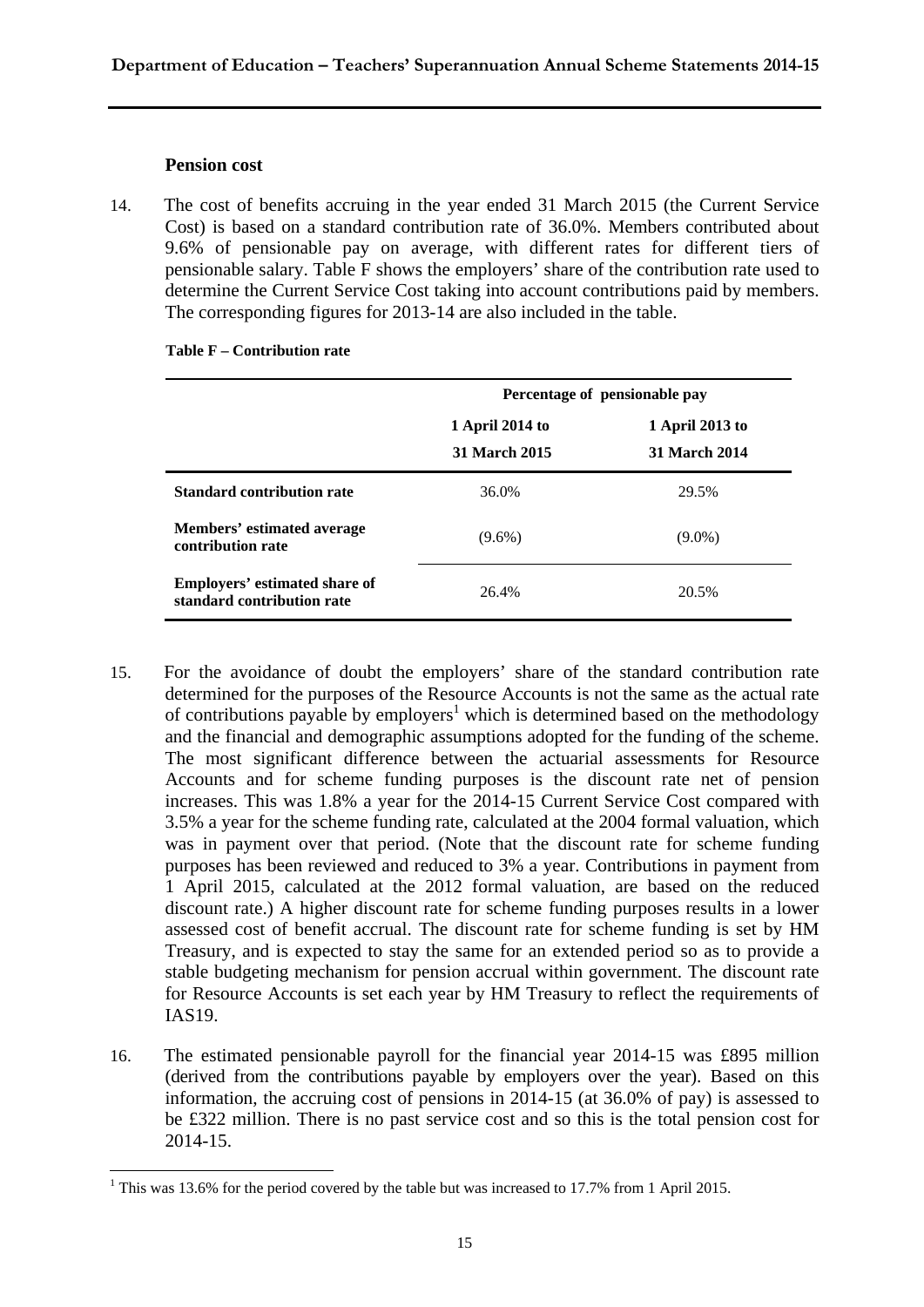#### **Sensitivity analysis**

- 17. The results of any actuarial calculation are inherently uncertain because of the assumptions which must be made. In recognition of this uncertainty I have been asked to indicate the approximate effects on the actuarial liability as at 31 March 2015 of changes to the significant actuarial assumptions.
- 18. The principal financial assumptions are the future increases in pensionable salary due to general inflation (earnings increases), pension increases (both in payment and deferment), and the rate of interest (or discount rate) used to calculate the value of the benefits and contributions. A key demographic assumption is pensioner mortality.
- 19. As a result of the scheme reform, there is significant uncertainty associated with how members will retire in future for those members who move across to the new scheme. Assumed age retirement rates can have a significant impact on the scheme liabilities and so I have included an indication of the approximate effect (on the total past service liability) of all members who move to the new scheme retiring one year later than assumed in the main liability calculations.
- 20. There was uncertainty around the actual level of withdrawals experienced by the scheme over the analysis period used to determine the scheme-specific withdrawal assumption adopted. To illustrate the possible impact of this uncertainty we have included an indication of the approximate effect of withdrawal rates being a third higher than assumed.
- 21. Table G shows the indicative effects on the total liability as at 31 March 2015 of changes to these assumptions (rounded to an appropriate level of accuracy).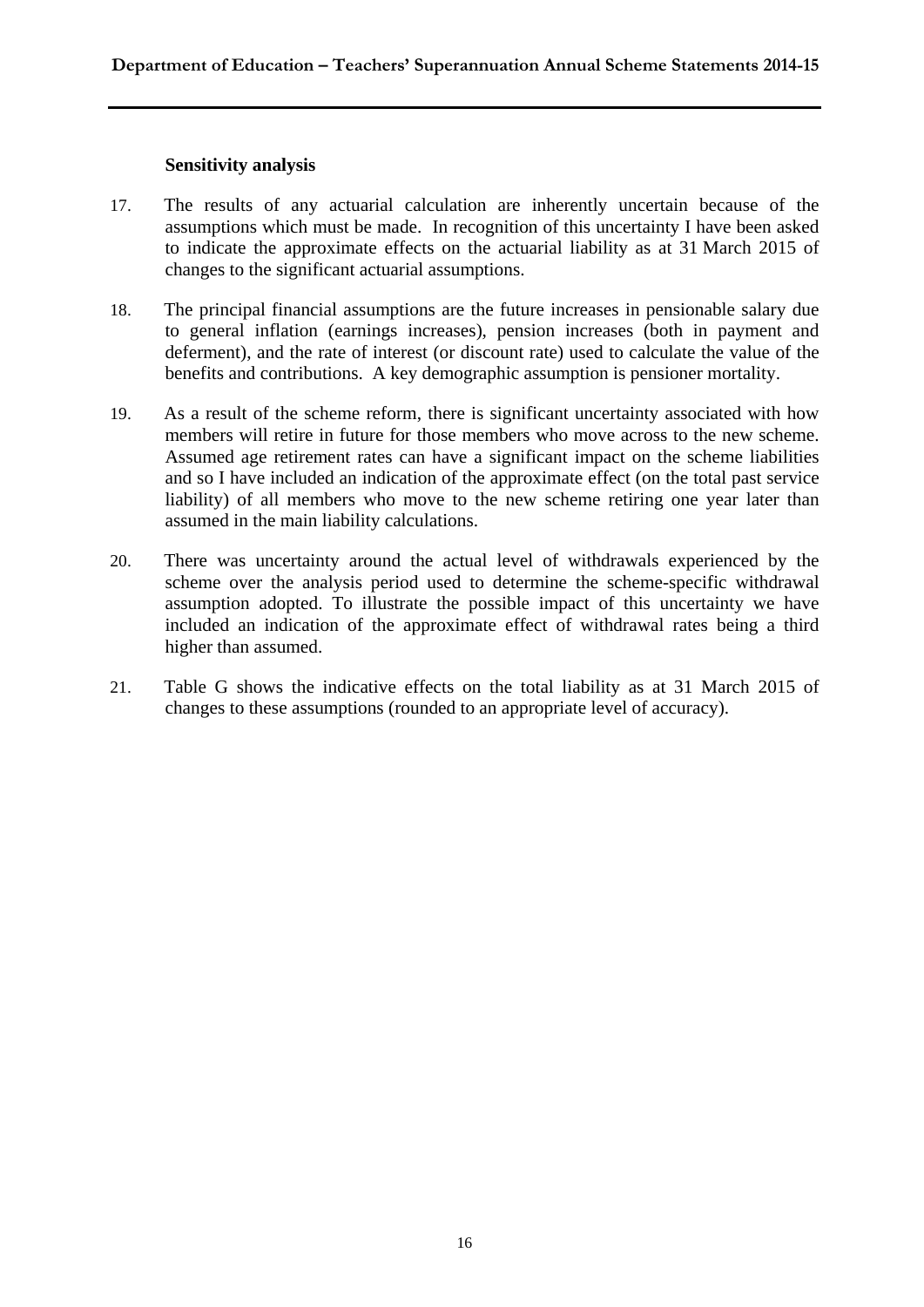| <b>Change in assumption</b>                                                               |                         |                   | Approximate effect on total liability |
|-------------------------------------------------------------------------------------------|-------------------------|-------------------|---------------------------------------|
| <b>Financial assumptions</b>                                                              |                         |                   |                                       |
| discount rate*<br>(i)                                                                     | $+\frac{1}{2}\%$ a year | $-9\frac{1}{2}\%$ | $-£1,100$ million                     |
| earnings increases*<br>(ii)                                                               | $+\frac{1}{2}\%$ a year | $+2\%$            | $+$ £250 million                      |
| (iii) pension increases*                                                                  | $+\frac{1}{2}\%$ a year | $+8%$             | $+£950$ million                       |
| <b>Demographic assumptions</b>                                                            |                         |                   |                                       |
| (iv) additional one year increase to life expectancy at<br>retirement*                    |                         | $+3%$             | $+£350$ million                       |
| all active members who move to the new scheme<br>(vi)<br>retire (on average) 1 year later |                         | $0\%$             | $£0$ million                          |
| (vii) withdrawal rates a third higher                                                     |                         | $-1/4\%$          | - £50 million                         |

**\*** Opposite changes in the assumptions will produce approximately equal and opposite changes in the liability.

Mydde

**Matt Wood Government Actuary's Department 7 May 2015**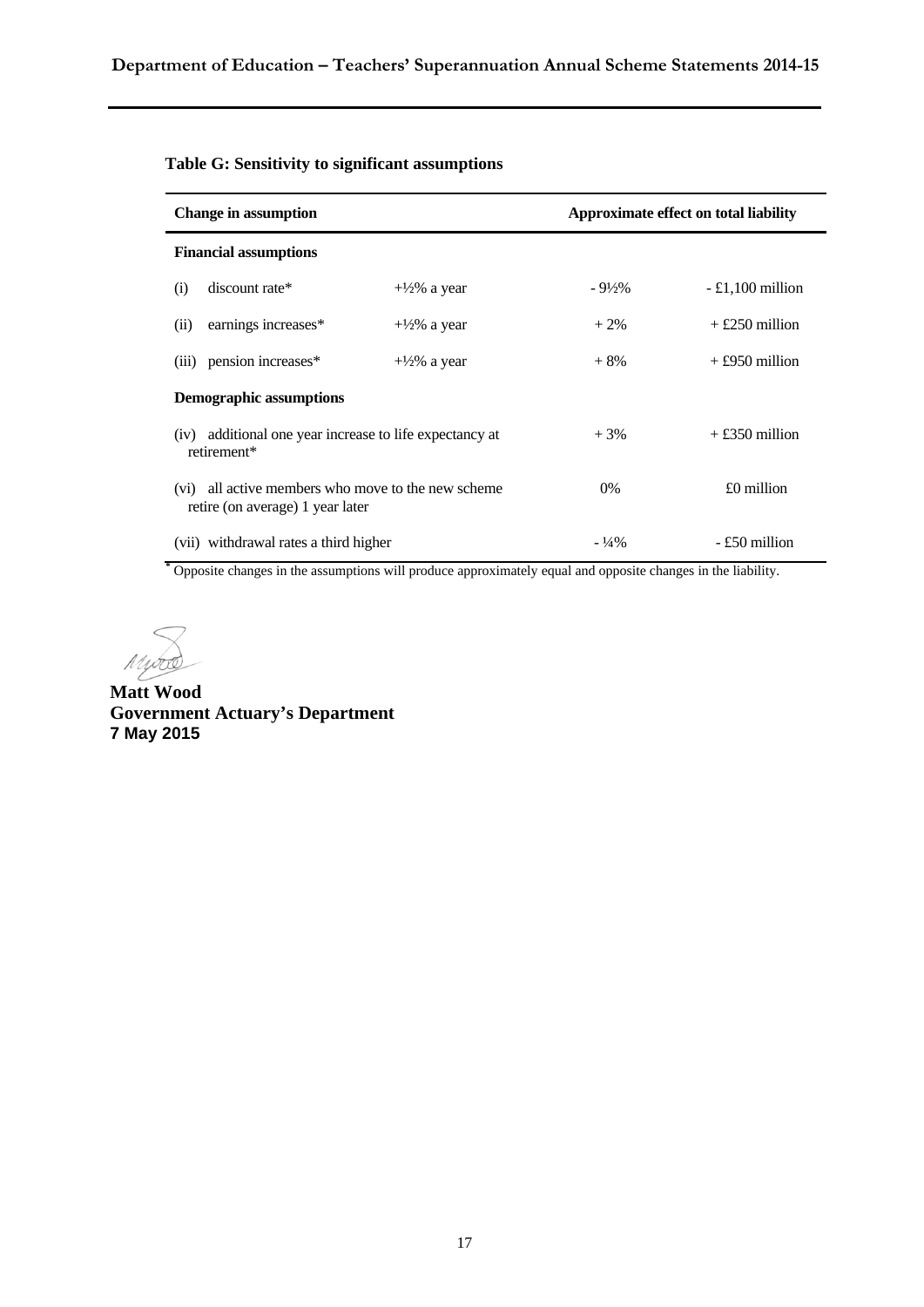#### **Combined Statement of Comprehensive Net Expenditure disclosures for the year ended 31 March 2015**

|                                                                                                | <b>Year ended</b><br>31 March<br>2015 | <b>Year ended</b><br>31 March<br>2014 |
|------------------------------------------------------------------------------------------------|---------------------------------------|---------------------------------------|
|                                                                                                | £ billion                             | £ billion                             |
| Analysis of amount charged to pension cost                                                     |                                       |                                       |
| Current service cost                                                                           | 0.32                                  | 0.26                                  |
| Past service cost                                                                              |                                       |                                       |
| <b>Total operating charge</b>                                                                  | 0.32                                  | 0.26                                  |
| Analysis of amount recognised in Combined Statement of<br><b>Comprehensive Net Expenditure</b> |                                       |                                       |
| Pension financing cost                                                                         | (0.47)                                | (0.39)                                |
|                                                                                                | (0.47)                                | (0.39)                                |
| Analysis of amount recognised in Statement of Changes in<br><b>Taxpayers' Equity (SCITE)</b>   |                                       |                                       |
| Experience gains and losses arising on pension liabilities                                     | 0.22                                  | (0.24)                                |
| Changes in mortality assumptions                                                               |                                       | 0.09                                  |
| Changes in demographic assumptions (other than mortality)                                      | 0.01                                  | 0.02                                  |
| Changes to financial assumptions                                                               | (1.07)                                | (0.80)                                |
| Net actuarial gains/(losses) recognised in SCITE                                               | (0.84)                                | (0.93)                                |
| Movement in deficit during the year                                                            |                                       |                                       |
| Surplus/(Deficit) at 1 April                                                                   | (10.78)                               | (9.56)                                |
| Current service cost                                                                           | (0.32)                                | (0.26)                                |
| Benefits paid during the year                                                                  | 0.38                                  | 0.36                                  |
| Past service costs                                                                             |                                       |                                       |
| Net transfers in                                                                               |                                       |                                       |
| Interest on pension liability                                                                  | (0.47)                                | (0.39)                                |
| <b>Actuarial losses</b>                                                                        | (0.84)                                | (0.93)                                |
| Deficit at 31 March                                                                            | (12.03)                               | (10.78)                               |

As required by the FReM, all actuarial gains and losses are recognised in full in the period in which they occur.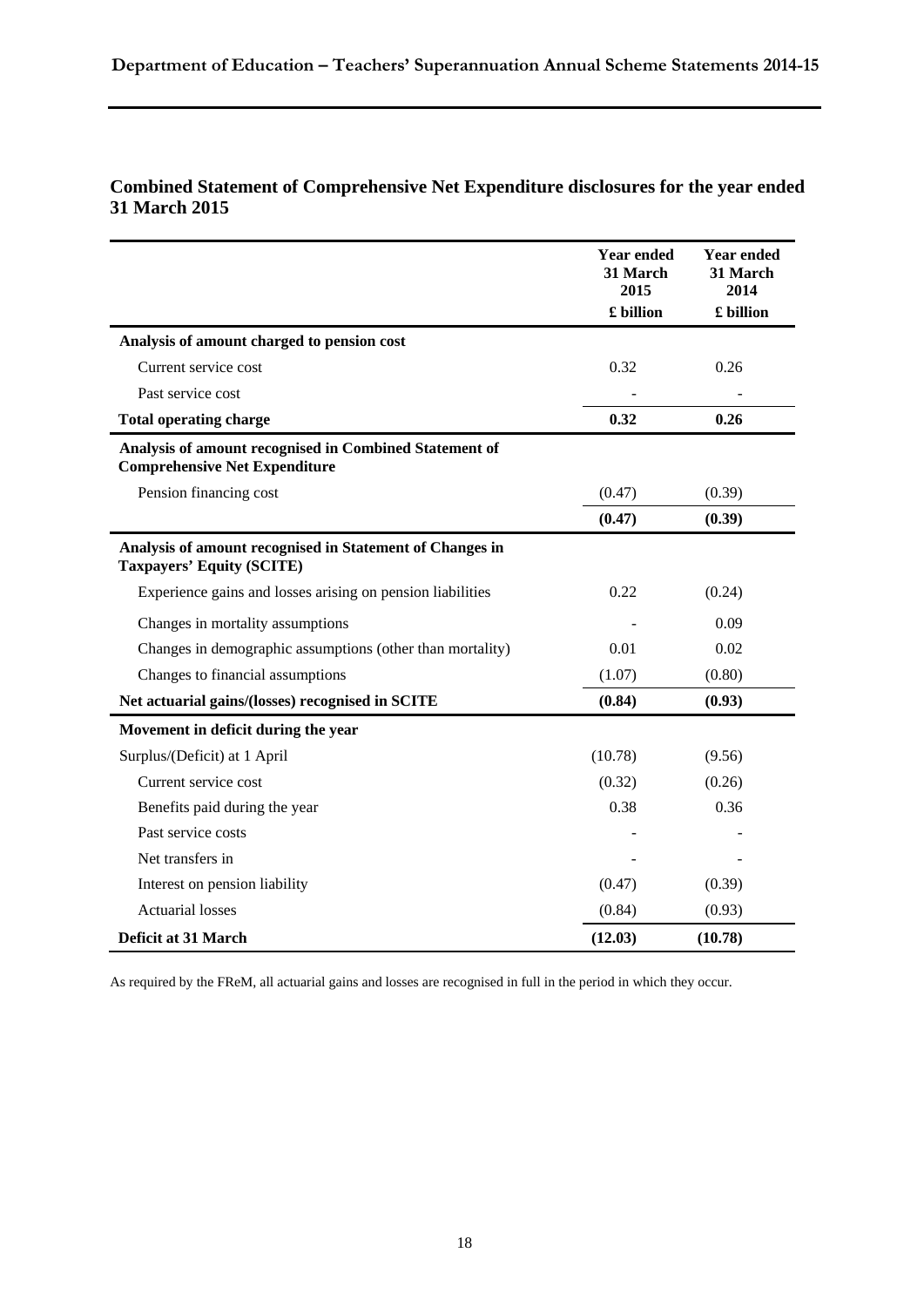### **STATEMENT OF ACCOUNTING OFFICER'S RESPONSIBILITIES**

Under the Government Resources and Accounts Act (NI) 2001, the Department of Finance and Personnel has directed the Department of Education Teachers' Superannuation Scheme to prepare for each financial year a statement of accounts in the form and on the basis set out in the Accounts Direction.

The Combined Scheme Statements must give a true and fair view of the state of affairs of the Combined Scheme at the year end and of the net resource outturn and cash flows for the year then ended. The Scheme Statements are required to provide disclosure of any material expenditure or income that has not been applied to the purposes intended by the Assembly or material transactions that have not conformed to the authorities that govern them. In addition, the Scheme Statements must be prepared so as to ensure that the contributions payable to the Scheme during the year have been paid in accordance with the Scheme Rules and the recommendations of the Actuary.

In preparing the Scheme Statements, the Accounting Officer is required to comply with the requirements of the Government Financial Reporting Manual (FReM) and in particular to:

- observe the Accounts Direction issued by the Department of Finance and Personnel including the relevant accounting and disclosure requirements, and apply suitable accounting policies on a consistent basis;
- $\bullet$  make judgements and estimates on a reasonable basis;
- state whether applicable accounting standards, as set out in the FReM have been followed, and disclose and explain any material departures in the Scheme Statements; and
- prepare the Scheme Statements on a going concern basis.

The Department of Finance and Personnel has appointed the Permanent Secretary of the Department of Education as Accounting Officer for the Teachers' Superannuation Scheme. The responsibilities of an Accounting Officer, including responsibility for the propriety and regularity of the public finances for which the Accounting Officer is answerable, for keeping proper records and for safeguarding the assets of the pension scheme, are set out in Managing Public Money Northern Ireland (MPMNI) which is published by the Department of Finance and Personnel.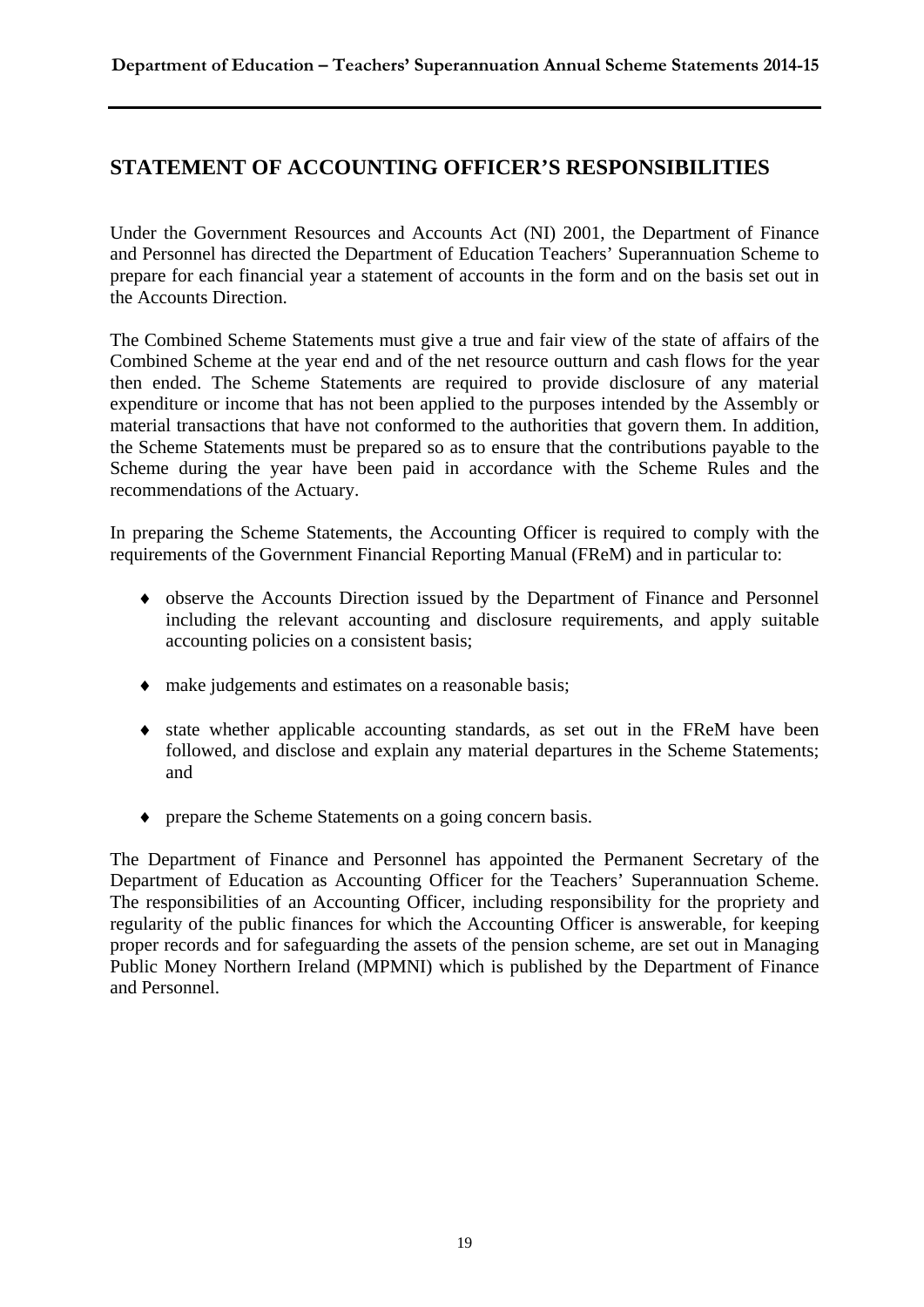### **GOVERNANCE STATEMENT**

#### **1. Introduction**

- 1.1 This Governance Statement is a key feature of the Teachers' Superannuation Annual Scheme Statements. It provides details of how I, as Accounting Officer, have ensured effective management and control of resources during the 2014-15 year and of the action taken to ensure effective risk management and a high standard of corporate governance.
- 1.2 The Department of Education's 2014-15 Annual Report and Accounts includes an evaluation by the Department's Head of Internal Audit of the effectiveness of the Department's risk management, internal control and governance arrangements during 2014-15. This evaluation, which includes the Teachers' Superannuation Scheme, has indicated that these arrangements operated at a **satisfactory** level during 2014-15.

#### **2. Governance Framework**

- 2.1 The Department of Education (DE) operates under the direction and control of the Minister for Education who is Head of the Department. The Minister leads the Department and is responsible and accountable to the Assembly for the policies, programmes and actions of the Department.
- 2.2 As Permanent Secretary, I am the Minister's principal adviser, the administrative Head of the Department and the Accounting Officer. As Accounting Officer, I am personally responsible and accountable to the Minister and to the Assembly for the effective management and organisation of the Department and the Teachers' Superannuation Scheme, including the use of public money and the stewardship of its assets.

#### **The Departmental Board**

- 2.3 The Department is managed by a Departmental Board which, within the strategic framework set by the Minister, supports me in the discharge of my role.
- 2.4 The Departmental Board is chaired by me and comprises the Department's two Deputy Secretaries; the Chief Inspector of the Education and Training Inspectorate; the Director of Finance; the Director of Equality and All Ireland; and two independent non-executive directors. The role of the latter members is to provide an independent and external perspective on the work of the Board; to bring some specific expertise to its discussions; and to provide a constructive challenge across the Departmental Board's business. The Board's work is guided by a corporate governance framework which is reviewed regularly, most recently in February 2015.
- 2.5 Further details on the Departmental Board can be found in the main Governance Statement published in the Department of Education's 2014-15 Annual Report and Accounts. This includes a list of members along with individual attendance records, details of the Board's role and categories of routine business.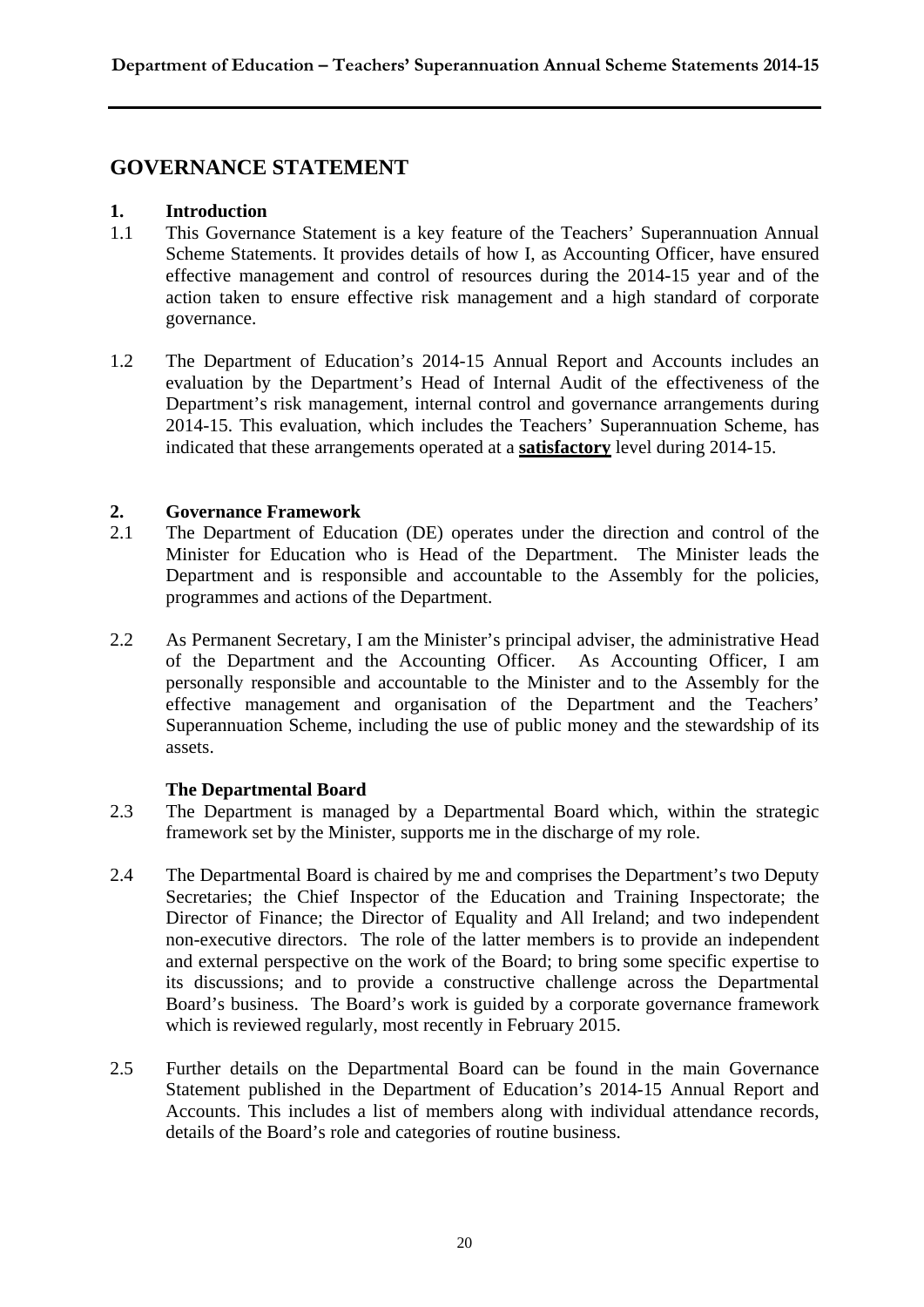#### **Board Sub-Committees**

2.6 During 2014-15, the Board was supported by two sub-committees: the Audit and Risk Assurance Committee (ARAC); and the Performance Efficiency Scrutiny Committee (PESC).

#### **Audit and Risk Assurance Committee**

- 2.7 The ARAC is an independent advisory committee with no executive functions. Its role is to support me as Accounting Officer and to support the Departmental Board in discharging our respective responsibilities for issues of risk, control, governance and associated assurance with the support of a professionally qualified Internal Audit Service.
- 2.8 ARAC comprises four independent members. Two members are serving senior civil servants and two are DE independent Board members.
- 2.9 During 2014-15 ARAC meetings were also attended by DE staff, including myself as Permanent Secretary, the Deputy Secretary with responsibility for finance and performance management, the Director of Finance, the Head of Internal Audit and a representative from the Department's external auditors, the Northern Ireland Audit Office (NIAO).
- 2.10 The ARAC carried out an assessment of its own effectiveness during 2014-15. The outcome indicated that, in overall terms, ARAC continued to operate effectively, although there were a few areas where action could be taken to achieve further improvement. These areas will be addressed during 2015-16.
- 2.11 Further details on the ARAC can be found in the main Governance Statement published in DE's 2014-15 Annual Report and Accounts. This includes a list of members along with individual attendance records, the key areas in which the ARAC provided independent advice, scrutiny and challenge during 2014-15, and information on key areas progressed by this sub-committee.

#### **3 DE Board Performance**

3.1 I consider that the DE Board operated effectively during 2014-15, meeting regularly and considering appropriate issues at the appropriate time.

#### **Assessment of Effectiveness**

- 3.2 In accordance with its Terms of Reference the Board completed a review of its effectiveness during 2014-15. The outcome of the review was discussed at a Board meeting in February 2015. The review found that, in general terms, the Board was operating effectively. A number of areas for further development of the Board's approach were identified and these will be taken forward during 2015-16.
- 3.3 The Board agreed that its 2015-16 evaluation will include an independent input.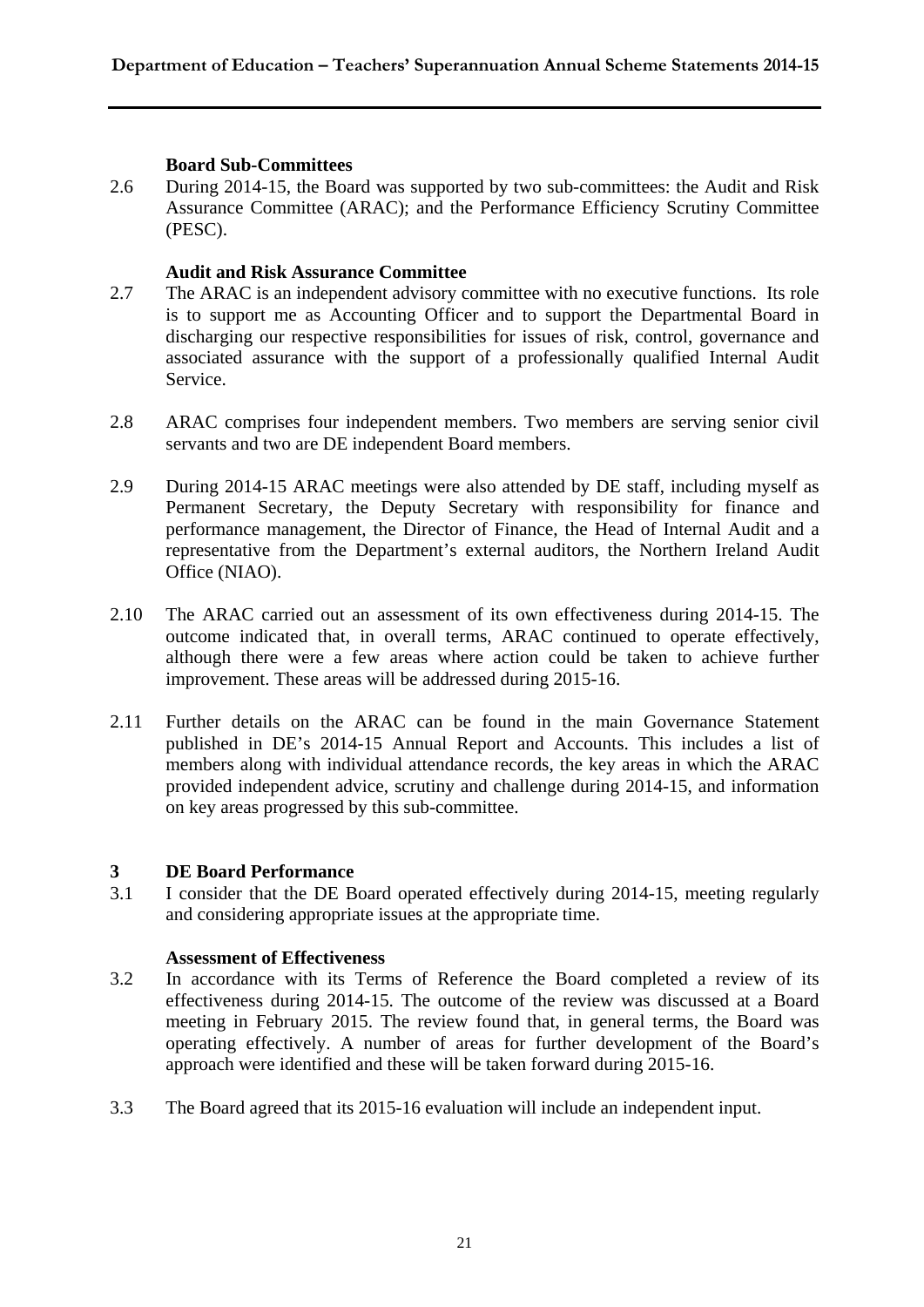#### **4 Corporate Governance**

4.1 As noted in the Department's Governance Statement, the Department has in place a Corporate Governance Framework which aligns with 2013 DFP Corporate Governance Code. This was reviewed and updated by the Departmental Board during 2014-15.

#### **5 Quality of data used by the Board**

5.1 The Board relies on a number of sources of data to inform its deliberations. Details of these are published in the main Governance Statement included in DE's 2014-15 Annual Report and Accounts, including steps taken by the Board to satisfy itself as to the quality of data provided.

#### **6 Ministerial Directions**

- 6.1 Arrangements exist to respond to a situation where an Accounting Officer believes that they are being asked by a Minister to take a course of action that could potentially result in irregular expenditure; impropriety; or poor value for money. In such circumstances, the Accounting Officer should ask for a formal Ministerial Direction to proceed.
- 6.2 During 2014-15 no Ministerial Directions were sought or given in relation to the Teachers' Superannuation Scheme.

#### **7. Risk Assessment**

- 7.1 The DE Board has responsibility for ensuring that an effective risk management process is in place and is regularly reviewed. In discharging this responsibility, it is supported by its ARAC and the Department's Internal Audit Team (IAT). The Chair of ARAC is a non-executive Director on the DE Board and is privy to discussions in relation to Departmental risk at DE Board meetings. This arrangement, in conjunction with written and verbal updates provided at each meeting, ensures the ARAC is kept fully informed of the Department's risk profile to enable it to undertake its responsibilities effectively.
- 7.2 The DE Risk Management Framework (RMF) sets out the Department's approach to risk and the mechanisms through which potential risks to the achievement of the Departmental objectives are identified and evaluated. Details of this, including risk appetite are included in the main Governance Statement published in DE's 2014-15 Annual Report and Accounts.

#### **Pensions Reform**

7.3 On 8 March 2012 the NI Executive agreed the introduction of major changes to public service pensions. As a result the Public Service Pensions Act (NI) received royal assent on 11 March 2014. The core provisions for public sector pension schemes were contained in the Act. Any delays in implementing the pension reforms beyond 1 April 2015 would have had a serious impact on the education budget of circa £5m per month in 2015-16. The Teachers' Pension Scheme Regulations (NI) 2014 were made and laid in the Assembly on 12 December 2014. These regulations, which were subject to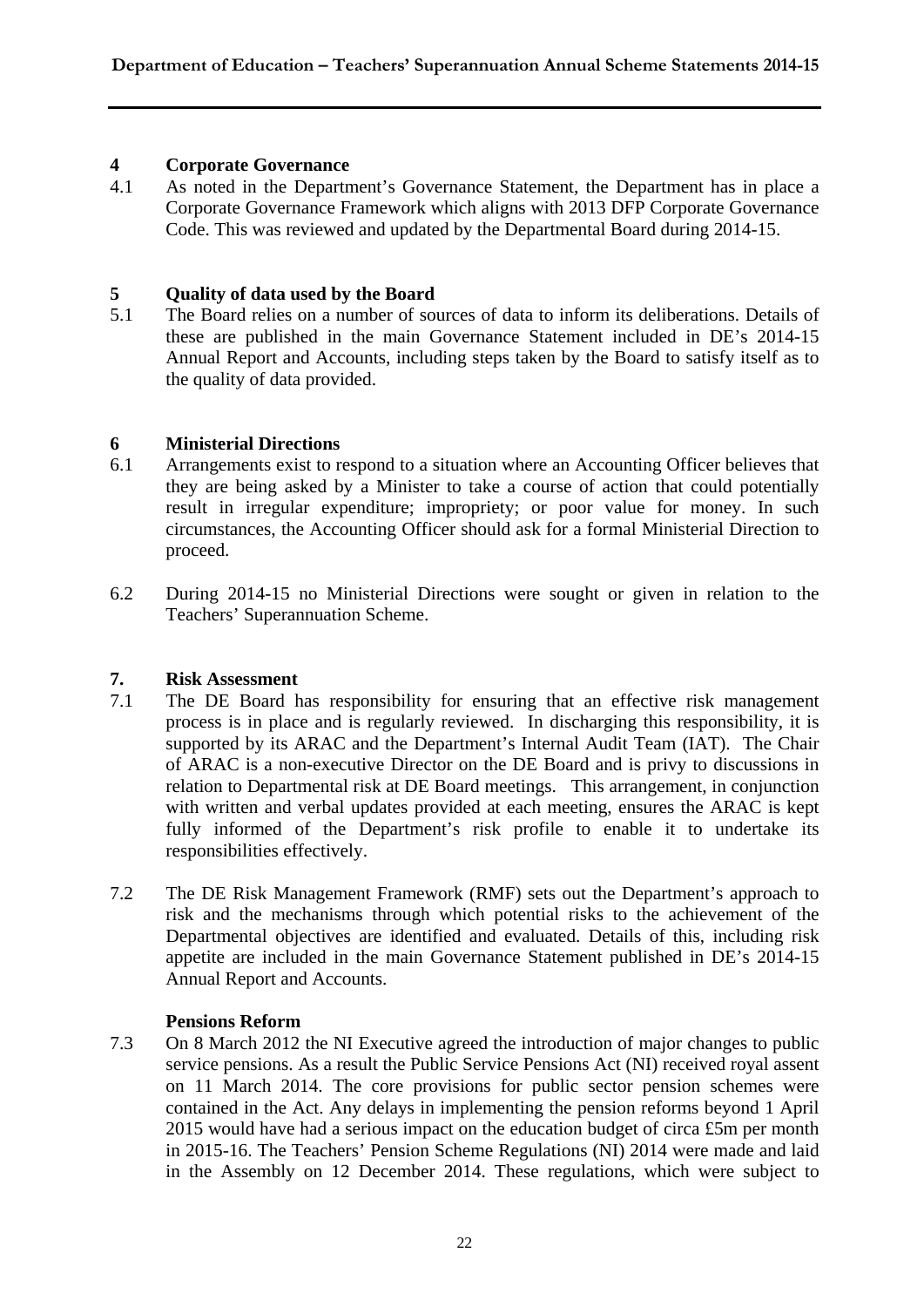negative resolution procedures, established a new NI Teachers' Pension Scheme with effect from 1 April 2015. This removed the risk of penalties being applied to the education budget.

#### **Overpayments**

7.4 There were no significant overpayments discovered during 2014-15. One significant overpayment amounting to £130,959.46 has been discovered since the end of the period, as a result of the NFI data matching exercise. Recovery of this and previously discovered overpayments is ongoing.

#### **Accuracy of membership data**

7.5 The Department continues to manage its risk in relation to the accuracy of membership data. The Department has worked with the IT systems provider to amend the records of a number of members; and more accurate and reliable reports have been developed and are in place. The Department recognises the importance of the accuracy of the membership data produced from the pension system and continues to strive to improve the quality of this information.

#### **Utilisation of IT System**

7.6 In October 2010 a new Pensions Operating System was implemented. As part of the ongoing development of the system, meetings with the supplier highlighted that the system was not being used to its full potential. The Department carried out a major restructuring of the Pensions Team in December 2013 with new procedures to incorporate fuller use of the IT system. Further development and enhancement of the IT system has been ongoing during 2014-15.

#### **Data security lapses**

7.7 The Department did not identify any data security issues relating to the Scheme during the year.

#### **Fraud Prevention and Whistleblowing**

- 7.8 The Department's fraud and whistleblowing arrangements were reviewed and updated during the year and are fully compliant with current best practice. A fraud risk analysis was also undertaken during the year to identify areas where the risk of fraud exists and ensure that appropriate measures are in place to minimise those risks.
- 7.9 Fraud monitoring and reporting arrangements have been effectively maintained throughout the year and there were no frauds reported within the Department during 2014-15.
- 7.10 The Department participates in the biennial NFI, which compares public sector databases to identify mismatches between information held. This allows the Department to compare teachers' pension payroll against other payrolls. Where mismatches are found, each case is investigated to ascertain if overpayments or possible fraud have taken place.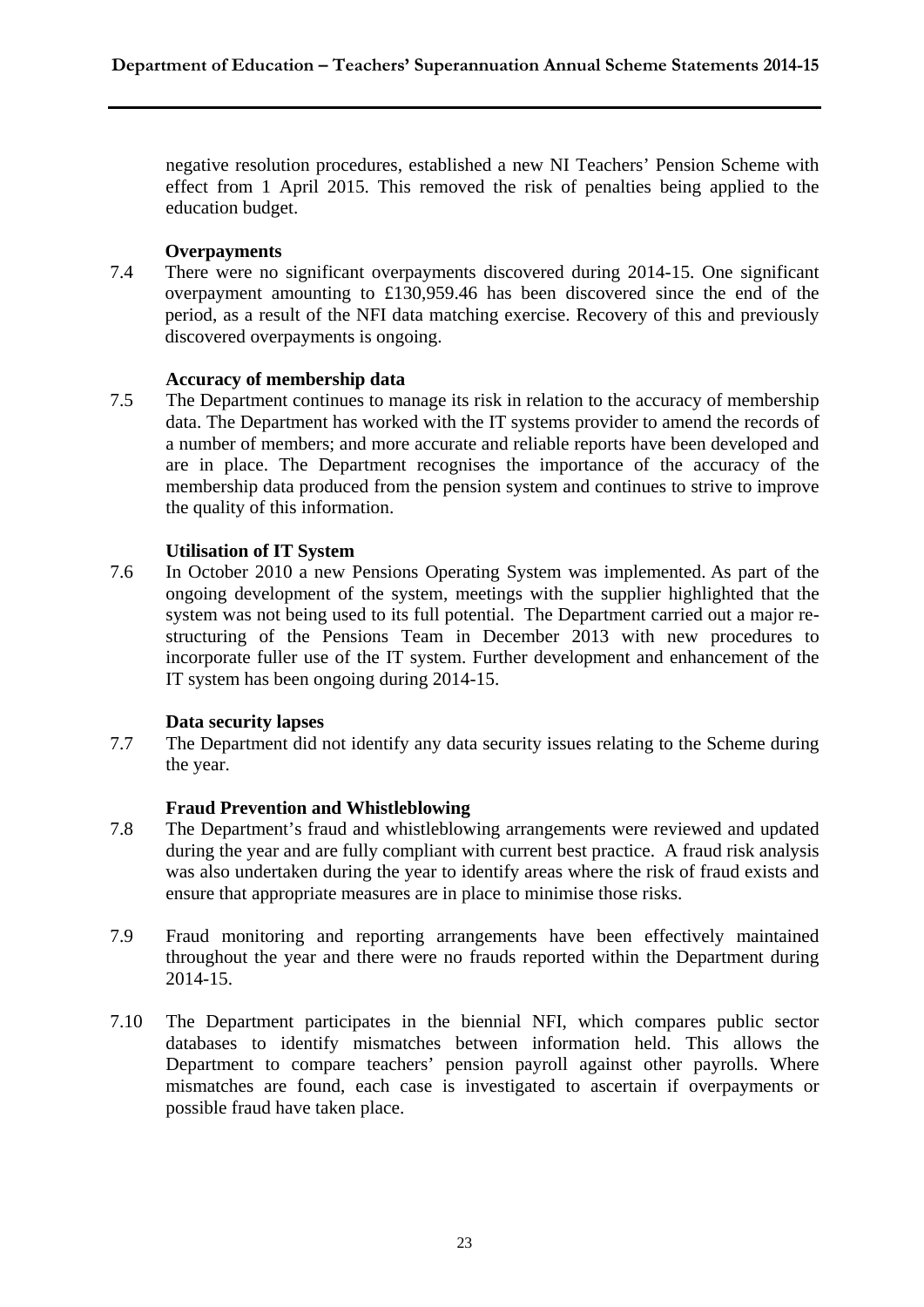# 8. **Conclusion**<br>8.1 In conclusio

In conclusion, it is my assessment that an appropriately rigorous system of governance and accountability is operating, which I can rely on as Accounting Officer, to provide assurance that the public funds and other resources for which I am accountable are deployed effectively and appropriately.

**Signed:**  $\begin{matrix} 2 & 3 \end{matrix}$   $\begin{matrix} \text{Date: } 25 \text{ June } 2015 \end{matrix}$ 

**Accounting Officer**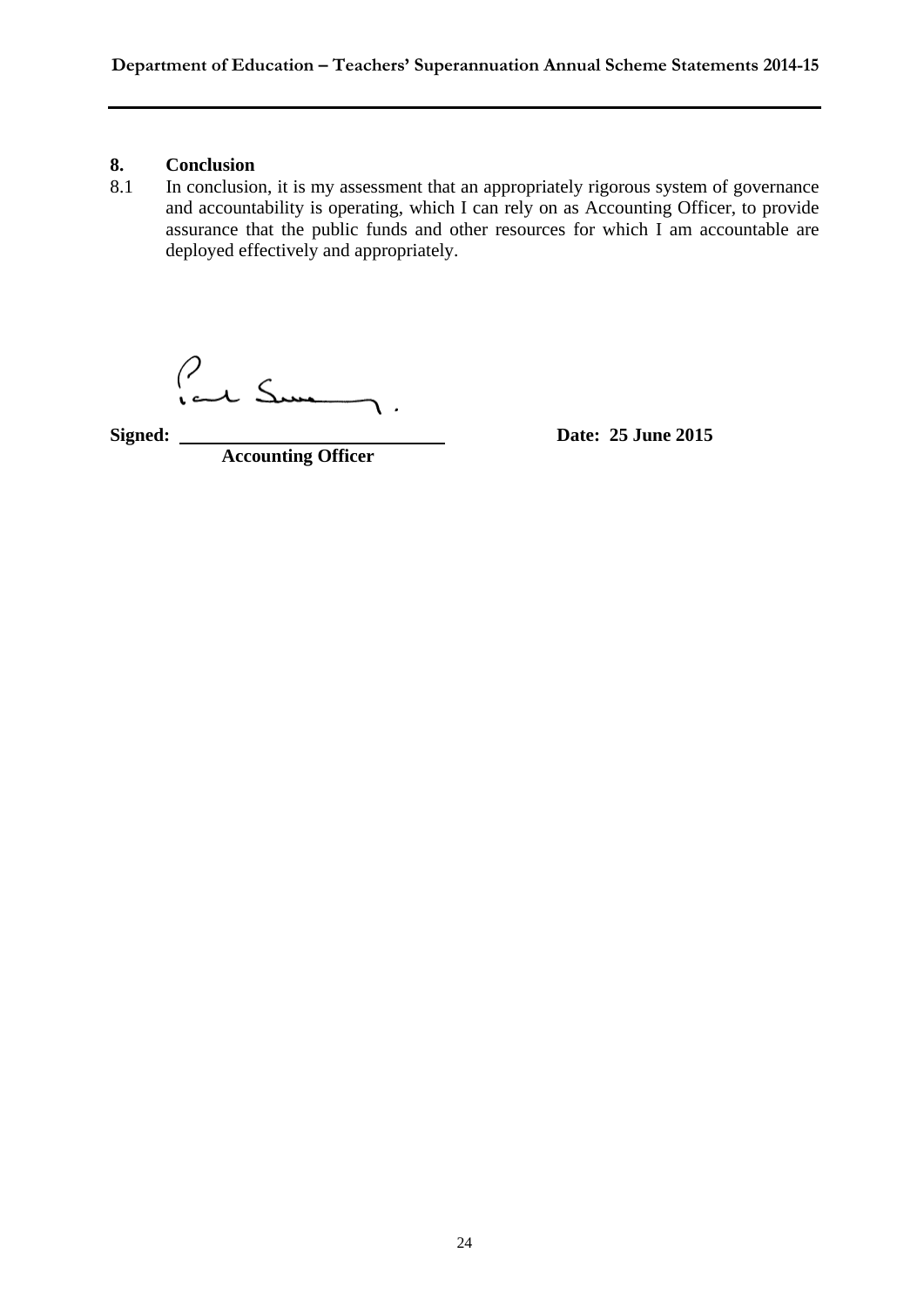#### **THE CERTIFICATE AND REPORT OF THE COMPTROLLER AND AUDITOR GENERAL TO THE NORTHERN IRELAND ASSEMBLY**

I certify that I have audited the financial statements of the Teachers' Superannuation Scheme for the year ended 31 March 2015 under the Government Resources and Accounts Act (Northern Ireland) 2001. These comprise the Combined Statement of Comprehensive Net Expenditure, the Combined Statement of Financial Position, Cash Flows, Changes in Taxpayers' Equity and the related notes. I have also audited the Statement of Assembly Supply and the related notes. These financial statements have been prepared under the accounting policies set out within them.

#### **Respective responsibilities of the Accounting Officer and auditor**

As explained more fully in the Statement of Accounting Officer's Responsibilities, the Accounting Officer is responsible for the preparation of the financial statements and for being satisfied that they give a true and fair view. My responsibility is to audit, certify and report on the financial statements in accordance with the Government Resources and Accounts Act (Northern Ireland) 2001. I conducted my audit in accordance with International Standards on Auditing (UK and Ireland). Those standards require me and my staff to comply with the Auditing Practices Board's Ethical Standards for Auditors.

#### **Scope of the audit of the financial statements**

An audit involves obtaining evidence about the amounts and disclosures in the financial statements sufficient to give reasonable assurance that the financial statements are free from material misstatement, whether caused by fraud or error. This includes an assessment of: whether the accounting policies are appropriate to the Teachers' Superannuation Scheme's circumstances and have been consistently applied and adequately disclosed; the reasonableness of significant accounting estimates made by the Teachers' Superannuation Scheme; and the overall presentation of the financial statements. In addition I read all the financial and non-financial information in the Report of the Managers, Report of the Actuary and Governance Statement to identify material inconsistencies with the audited financial statements and to identify any information that is apparently materially incorrect based on, or materially inconsistent with, the knowledge acquired by me in the course of performing the audit. If I become aware of any apparent material misstatements or inconsistencies I consider the implications for my certificate.

I am required to obtain evidence sufficient to give reasonable assurance that the Statement of Assembly Supply properly presents the outturn against Assembly control totals and that those totals have not been exceeded. I am also required to obtain evidence sufficient to give reasonable assurance that the expenditure and income recorded in the financial statements have been applied to the purposes intended by the Assembly and the financial transactions recorded in the financial statements conform to the authorities which govern them.

#### **Opinion on regularity**

In my opinion, in all material respects:

- the Statement of Assembly Supply properly presents the outturn against voted Assembly control totals for the year ended 31 March 2015 and shows that those totals have not been exceeded; and
- the expenditure and income recorded in the financial statements have been applied to the purposes intended by the Assembly and the financial transactions recorded in the financial statements conform to the authorities which govern them.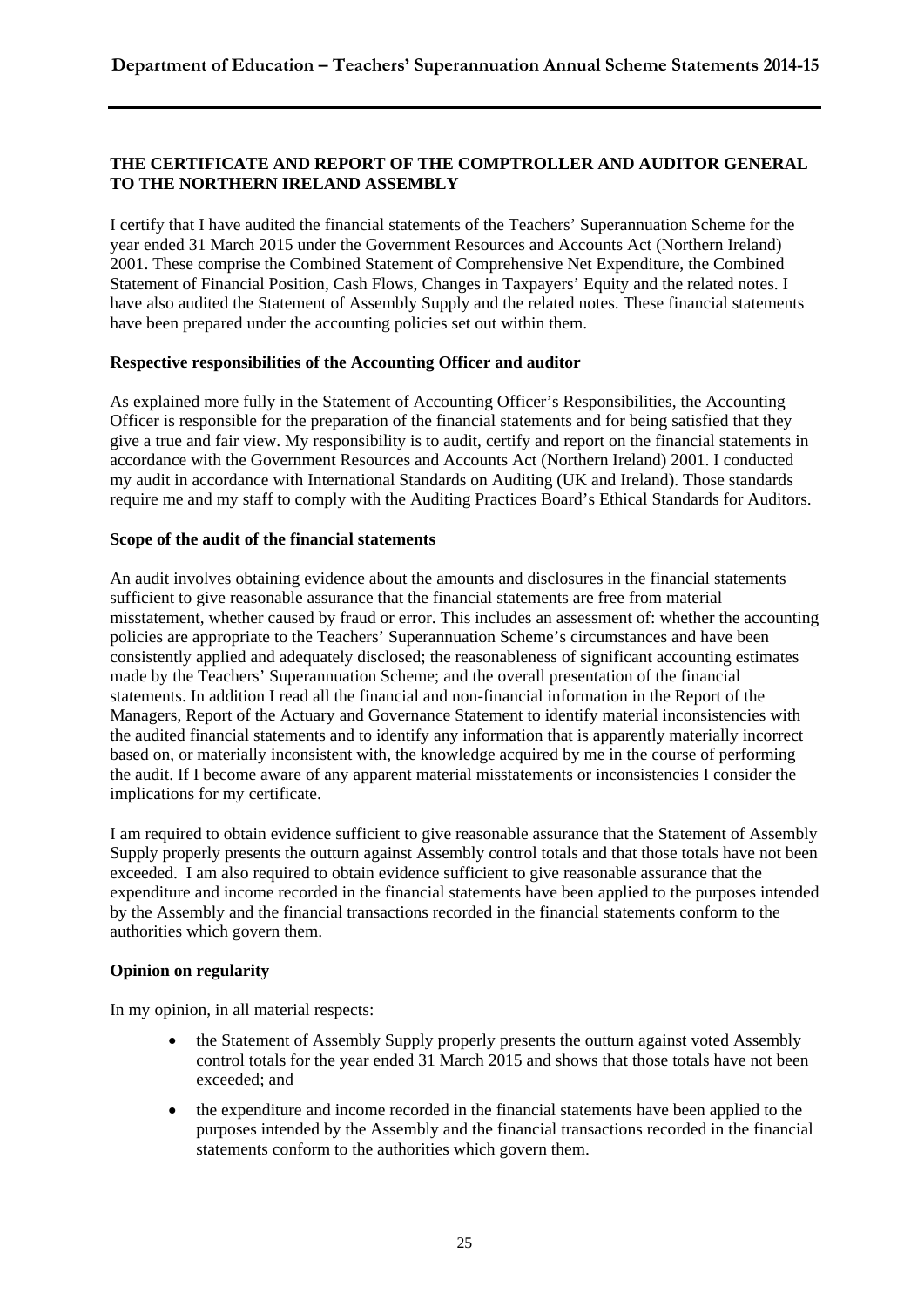#### **Opinion on financial statements**

In my opinion:

- the financial statements give a true and fair view of the state of the Scheme's affairs as at 31 March 2015 and of its combined net expenditure, cash flows and changes in taxpayers' equity for the year then ended; and
- the financial statements have been properly prepared in accordance with Department of Finance and Personnel directions issued under the Government Resources and Accounts Act (Northern Ireland) 2001.

#### **Opinion on other matters**

In my opinion:

 the information given in the Report of the Managers and Report of the Actuary for the financial year for which the financial statements are prepared is consistent with the financial statements.

#### **Matters on which I report by exception**

I have nothing to report in respect of the following matters which I report to you if, in my opinion:

- adequate accounting records have not been kept; or
- the financial statements are not in agreement with the accounting records; or
- I have not received all of the information and explanations I require for my audit; or
- the Governance Statement does not reflect compliance with Department of Finance and Personnel's guidance.

#### **Report**

I have no observations to make on these financial statements.

K & Donnelly

*KJ Donnelly Comptroller and Auditor General Northern Ireland Audit Office 106 University Street Belfast BT7 1EU* 

*30 June 2015*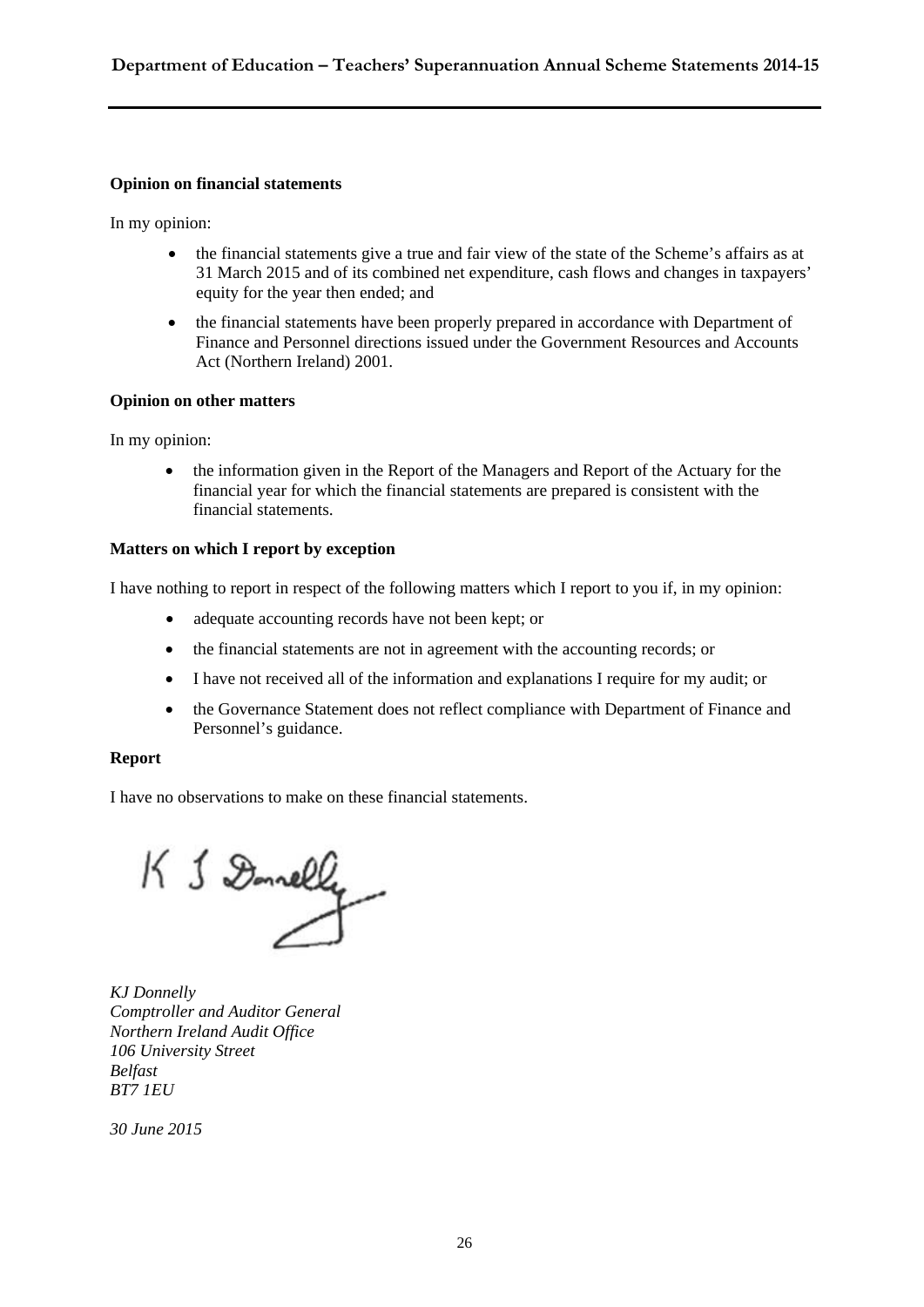### **STATEMENT OF ASSEMBLY SUPPLY**

#### **Summary of Resource Outturn 2014-15**

| 2014-15       |                   |             |            |            |             |            |            |                  | 2013-14          |
|---------------|-------------------|-------------|------------|------------|-------------|------------|------------|------------------|------------------|
|               |                   |             |            |            |             |            |            | £'000            | £'000            |
|               |                   |             |            | Estimate   |             |            |            | Outturn          | Outturn          |
|               |                   |             |            |            |             |            |            | <b>Net Total</b> |                  |
|               |                   |             |            |            |             |            |            | Outturn          |                  |
|               |                   |             |            |            |             |            |            | Compared         |                  |
|               |                   |             |            |            |             |            |            | with             |                  |
|               |                   |             |            |            |             |            |            | Estimate:        |                  |
| Request for   |                   | Gross       | Accruing   | <b>Net</b> | Gross       | Accruing   | <b>Net</b> | Saving/          |                  |
| Resources     | <b>Note</b>       | Expenditure | Resources  | Total      | Expenditure | Resources  | Total      | (excess)         | <b>Net Total</b> |
| Annually      |                   |             |            |            |             |            |            |                  |                  |
| Managed       |                   | 795,000     | (209, 377) | 585,623    | 791,964     | (209, 223) | 582,741    | 2,882            | 454,016          |
| Expenditure   |                   |             |            |            |             |            |            |                  |                  |
| Non-          |                   |             |            |            |             |            |            |                  |                  |
| <b>Budget</b> |                   | -           | (2,009)    | (2,009)    | ٠           | (1,998)    | (1,998)    | (11)             | (1,964)          |
| Total         |                   |             |            |            |             |            |            |                  |                  |
| Resources     | SoAS <sub>2</sub> | 795,000     | (211, 386) | 583,614    | 791,964     | (211, 221) | 580,743    | 2,871            | 452,052          |

RfR A: Providing a pension scheme for persons covered by the Teachers' Superannuation Scheme

#### **Summary of net cash requirement 2014-15**

| 2014-15              |       |          |         |           |         |  |
|----------------------|-------|----------|---------|-----------|---------|--|
|                      |       |          |         | £'000     | £'000   |  |
|                      |       |          |         | Net Total |         |  |
|                      |       |          |         | Outturn   |         |  |
|                      |       |          |         | Compared  |         |  |
|                      |       |          |         | with      |         |  |
|                      |       |          |         | Estimate: |         |  |
|                      |       |          |         | Saving/   |         |  |
|                      | Note  | Estimate | Outturn | (excess)  | Outturn |  |
| Net cash requirement | SoAS3 | 186,083  | 169,651 | 16,432    | 157,690 |  |

#### **Summary of income payable to the Consolidated Fund**

In addition to accruing resources, the following income relates to the Scheme and is payable to the Consolidated Fund (cash receipts being shown in italics).

| Forecast 2014-15 |             |        | Outturn 2014-15 |        |          |
|------------------|-------------|--------|-----------------|--------|----------|
|                  | £'000       |        |                 |        | £'000    |
|                  | <b>Note</b> | Income | Receipts        | Income | Receipts |
| Total            | SoAS4       | -      | -               | 46     | 46       |

#### **Explanation of variances between Estimate and Outturn (net total resources):**

#### Request for Resources – Saving £2.8 million

The saving of £2.8 million was mainly due to lower than anticipated transfers in from other schemes. Consequently there was a lower than anticipated provision required for the increase in liability in respect of transfers in during 2014-15.

The notes on pages 28 to 30 form part of the Statement of Assembly Supply.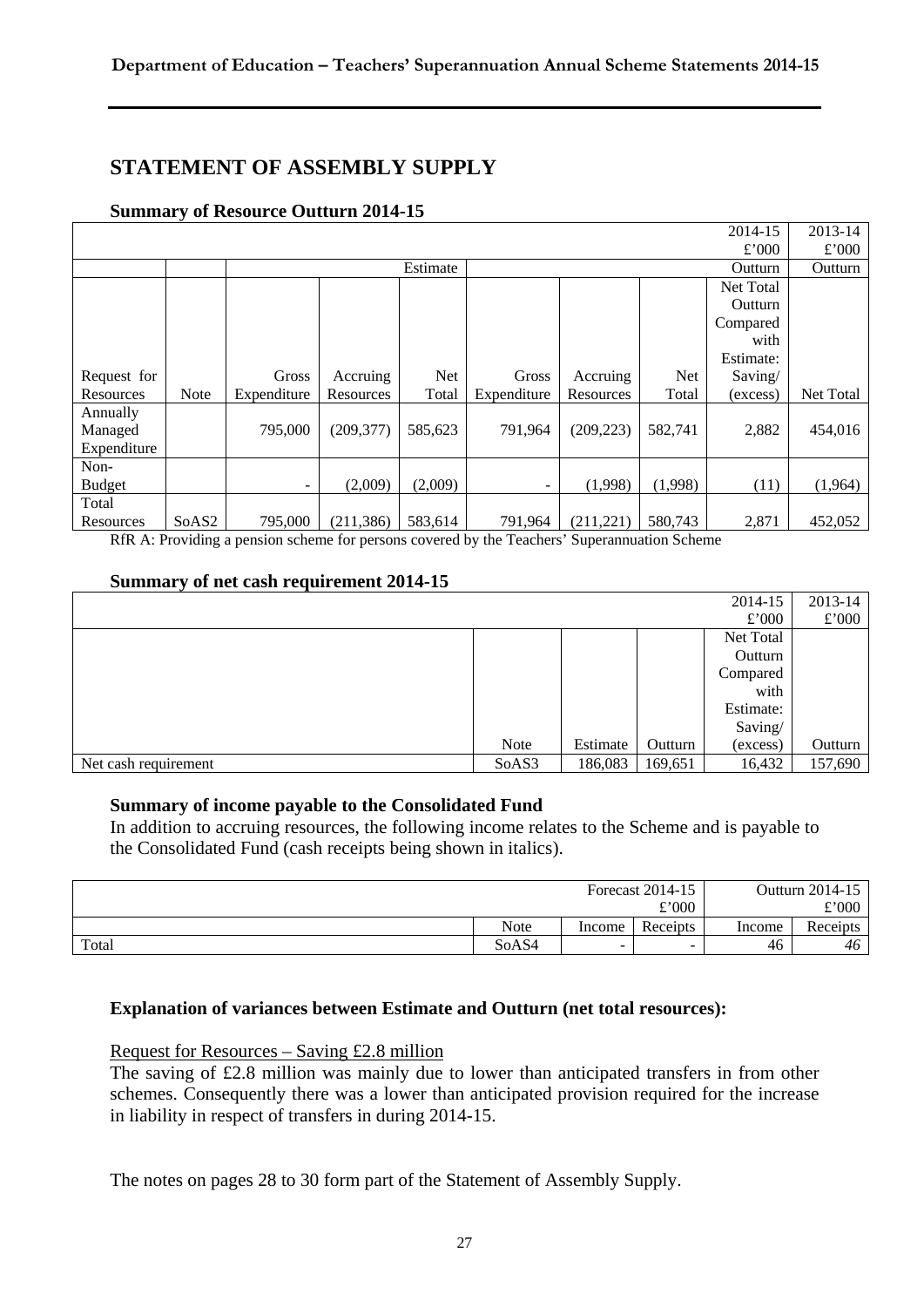#### **NOTES TO THE STATEMENT OF ASSEMBLY SUPPLY**

#### **SoAS1. Statement of accounting policies**

The Statement of Assembly Supply and supporting notes have been prepared in accordance with the 2014-15 Government Financial Reporting Manual (FReM) issued by the Department of Finance and Personnel. The Statement of Assembly Supply accounting policies contained in the FReM are consistent with those set out in the 2014-15 Consolidated Budgeting Guidance and Supply Estimates in the Northern Ireland Guidance Manual.

#### *SoAS1.1 Accounting convention*

The Statement of Assembly Supply and related notes are presented consistently with Treasury budget control and Supply Estimates in Northern Ireland. The aggregates across government are measured using National Accounts, prepared in accordance with the internationally agreed framework 'European System of Accounts' (ESA95). ESA95 is in turn consistent with the System of National Accounts (SNA93), which is prepared under the auspices of the United Nations.

The budgeting system and the consequential presentation of Supply Estimates and the Statement of Assembly Supply and related notes have different objectives to IFRS-based accounts. The system supports the achievement of macro-economic stability by ensuring that public expenditure is controlled, with relevant Assembly authority, in support of the Government's fiscal framework. The system provides incentives to Departments to manage spending well so as to provide high quality public services that offer value for money to the taxpayer.

The Government's objectives for fiscal policy are set out in the Charter for Budget Responsibility. These are to:

- ensure sustainable public finances that support confidence in the economy, promote intergenerational fairness, and ensure the effectiveness of wider government policy; and
- support and improve the effectiveness of monetary policy in stabilising economic fluctuations.

#### *SoAS1.2 Comparison with IFRS-based accounts*

Many transactions are treated in the same way in National Accounts and IFRS-based accounts, but there is one difference as detailed below.

#### *SoAS1.3 Prior period adjustments (PPAs)*

PPAs resulting from an error in previous recording, or from an accounting policy change initiated by the Department, need to be voted by the Assembly in the current year, whereas in IFRS-based accounts (IAS 8) they are treated as adjustments to previous years. (PPAs resulting from a change in accounting policy brought in by a new or modified accounting standard are not included in Estimates, so there is no misalignment). There were no PPAs in 2014-15.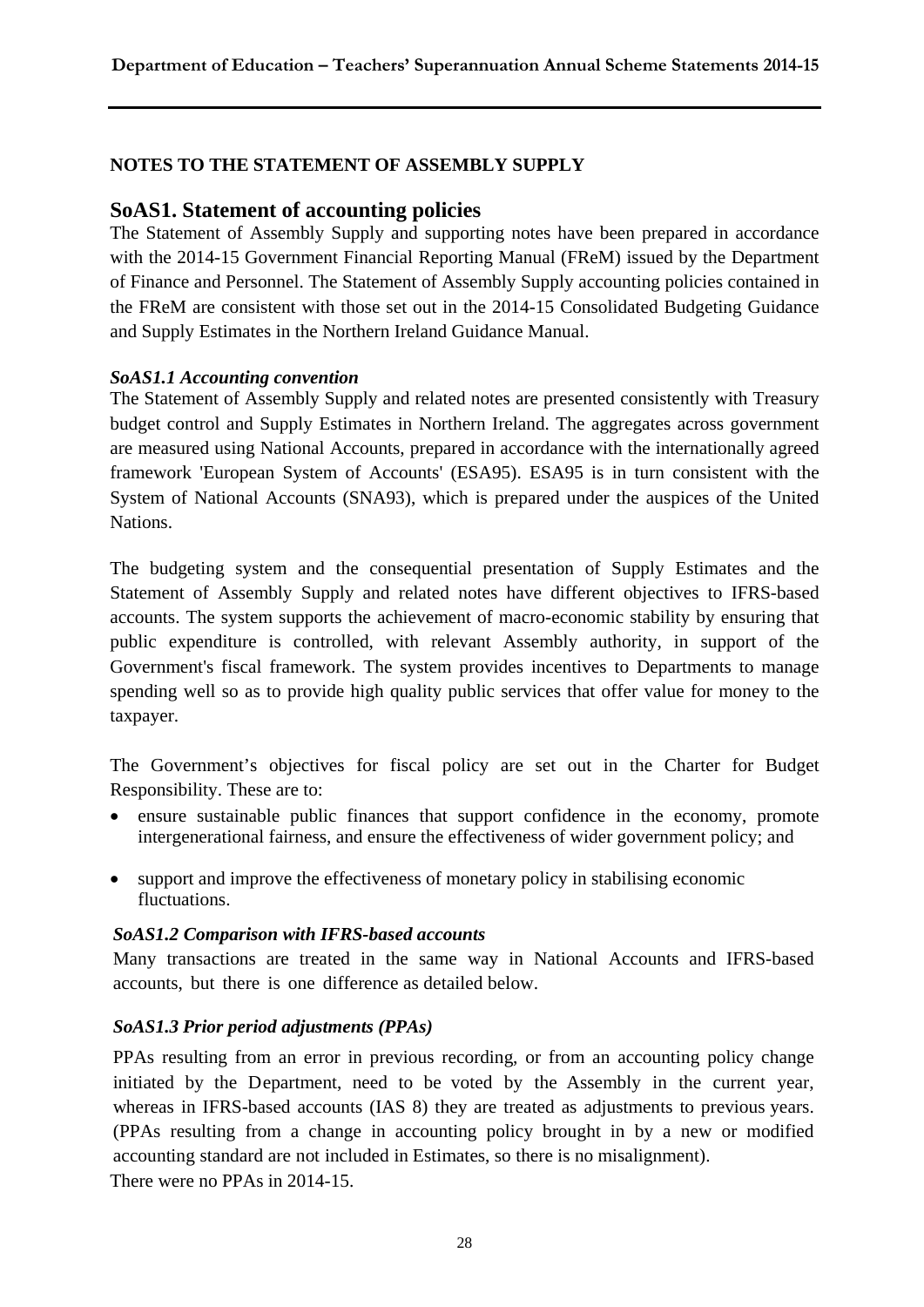### **SoAS2. Reconciliation of Estimates, accounts and budgets**

#### **SoAS2.1 Reconciliation of net resource outturn to net expenditure**

|                                              |             |                |          | 2014-15         | 2013-14 |
|----------------------------------------------|-------------|----------------|----------|-----------------|---------|
|                                              |             |                |          | £'000           | £'000   |
|                                              |             |                |          | Outturn         |         |
|                                              |             |                |          | Compared        |         |
|                                              |             |                | Supply   | With            |         |
|                                              | <b>Note</b> | <b>Outturn</b> | Estimate | Estimate:       | Outturn |
|                                              |             |                |          | saving/(excess) |         |
| Net Resource Outturn                         |             | 580,743        | 583,614  | 2,871           | 452,052 |
| Non-supply income (CFERs)                    | SoAS4       | ۰              |          |                 |         |
| <b>Net Expenditure in Combined Statement</b> |             |                |          |                 |         |
| of Comprehensive Net Expenditure             |             | 580,743        | 583,614  | 2,871           | 452,052 |

#### **SoAS2.2 Outturn against final Administration Budget**

All costs of administering the Teachers' Superannuation Scheme and the Teachers' Premature Retirement Scheme are borne by the Department of Education.

| SoAS3. Reconciliation of resources to net cash requirement |  |  |  |
|------------------------------------------------------------|--|--|--|
|------------------------------------------------------------|--|--|--|

|                                                   |             |           |            | Net Total       |
|---------------------------------------------------|-------------|-----------|------------|-----------------|
|                                                   |             |           |            | Outturn         |
|                                                   |             |           |            | Compared with   |
|                                                   |             |           |            | Estimate:       |
|                                                   | <b>Note</b> | Estimate  | Outturn    | saving/(excess) |
|                                                   |             | £'000     | £'000      | £'000           |
| Net Resource Outturn                              | SoAS2.1     | 583,614   | 580,743    | 2,871           |
|                                                   |             |           |            |                 |
| Accruals adjustments:                             |             |           |            |                 |
| New provisions and changes to previous provisions |             | (795,000) | (791, 964) | (3,036)         |
| Changes in working capital other than cash        |             | 11.000    | (292)      | 11,292          |
| Use of provisions                                 |             | 386,469   | 381,164    | 5,305           |
|                                                   |             |           |            |                 |
| Net cash requirement                              |             | 186,083   | 169,651    | 16,432          |

#### **Explanation of variance between Estimate and net cash requirement:**

1. New provisions and changes to previous provisions — Excess  $\mathfrak{t}(3.03)$  million

The excess was mainly due to lower than anticipated transfers into the Scheme.

2. Changes in working capital other than cash — Saving £11.29 million

A significant increase in receivables and a significant decrease in payables were budgeted for in the 2014-15 financial year, but the actual outturn was a small decrease in both receivables and payables primarily due to the timing of receipts and payments.

3. Use of provision — Saving £5.30 million

The saving was mainly due to lower than anticipated payments of pensions, lump sums and transfers during the year.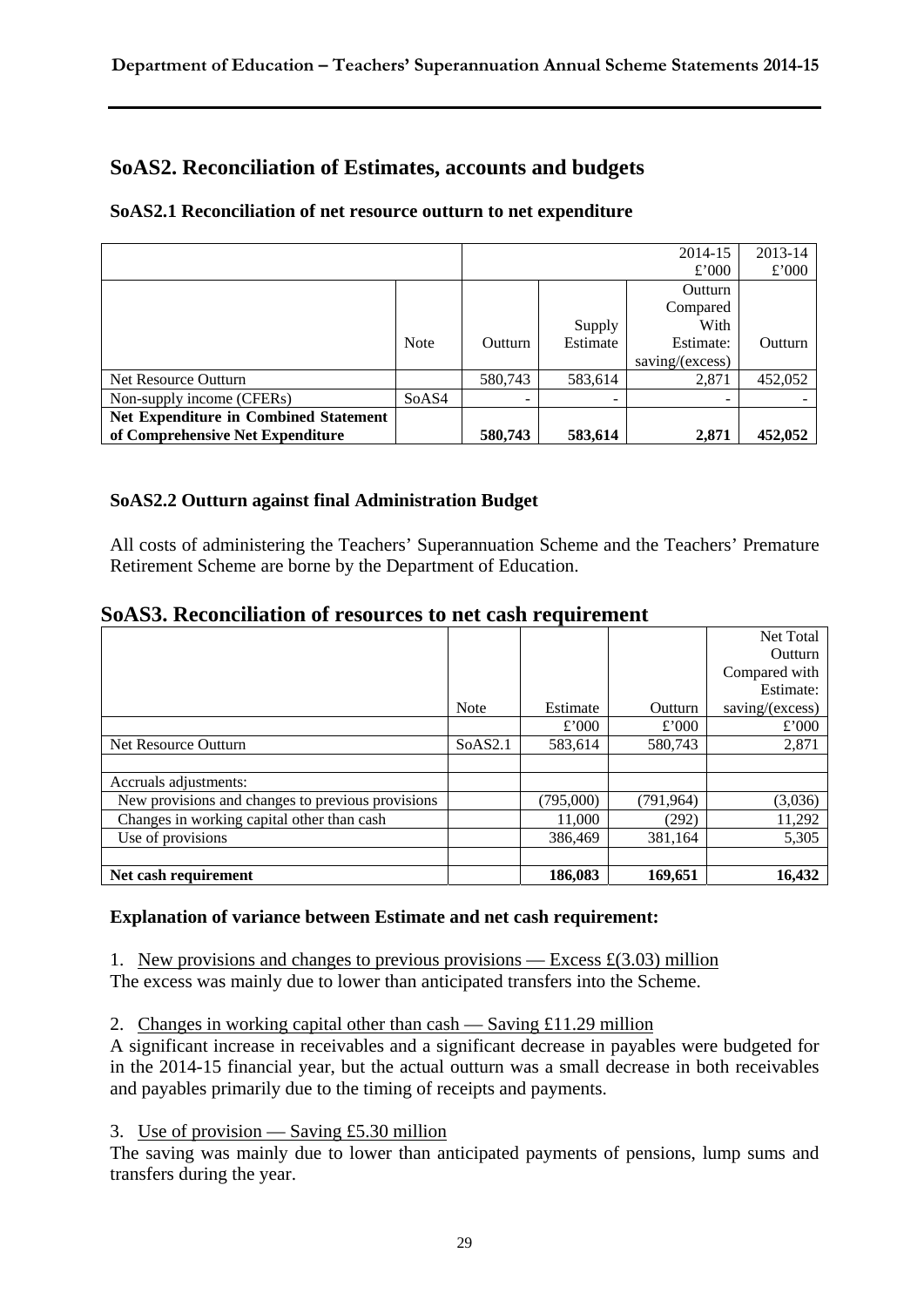# **SoAS4. Analysis of income payable to the Consolidated Fund**

In addition to Accruing Resources, the following income relates to the Scheme and is payable to the Consolidated Fund (cash receipts being shown in italics)

|                                                            |                   | Forecast 2014-15<br>£'000 |          |        | Outturn 2014-15<br>£'000 |
|------------------------------------------------------------|-------------------|---------------------------|----------|--------|--------------------------|
|                                                            | <b>Note</b>       | Income                    | Receipts | Income | Receipts                 |
|                                                            |                   |                           |          |        |                          |
| Operating income and receipts – excess Accruing Resources  | SoAS <sub>5</sub> |                           |          |        |                          |
|                                                            |                   |                           |          |        |                          |
| amounts collectable on behalf of the Consolidated<br>Other |                   |                           |          | 46     | 46                       |
| Fund                                                       |                   |                           |          |        |                          |
|                                                            |                   |                           |          |        |                          |
| Total income payable to the Consolidated Fund              |                   | -                         |          | 46     |                          |

### **SoAS5. Reconciliation of income recorded within the Combined Statement of Comprehensive Net Expenditure to operating income payable to the Consolidated Fund**

|                                                      | 2014-15   | 2013-14   |
|------------------------------------------------------|-----------|-----------|
|                                                      | £'000     | £'000     |
| Operating income                                     | 211.221   | 200,834   |
| Income authorised to be accruing resources           | (211.221) | (200.834) |
| <b>Operating income payable to Consolidated Fund</b> |           |           |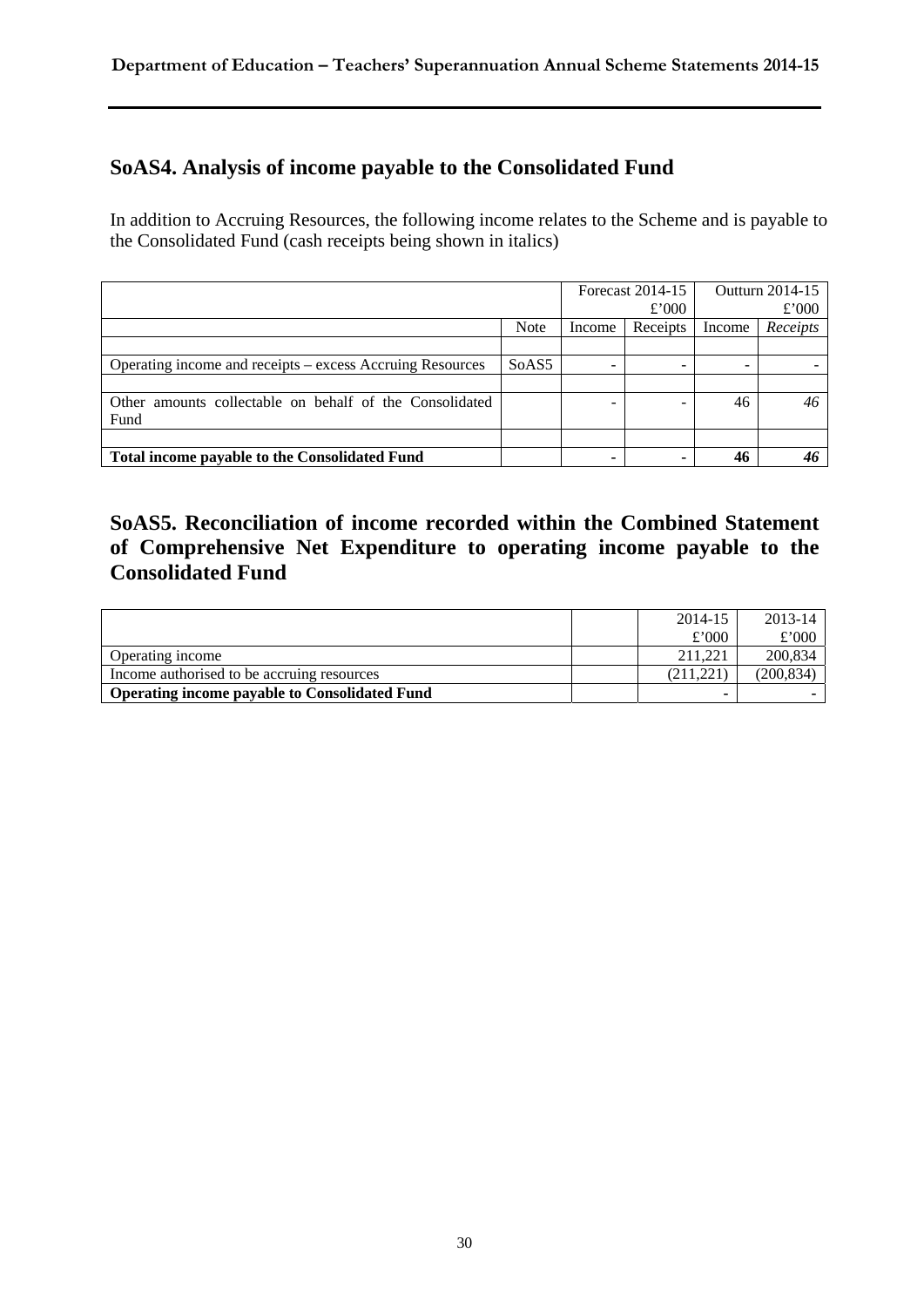# **COMBINED STATEMENT OF COMPREHENSIVE NET EXPENDITURE for the year ended 31 March 2015**

#### **Principal arrangements Teachers' Superannuation Scheme**

|                                       | <b>Note</b> | 2014-15<br>$\pounds$ '000 | 2013-14<br>$\pounds$ '000 |
|---------------------------------------|-------------|---------------------------|---------------------------|
| Income:                               |             |                           |                           |
| Contributions receivable              | 3           | (209, 390)                | (198, 231)                |
| Transfers in                          | 4           | (1, 831)                  | (2,565)                   |
| Other pension income                  | 5           |                           | (38)                      |
|                                       |             | (211, 221)                | (200, 834)                |
| <b>Expenditure:</b>                   |             |                           |                           |
| Pension cost                          | 6           | 320,000                   | 260,000                   |
| Pension financing cost                | 7           | 470,000                   | 390,000                   |
| Enhancements                          | 8           | 133                       | 283                       |
| Transfers in $-$ additional liability | 9           | 1,831                     | 2,565                     |
| Other pension cost                    | 10          |                           | 38                        |
|                                       |             | 791,964                   | 652,886                   |
| Net expenditure                       |             | 580,743                   | 452,052                   |

#### **Other Comprehensive Net Expenditure**

|                                                         | <b>Note</b> | 2014-15<br>£000 | 2013-14<br>£000 |
|---------------------------------------------------------|-------------|-----------------|-----------------|
| <b>Pension re-measurements:</b><br>Actuarial loss       | 14.7        | 839,200         | 924.262         |
| <b>Total Comprehensive Net Expenditure for the year</b> |             | 1,419,943       | 1.376.314       |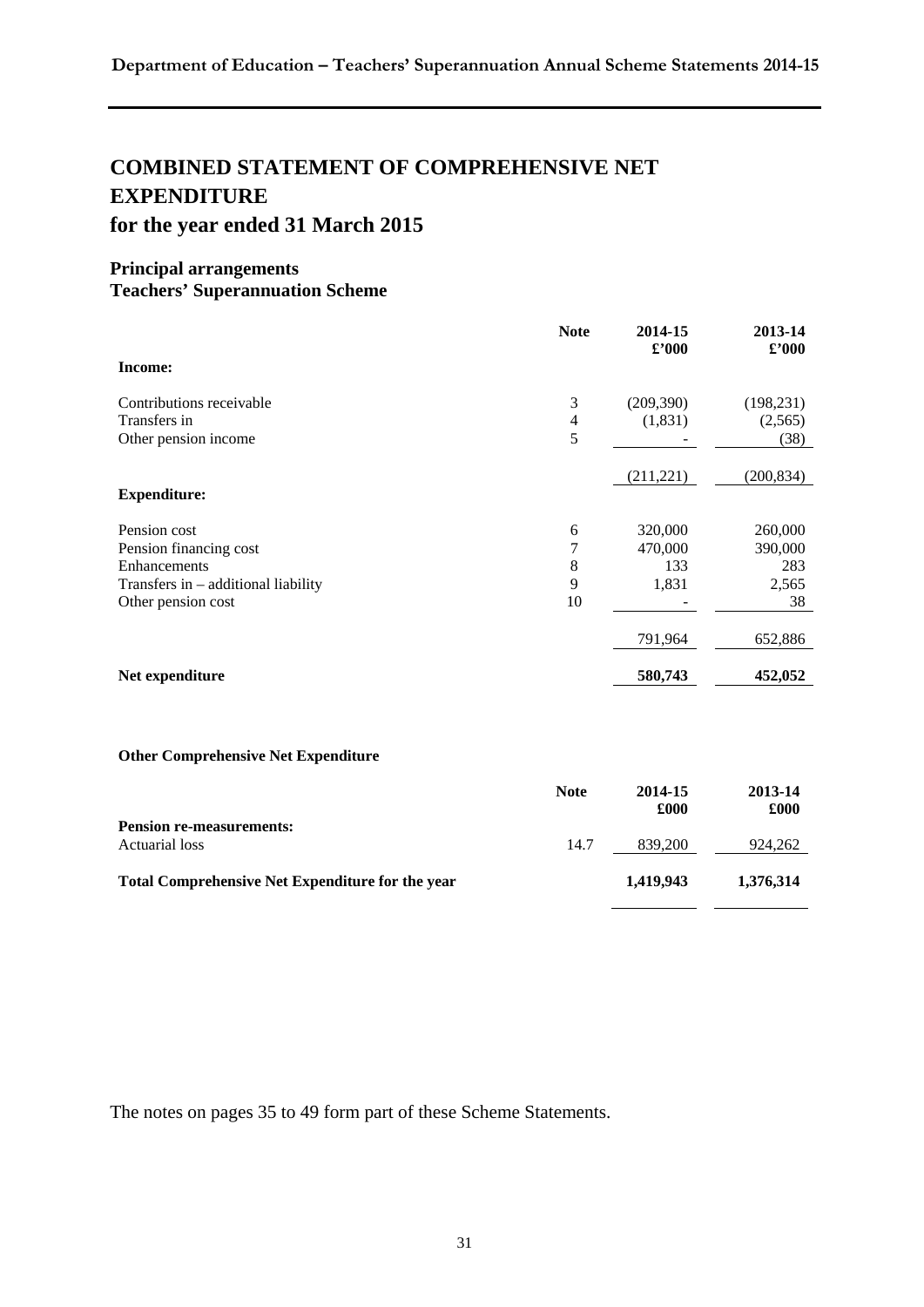### **COMBINED STATEMENT OF FINANCIAL POSITION as at 31 March 2015**

#### **Principal arrangements Teachers' Superannuation Scheme**

|                                                      | <b>Note</b> | 2014-15<br>$\pmb{\pounds}^{\prime}000$ | 2013-14<br>$\pounds$ '000 |
|------------------------------------------------------|-------------|----------------------------------------|---------------------------|
| <b>Current assets:</b>                               |             |                                        |                           |
| Receivables                                          | 11          | 4,027                                  | 4,188                     |
| Cash and cash equivalents                            | 12          | 1,223                                  | 2,830                     |
| Total current assets                                 |             | 5,250                                  | 7,018                     |
| <b>Current liabilities:</b>                          |             |                                        |                           |
| Payables (within 12 months)                          | 13          | (6,039)                                | (7,515)                   |
| Net current liabilities, excluding pension liability |             | (789)                                  | (497)                     |
|                                                      |             |                                        |                           |
| Pension liability                                    | 14.4        | (12,030,000)                           | (10,780,000)              |
| Net liabilities, including pension liability         |             | (12,030,789)                           | (10,780,497)              |
| Taxpayers' equity:                                   |             |                                        |                           |
| General fund                                         |             | (12,030,789)                           | (10,780,497)              |
|                                                      |             |                                        |                           |
|                                                      |             | (12,030,789)                           | (10,780,497)              |

Paul Sum

**Signed: \_\_\_\_\_\_\_\_\_\_\_\_\_\_\_\_\_\_\_\_\_\_\_\_\_\_\_\_\_\_\_\_ Date: 25 June 2015** 

 **Accounting Officer**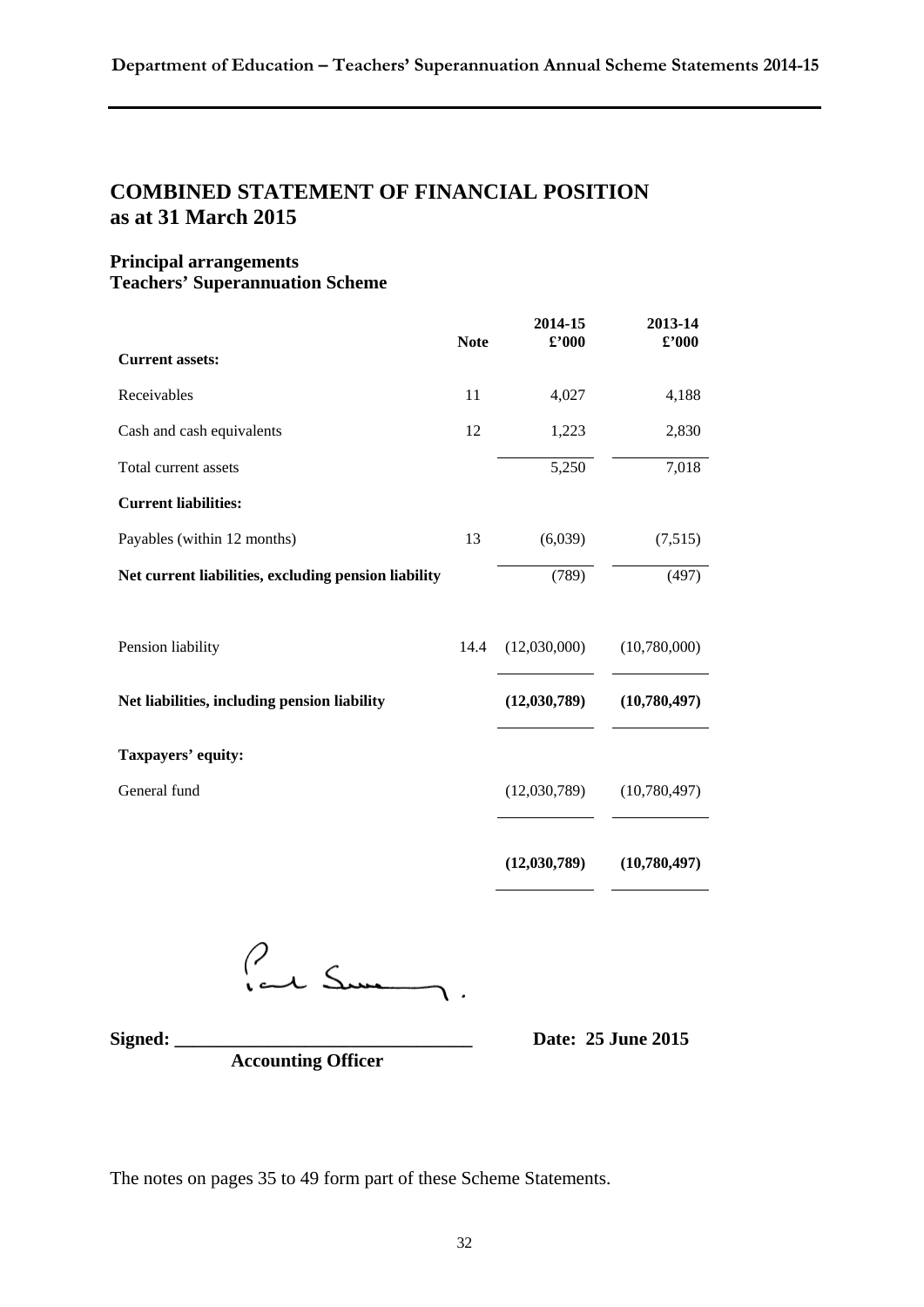# **COMBINED STATEMENT OF CHANGES IN TAXPAYERS' EQUITY for the year ended 31 March 2015**

|                                                     |             | <b>General Fund</b> |                |  |
|-----------------------------------------------------|-------------|---------------------|----------------|--|
|                                                     |             | 2014-15             | 2013-14        |  |
|                                                     | <b>Note</b> | £2000               | $\pounds$ '000 |  |
| <b>Balance at 1 April</b>                           |             | (10,780,497)        | (9,561,873)    |  |
| Net Assembly Funding – drawn down                   |             | 168,000             | 159,000        |  |
| Net Assembly Funding – deemed (prior year)          |             | 2,828               | 1,518          |  |
| Supply payable adjustment – current year            | 13          | (1,177)             | (2,828)        |  |
| Excess accruing resources                           | 13          |                     |                |  |
| Combined comprehensive net expenditure for the year |             | (580, 743)          | (452, 052)     |  |
| Actuarial loss                                      | 14.7        | (839,200)           | (924,262)      |  |
| Net change in Taxpayers' Equity                     |             | (1,250,292)         | (1,218,624)    |  |
| <b>Balance at 31 March</b>                          |             | (12,030,789)        | (10,780,497)   |  |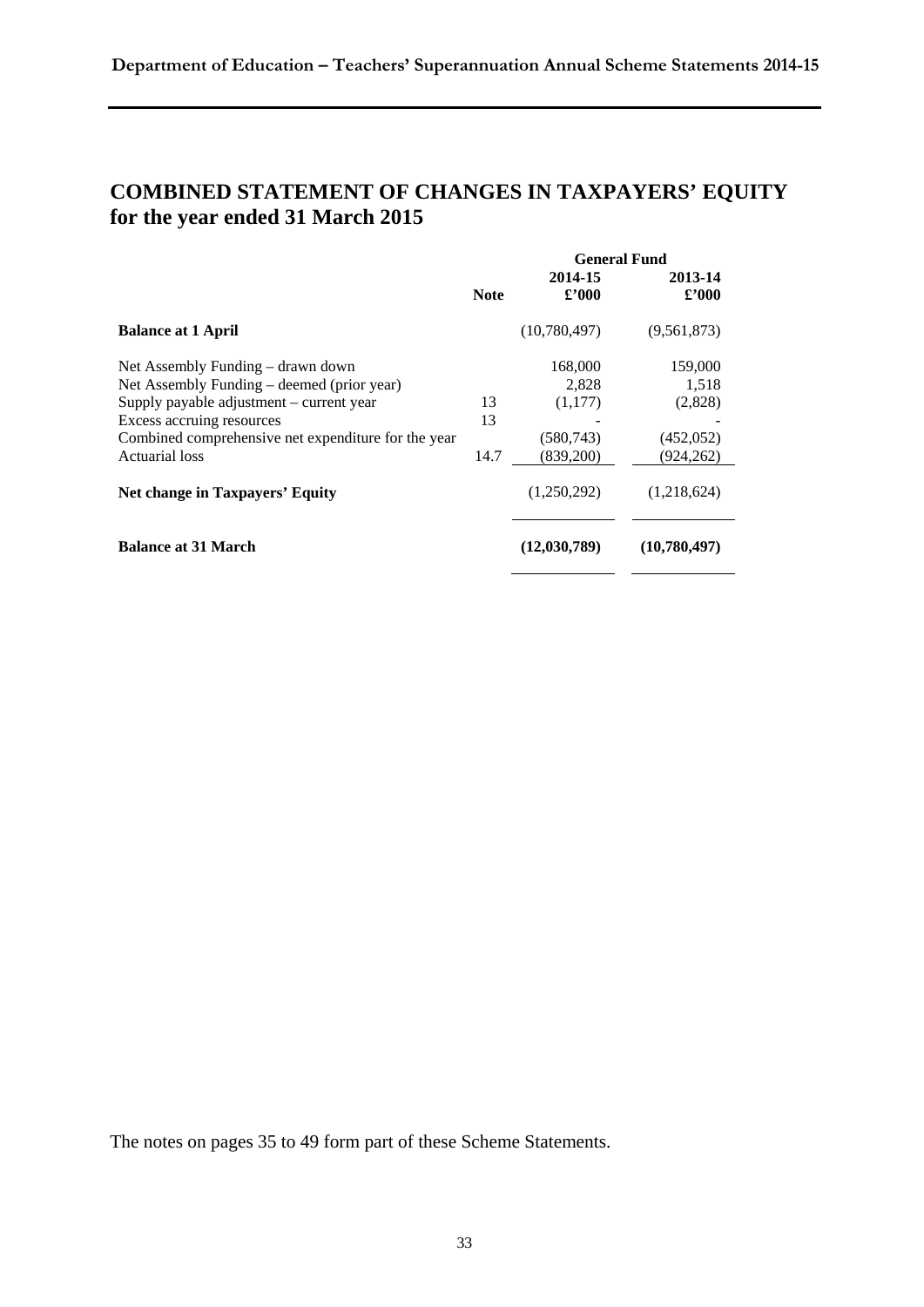# **COMBINED STATEMENT OF CASH FLOWS for the year ended 31 March 2015**

|                                                                                                                                                  | <b>Note</b> | 2014-15<br>£000 | 2013-14<br>£000 |
|--------------------------------------------------------------------------------------------------------------------------------------------------|-------------|-----------------|-----------------|
| <b>Cash flows from operating activities</b>                                                                                                      |             |                 |                 |
| Net expenditure for the year                                                                                                                     |             | (580, 743)      | (452, 052)      |
| Adjustments for non-cash transactions:                                                                                                           |             |                 |                 |
| (Increase) / decrease in receivables                                                                                                             |             | 161             | (848)           |
| Increase / (decrease) in payables                                                                                                                |             | (1, 476)        | (83)            |
| Less movement in payables relating to items not passing through the                                                                              |             |                 |                 |
| Combined Statement of Comprehensive Net Expenditure                                                                                              |             | 1,607           | (445)           |
| Increase in pension provision                                                                                                                    | 14.4        | 790,000         | 650,000         |
| Increase in pension provision – enhancements and transfers in                                                                                    | 14.4        | 1,964           | 2,848           |
| Increase in pension provision – capitalised cost of enhancement                                                                                  | 14.4        |                 | 38              |
| Use of provisions - pension liability                                                                                                            | 14.5        | (375, 737)      | (354, 482)      |
| Use of provisions - death in service                                                                                                             | 14.5        | (2,649)         | (1, 567)        |
| Use of provisions – refunds and transfers                                                                                                        | 14.6        | (2,778)         | (1,099)         |
| Net cash outflow from operating activities                                                                                                       |             | (169, 651)      | (157,690)       |
|                                                                                                                                                  |             |                 |                 |
| <b>Cash flows from financing activities</b>                                                                                                      |             |                 |                 |
| From the Consolidated Fund (supply): current year                                                                                                |             | 168,000         | 159,000         |
| <b>Net Assembly Financing</b>                                                                                                                    |             | 168,000         | 159,000         |
| Net (decrease) / increase in cash and cash equivalents in the period<br>before adjustments for receipts and payments to the Consolidated<br>Fund |             | (1,651)         | 1,310           |
| Receipts due to the Consolidated Fund which are outside the scope of the<br>Scheme's activities                                                  |             | 46              | 2               |
| Payments of amounts due to the Consolidated Fund                                                                                                 |             | (2)             | (867)           |
| Net (decrease) / increase in cash and cash equivalents in the period<br>after adjustments for receipts and payments to the Consolidated Fund     |             | (1,607)         | 445             |
|                                                                                                                                                  |             |                 |                 |
| Cash and cash equivalents at the beginning of the period                                                                                         | 12          | 2,830           | 2,385           |
| Cash and cash equivalents at the end of the period                                                                                               | 12          | 1,223           | 2,830           |
|                                                                                                                                                  |             |                 |                 |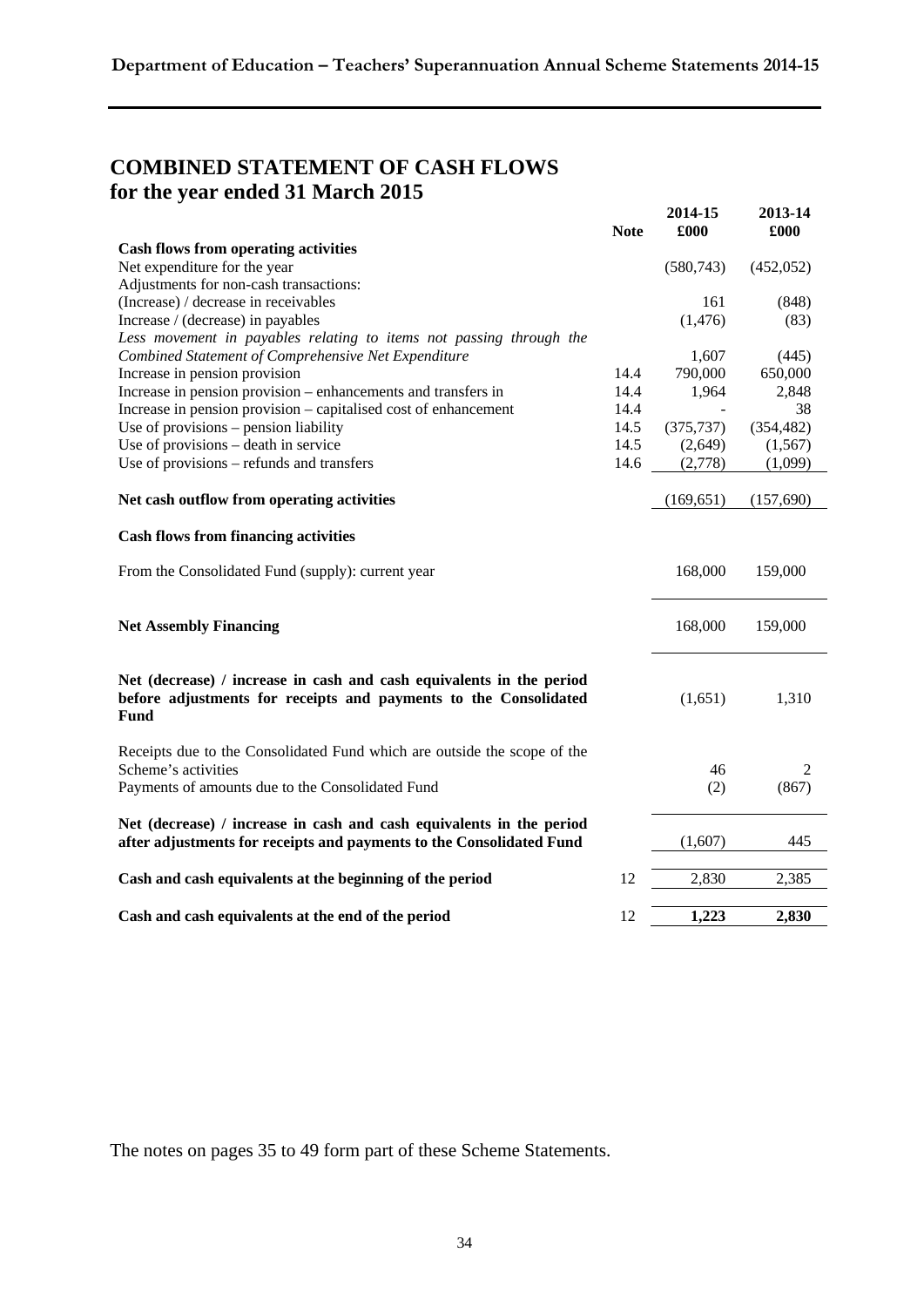### **NOTES TO THE SCHEME STATEMENTS**

### **1. Basis of preparation of the Scheme Statements**

The combined Scheme Statements have been prepared in accordance with the relevant provisions of the 2014-15 Government Financial Reporting Manual (FReM*)* issued by the Department of Finance and Personnel. The accounting policies contained in the FReM apply International Financial Reporting Standards as adapted or interpreted for the public sector. 'IAS 19 Employee Benefits' and 'IAS 26 Accounting and Reporting by Retirement Benefit Plans' are of particular relevance to these statements.

In addition to the primary statements prepared under International Financial Reporting Standards, the FReM also requires the Scheme to prepare an additional statement – a Statement of Assembly Supply. This statement, and the supporting notes, show outturn against Estimate in terms of the net resource requirement and the net cash requirement.

#### **1.1 Department of Education – Teachers' Superannuation Scheme and Teachers' Premature Retirement Compensation Scheme**

The Teachers' Superannuation Scheme is a contracted out, unfunded, defined benefit pay-asyou-go occupational pension scheme operated by the Department of Education on behalf of the members.

The Teachers' Superannuation (Amendment) Regulations (Northern Ireland) 2014 provides that the rate of employer contributions is fixed at 13.6% of the employee's salary. The Department determined the contribution rates for employees after a consultation exercise. The contributions partially fund payments made by the Scheme, the balance of funding being provided by the Northern Ireland Assembly through the annual Supply Estimates process. The administrative expenses associated with the operation of the Scheme are borne by the Department of Education and reported in the annual resource accounts of the Department.

The Scheme Statements summarise the transactions of the Teachers' Superannuation Scheme and the Teachers' Premature Retirement Compensation Scheme where the Department of Education acts as a principal. The Statement of Financial Position shows the unfunded net liabilities of the Scheme; the Statement of Comprehensive Net Expenditure shows, amongst other things, factors contributing to the change in the net liability analysed between the pension cost, pension financing cost, enhancements and transfers in. Further information about the actuarial position of the Scheme is dealt with in the Report of the Actuary, and the Scheme Statements should be read in conjunction with that Report.

The Scheme Statements also have regard to the accounts direction given by the Department of Finance and Personnel in accordance with Section 9(2) of the Government Resources and Accounts Act (Northern Ireland) 2001.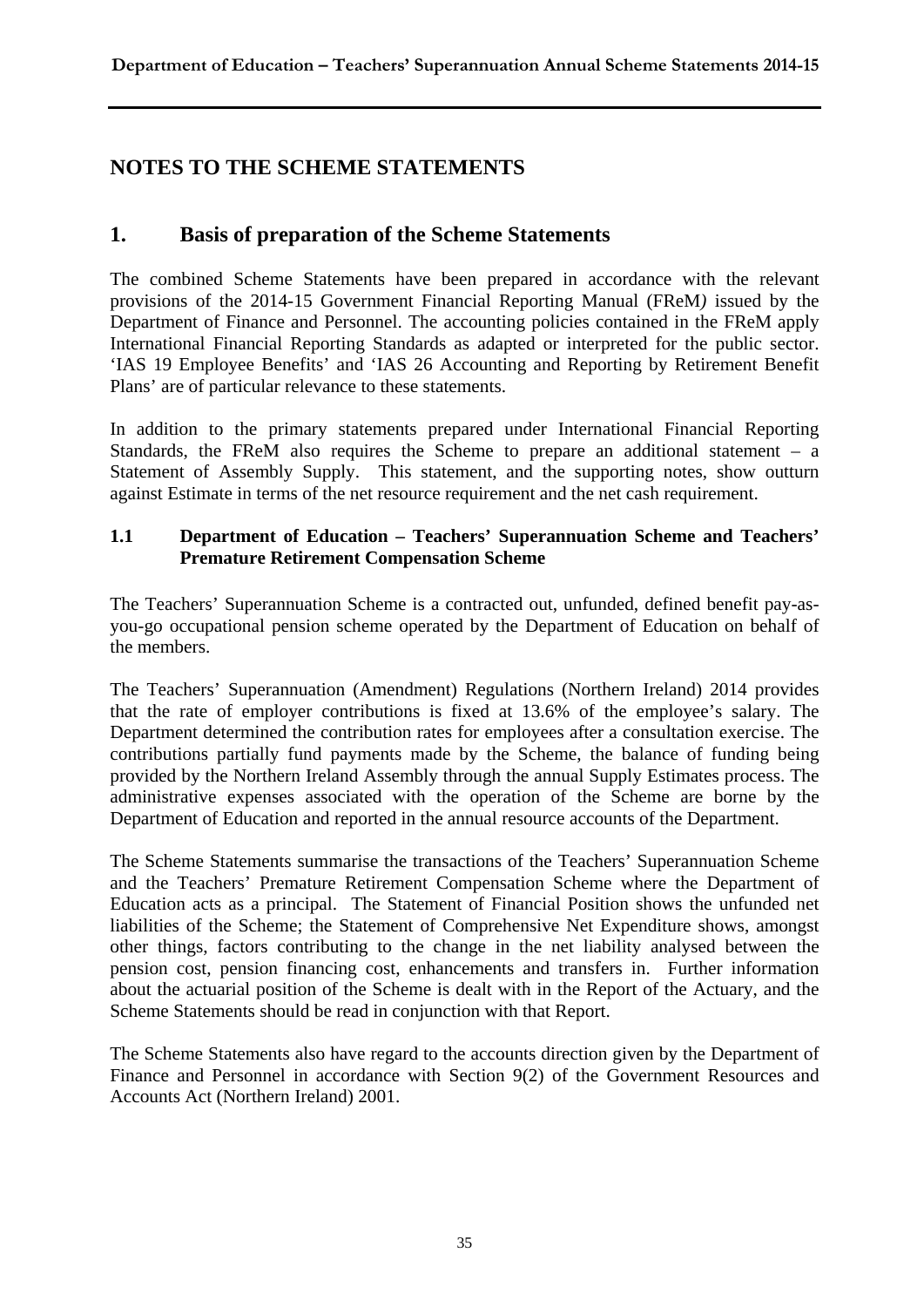### **2. Statement of accounting policies**

The accounting policies contained in the FReM follow International Financial Reporting Standards to the extent they are meaningful and appropriate in the public sector context.

Where the FReM permits a choice of accounting policy, the accounting policy which has been judged to be most appropriate to the particular circumstances of the Scheme for the purpose of giving a true and fair view has been selected. The accounting policies adopted have been applied consistently in dealing with items considered material in relation to the Scheme Statements.

#### **2.1 Accounting convention**

These Scheme Statements have been prepared under the historical cost convention.

#### **2.2 Pension contributions receivable**

- a. Employers' normal contributions are accounted for on an accruals basis.
- b. Employers' special contributions are accounted for in accordance with the agreement under which they are paid or, in the absence of such an agreement, on an accruals basis.
- c. Employees' contributions and amounts received in respect of the purchase of added years of service are accounted for on an accruals basis. Neither Additional Voluntary Contributions nor payments to providers of Stakeholder Pensions (see the Report of the Managers), are brought into account in these statements.

#### **2.3 Transfers in and out**

Transfers in and out in respect of individuals are accounted for on a cash basis. However, where the Scheme has formally accepted or transferred a liability in respect of a group transfer, such transfers are accounted for on an accruals basis.

Transfers in are simultaneously recognised as income and expenditure so that the increase in the Scheme liability is accounted for at the same time as the income is received.

#### **2.4 Other income**

Other income, including refunds of benefits, overpayments recovered other than by deduction from future benefits and miscellaneous income, and the recovery of the capitalised cost of enhancement under the Premature Retirement Compensation Scheme are accounted for on an accruals basis. To the extent that this income also represents an increase in the Scheme liability, it is also reflected in expenditure.

#### **2.5 Current service cost**

The current service cost is the increase in the present value of the Scheme liabilities arising from current members' service in the current period and is recognised in the Combined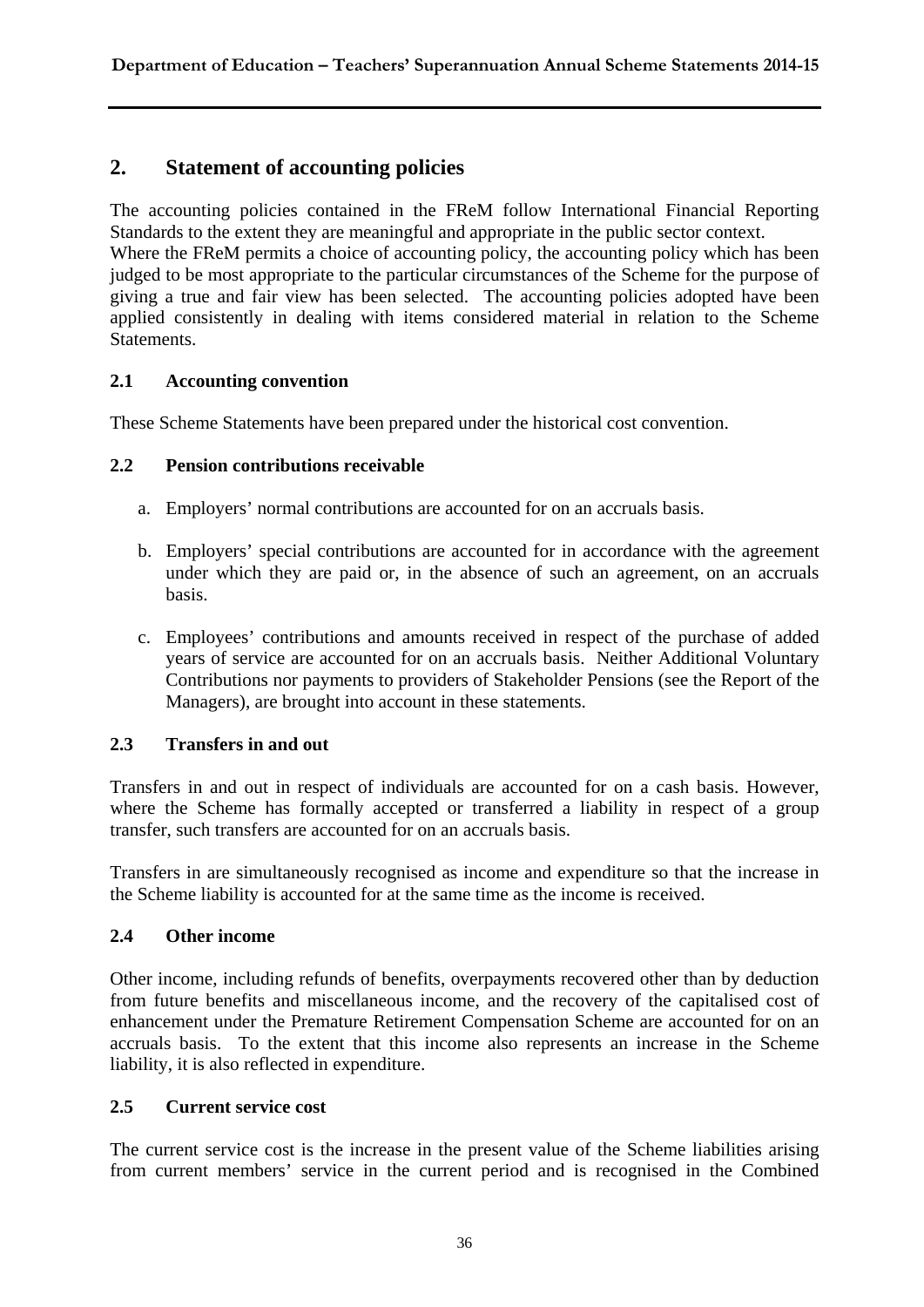Statement of Comprehensive Net Expenditure. It is calculated by factoring up the actual contribution rates charged to employers (13.6%) to the projected unit credit rate (36.0%) adopted by the Actuary.

#### **2.6 Past service cost**

Past service costs are changes in the present value of the Scheme liabilities related to employee service in prior periods arising in the current period as a result of the introduction of, change to, or improvement to, retirement benefits. Past service costs are recognised in the Combined Statement of Comprehensive Net Expenditure in the year in which the change in benefits vests.

#### **2.7 Pension financing cost**

The pension financing cost is the increase during the period in the present value of the Scheme liabilities because the benefits are one period closer to settlement, and is recognised in the Combined Statement of Comprehensive Net Expenditure. The interest cost is based on the discount rate applicable at 1 April 2014, being 1.80 per cent real rate (i.e. 4.35 per cent including CPI inflation) and is recognised in the Combined Statement of Comprehensive Net Expenditure. These discount rates are determined by HM Treasury and circularised in a Public Expenditure System (PES) paper.

#### **2.8 Other expenditure**

Other expenditure is accounted for on an accruals basis.

#### **2.9 Scheme liability**

Provision is made for liabilities to pay pensions and other benefits in the future. The Scheme liability is measured on an actuarial basis using the projected unit credit method and is discounted at the rate applicable at the close of 31 March 2015, being 1.30 per cent real rate (i.e. 3.55 per cent including CPI inflation).

Full actuarial valuations by a professionally qualified actuary are obtained at intervals not exceeding four years. The actuary reviews the most recent actuarial valuation at the reporting period date and updates it to reflect current conditions.

Further details in respect of the Scheme liability are provided in note 14.

#### **2.10 Pension benefits payable**

Pension benefits payable are accounted for as a decrease in the Scheme liability on an accruals basis.

#### **2.11 Pension payments to those retiring at their normal retirement age**

Lump sums and annual pension payments are accounted for on an accruals basis. Recognition is based on the pension liability accruing from the day following the date of retirement.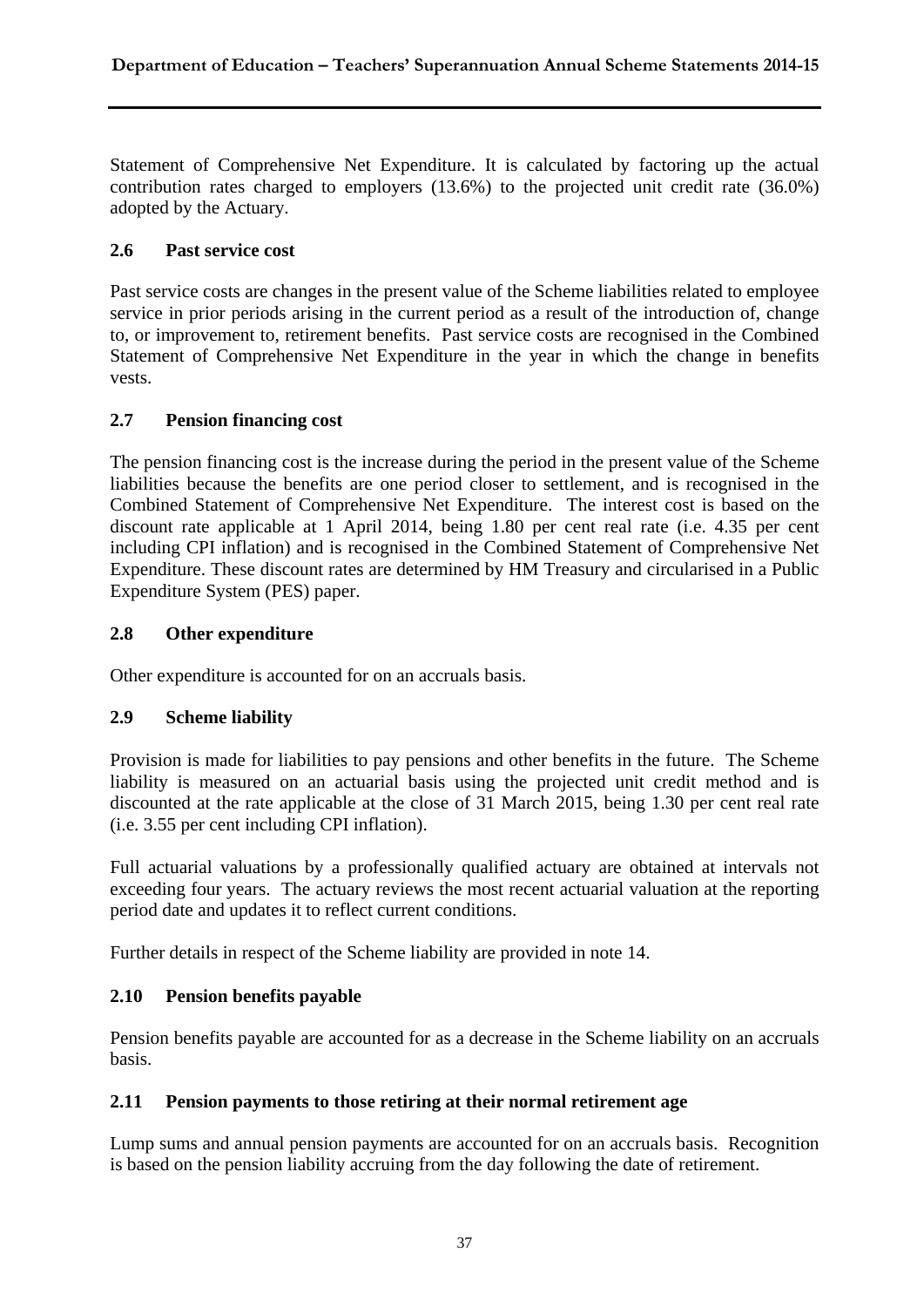#### **2.12 Pension payments to and on account of leavers before their normal retirement age**

Refunds of employees' contributions are accounted for on an accruals basis. Refunds include amounts payable both at the time of leaving or at normal retirement age (or earlier death). **2.13 Lump sums payable on death in service**

Lump sum payments payable on death in service are accounted for on an accruals basis. They are funded through the normal pension contributions and are a charge on the pension provision.

#### **2.14 Actuarial gains / losses**

Actuarial gains and losses arising from any new valuation and from updating the latest actuarial valuation to reflect conditions at the Statement of Financial Position date are recognised in the Combined Statement of Comprehensive Net Expenditure.

#### **2.15 Premature Retirement Compensation**

The cost of compensation for early retirement because of redundancy or in the interests of the efficient discharge of the employer's function can be broken down into two elements, being the cost of enhancement (added years) and the cost of the early payment of unreduced pension. From 1 April 2008, employers became liable for the cost of enhancement in the form of a lump sum paid to the Scheme to meet the liabilities that have yet to be discharged. During 2008-09 and 2009-10, the Scheme continued to meet the cost of early payment of unreduced pension. The cost of the future liability in setting up and revising the provision is recorded as expenditure in the Combined Statement of Comprehensive Net Expenditure, with the offsetting income reflecting the reimbursements receivable from the employers. The Department made regulations, which came into operation on 30 April 2010, which have the effect of transferring the full cost of premature retirement compensation (i.e. both enhancement and early payment of pension) to employers.

#### **2.16 Cash and cash equivalents**

The cash balance is based on cash at bank as adjusted for any outstanding receipts and payments that have yet to be processed through the account.

#### **2.17 Currency and rounding**

The functional currency is Sterling and, except where otherwise stated, all figures have been rounded to the nearest thousand pounds.

#### **2.18 Changes to International Financial Reporting Standards**

Management have reviewed all new accounting standards and concluded that there are no changes affecting these annual Scheme Statements.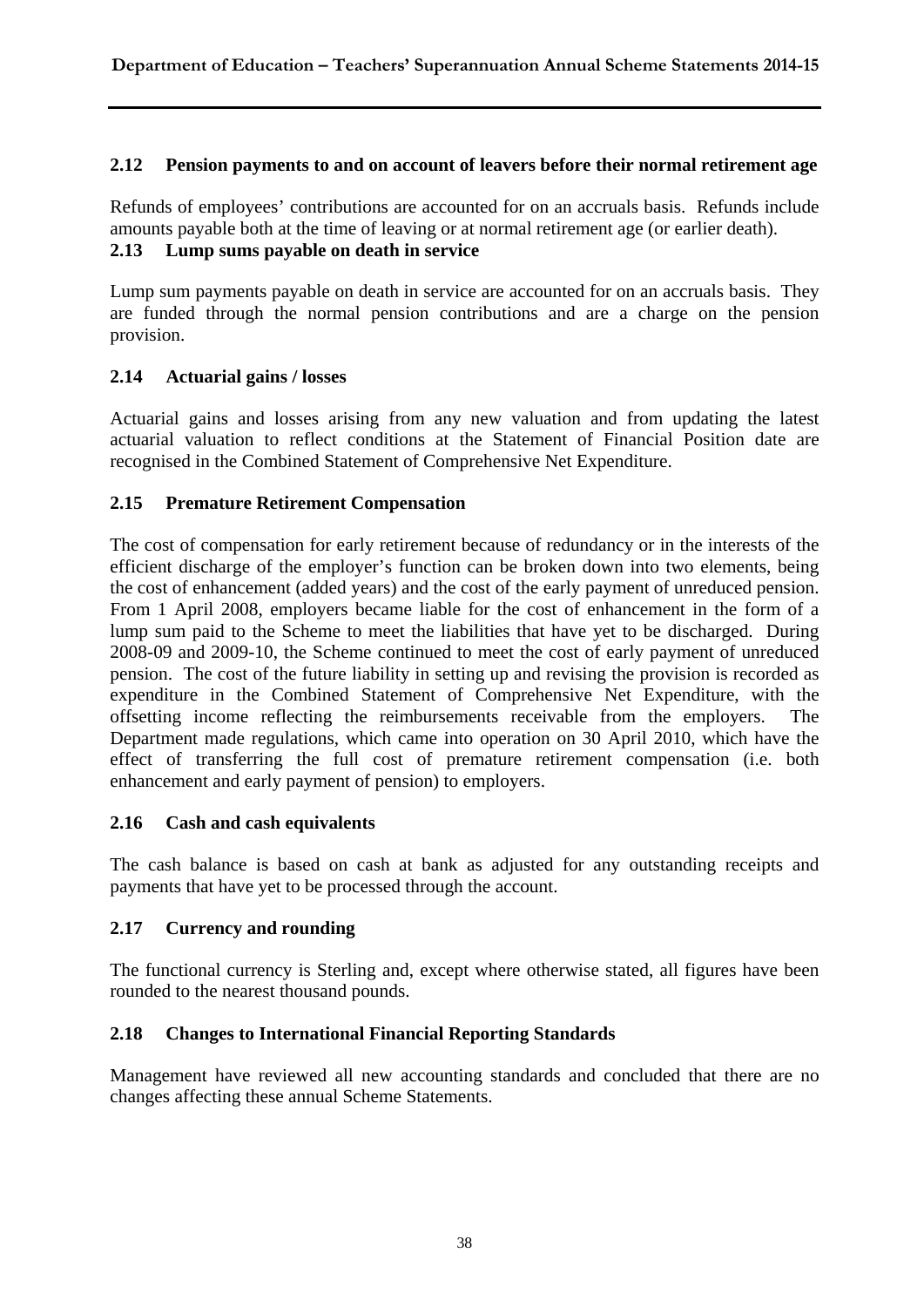### **2.19 Changes to the Financial Reporting Manual (FReM)**

The FReM for 2014-15 did not introduce any changes applicable to these annual Scheme Statements.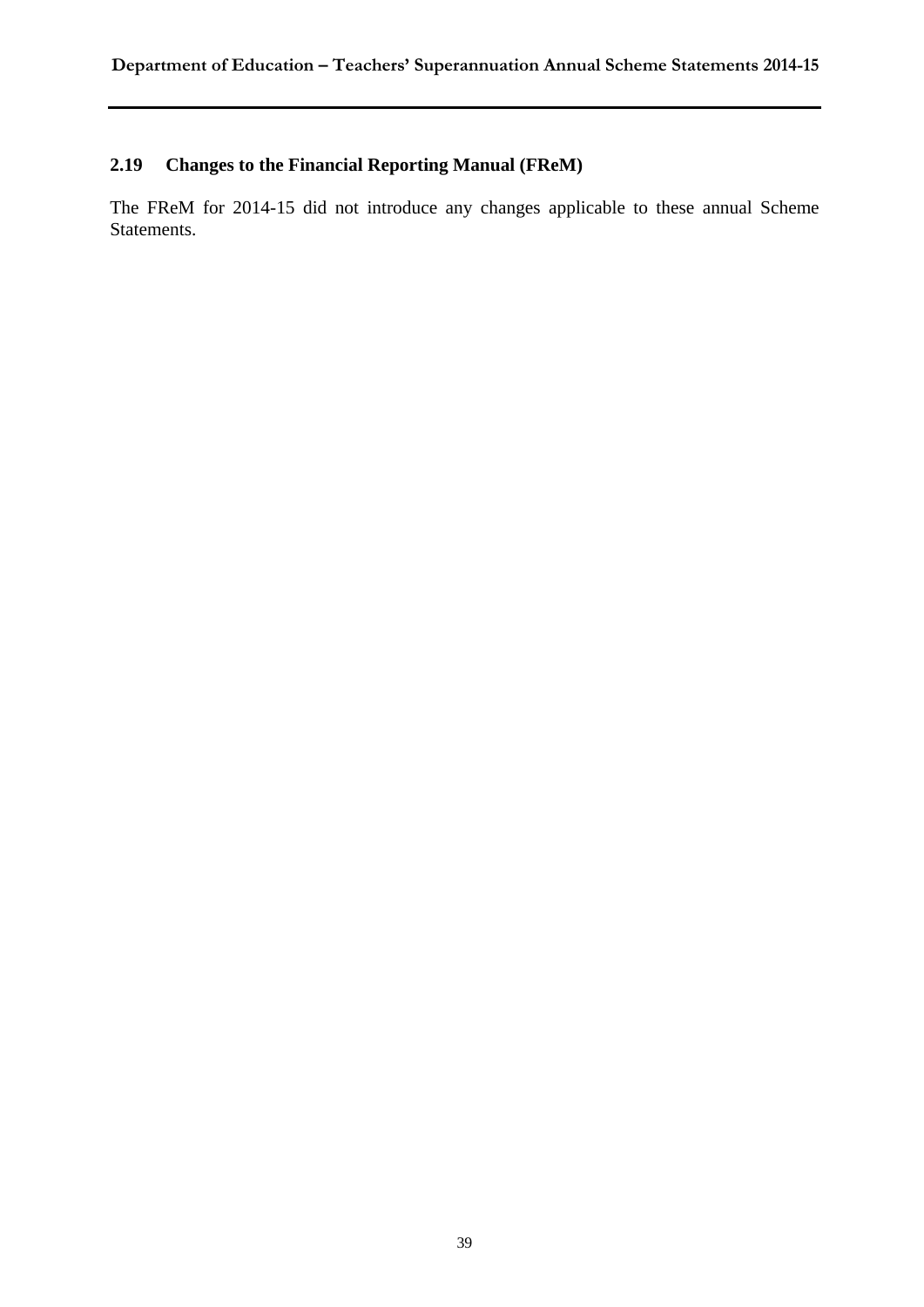### **3. Contributions receivable**

|                                                     | 2014-15<br>£000 | 2013-14<br>£000 |
|-----------------------------------------------------|-----------------|-----------------|
| Employers' contributions                            | 121,766         | 118,614         |
| Employees' contributions - normal                   | 85,493          | 77,370          |
| Employees' contributions - purchase of added years  | 133             | 283             |
| Premature retirement compensation receipts from DEL | 1.998           | 1,964           |
|                                                     | 209,390         | 198.231         |

£246 million contributions are expected to be payable to the scheme in 2014-15. This estimate takes into account the increase in employer contributions from 13.6% to 17.7% of pensionable pay with effect from 1 April 2015.

#### **4. Transfers in (see also Note 9)**

|                                            | 2014-15<br>£000 | 2013-14<br>£000 |
|--------------------------------------------|-----------------|-----------------|
| Individual transfers in from other schemes | 1.831           | 2.565           |

### **5. Other pension income (see also Note 10)**

|                                                      | 2014-15<br>£000 | 2013-14<br>£000 |
|------------------------------------------------------|-----------------|-----------------|
| Capitalised cost of enhancements to pensions payable | ۰               | 38              |

### **6. Pension cost (***see also* **Note 14.4)**

|                      | 2014-15<br>£000 | 2013-14<br>£000 |
|----------------------|-----------------|-----------------|
| Current service cost | 320,000         | 260,000         |

### **7. Pension financing cost (***see also* **Note 14.4)**

|                                           | 2014-15<br>£000 | 2013-14<br>£000 |
|-------------------------------------------|-----------------|-----------------|
| Net interest on defined benefit liability | 470,000         | 390,000         |

### **8. Enhancements** *(see also* **Note 14.4***)*

| Purchase of added years and added pension | 2014-15<br>£000          | 2013-14<br>£000 |
|-------------------------------------------|--------------------------|-----------------|
| Employees:                                | 133                      | 283             |
| Employers:                                | $\overline{\phantom{0}}$ |                 |
|                                           | 133                      | 283             |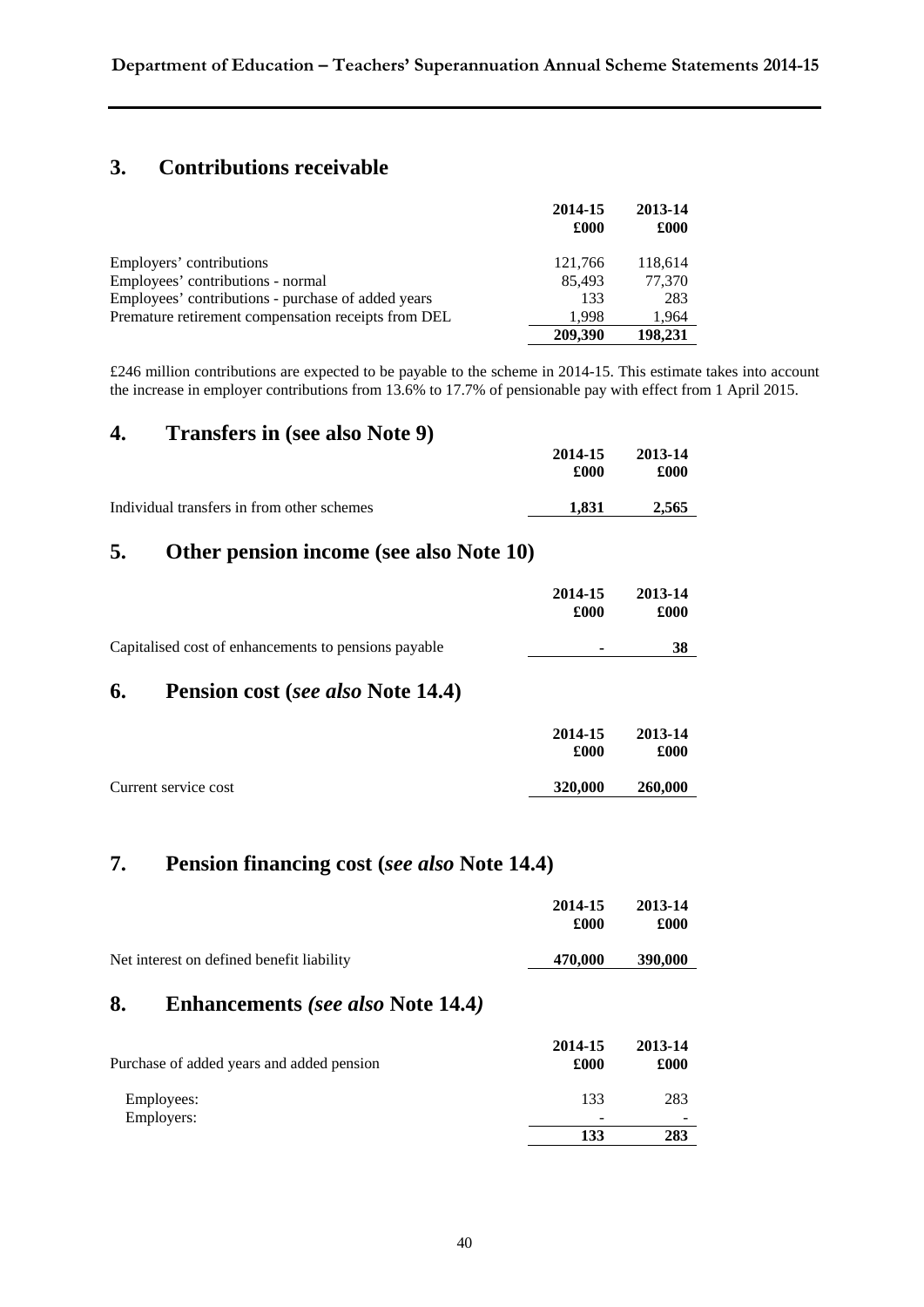### **9. Transfer in – additional liability (***see also* **Note 4)**

|                                            | 2014-15<br>£000 | 2013-14<br>£000 |
|--------------------------------------------|-----------------|-----------------|
| Individual transfers in from other schemes | 1.831           | 2.565           |

Amounts receivable in respect of inward transfers increase the pension liability to the same extent. This increase is reflected in the Combined Statement of Comprehensive Net Expenditure as part of the movement in the provision during the year.

### **10. Other pension cost (***see also* **Note 5)**

|                                                     | 2014-15<br>£000 | 2013-14<br>£000 |
|-----------------------------------------------------|-----------------|-----------------|
| Capitalised cost of enhancement to pensions payable | ۰               | 38              |

### **11. Receivables - contributions due in respect of pensions**

#### **11.1 Analysis by type**

| Amounts falling due within one year:     | 2014-15<br>£000 | 2013-14<br>£000 |
|------------------------------------------|-----------------|-----------------|
| Pension contributions due from employers | 2.123           | 2,180           |
| Employees' normal contributions          | 1,510           | 1,428           |
| Overpaid pensions                        | 595             | 698             |
| Provision for bad debt                   | (367)           | (280)           |
| Receivable from DEL                      | 166             | 162             |
| <b>Total receivables at 31 March</b>     | 4.027           | 4.188           |

Included within these figures is £nil (2013-14: £nil) that will be due to the Consolidated Fund once the debts are collected.

#### **11.2 Analysis by organisation**

| Amounts falling due within one year:          | 2014-15<br>£000 | 2013-14<br>£000 |
|-----------------------------------------------|-----------------|-----------------|
| Balances with other central government bodies | 166             | 162             |
| Balances with bodies external to government   | 3.861           | 4.026           |
| <b>Total receivables at 31 March</b>          | 4.027           | 4,188           |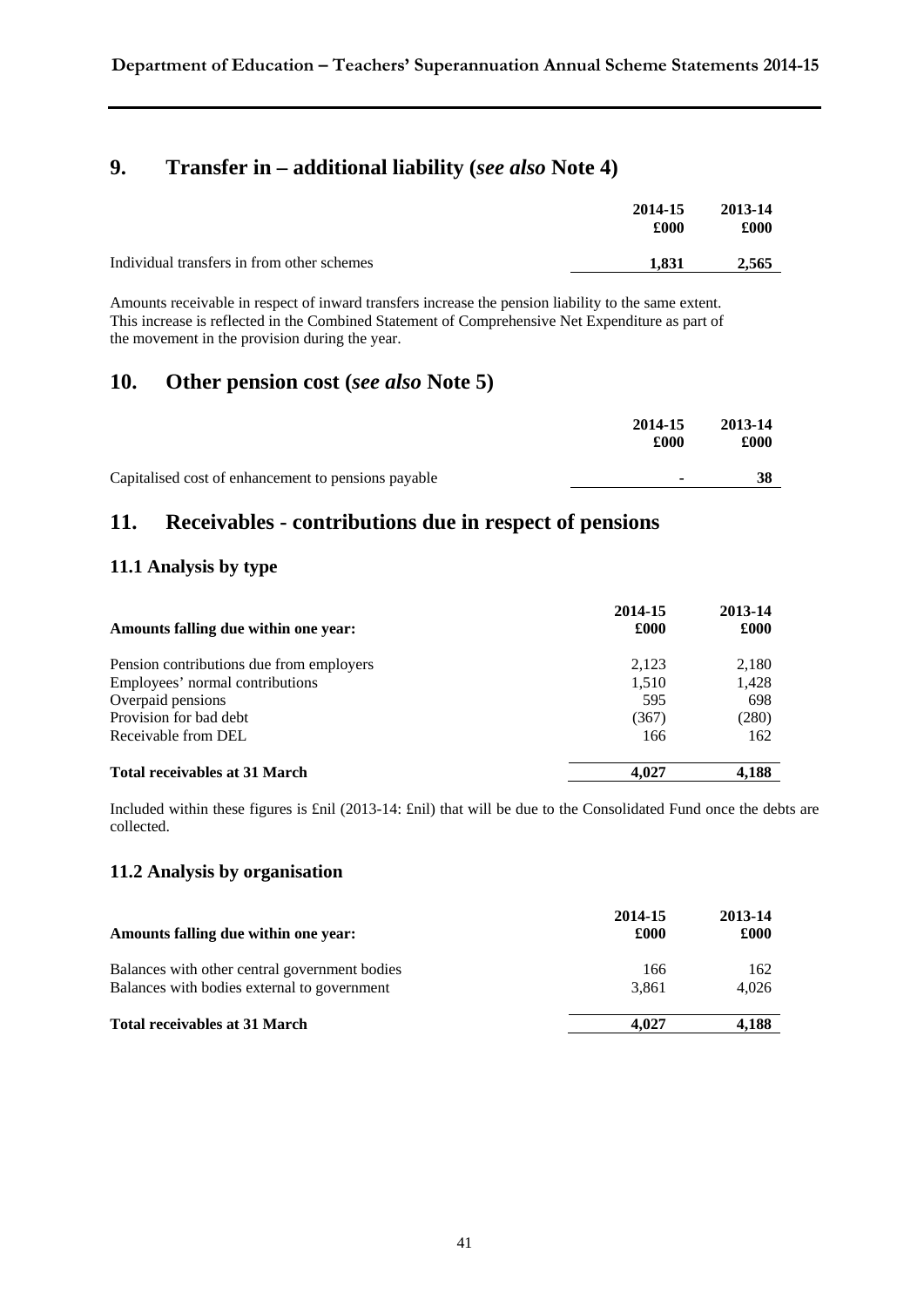# **12. Cash and cash equivalents**

|                                                                                          | <b>Note</b> | 2014-15<br>£000 | 2013-14<br>£000 |
|------------------------------------------------------------------------------------------|-------------|-----------------|-----------------|
| Balance at 1 April                                                                       |             | 2,830           | 2,385           |
| Net change in cash balances                                                              |             | (1,607)         | 445             |
| <b>Balance at 31 March</b>                                                               |             | 1,223           | 2,830           |
| The following balances at 31 March were held at:                                         |             |                 |                 |
| Commercial banks and cash in hand                                                        |             | 1,223           | 2,830           |
| The balance at 31 March comprises:                                                       |             |                 |                 |
| Amounts issued from the Consolidated Fund for supply but                                 |             |                 |                 |
| not spent at year end                                                                    | 13          | 1,177           | 2,828           |
| Excess accruing resources                                                                | 13          |                 |                 |
| Consolidated Fund extra receipts received and due to be paid<br>to the Consolidated Fund | 13          | 46              | 2               |
|                                                                                          |             | 1,223           | 2,830           |

# **13. Payables - in respect of pensions**

### **13.1 Analysis by type**

| Amounts falling due within one year:                        | 2014-15<br>£000 | 2013-14<br>£000 |
|-------------------------------------------------------------|-----------------|-----------------|
| Pensions                                                    | 725             | 915             |
| HMRC and voluntary contributions                            | 4,015           | 3,661           |
| Interdepartmental balances owed in respect of refund of     |                 |                 |
| overpaid contributions                                      | 15              | 44              |
| Other payables                                              | 61              | 65              |
| Amounts issued from the Consolidated Fund for supply but    |                 |                 |
| not spent at year end                                       | 1,177           | 2,828           |
| Excess accruing resources                                   |                 |                 |
| Consolidated Fund extra receipts received due to be paid to |                 |                 |
| the Consolidated Fund                                       | 46              | 2               |
| <b>Total payables at 31 March</b>                           | 6,039           | 7,515           |
| 13.2 Analysis by organisation                               |                 |                 |
|                                                             | 2014-15         | 2013-14         |
| Amounts falling due within one year:                        | £000            | £000            |
| Balances with other central government bodies               | 5,253           | 6,535           |
| Balances with bodies external to government                 | 786             | 980             |
| <b>Total payables at 31 March</b>                           | 6,039           | 7,515           |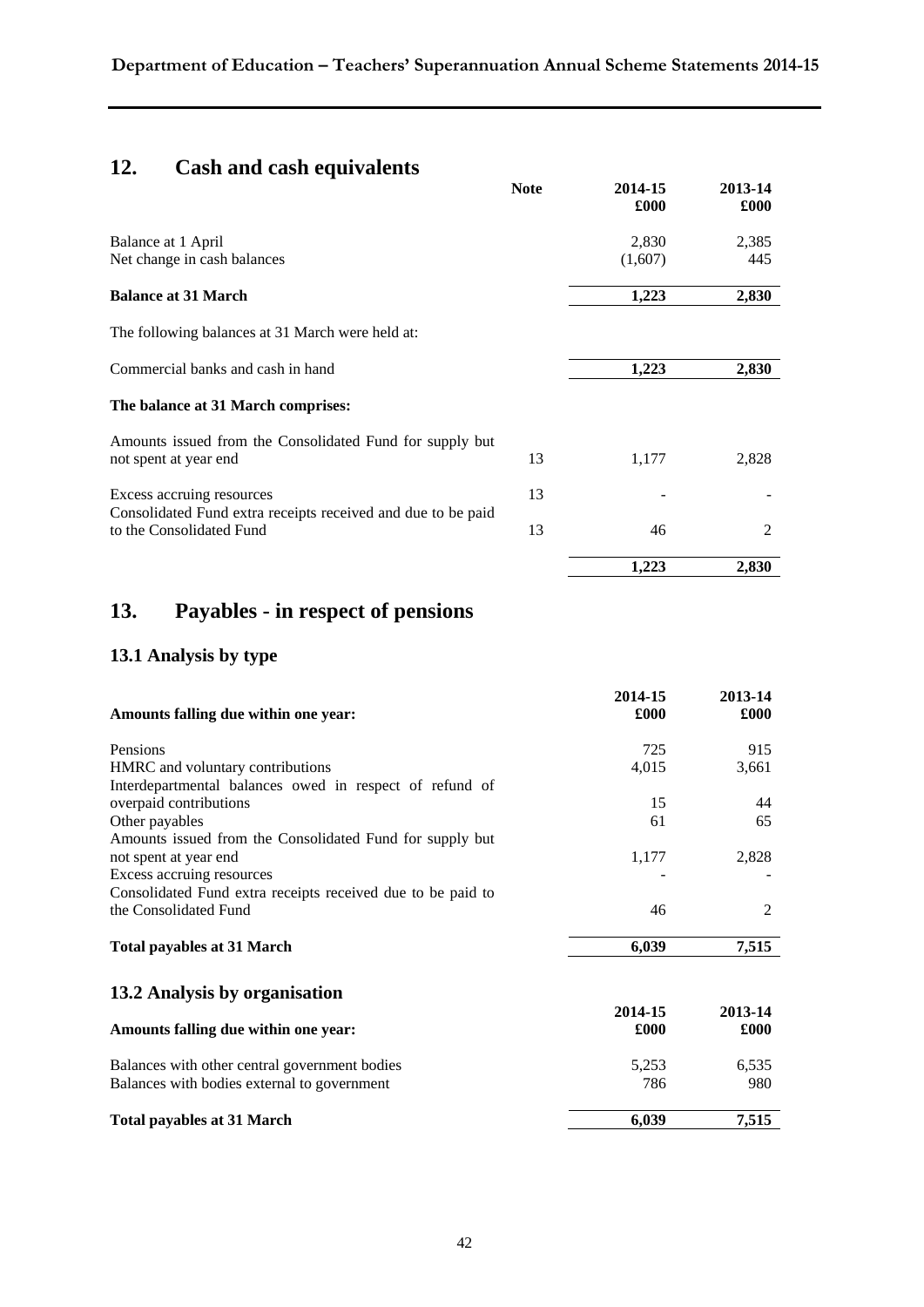### **14. Pension liability**

#### **14.1 Assumptions underpinning pension liability**

The Department of Education Teachers' Superannuation Scheme is an unfunded defined benefit scheme. The Government Actuary's Department carried out an assessment of the Scheme liabilities as at 31 March 2015. The Report of the Actuary and Combined Statement of Comprehensive Net Expenditure disclosures on pages 12 to 18 set out the scope, methodology and results of the work the actuary has carried out.

The last full formal actuarial valuation undertaken for the Department of Education Teachers' Superannuation Scheme was completed as at 31 March 2012 per the Government Actuary's report dated 3 February 2015.

Approximate actuarial assessments in intervening years between formal valuations using updated membership data are accepted as providing suitably robust figures for financial reporting purposes. The amounts recognised in these Scheme Statements have been prepared using full membership data supplied for the full formal valuation as at 31 March 2012, and rolled forward to 31 March 2015. The liability calculations as at 31 March 2015 have been carried out using the demographic assumptions derived from the experience analysis for the 2012 valuation. In undertaking this exercise, the methodology prescribed in IAS 19, relevant FReM interpretations, and the discount rate prescribed by HM Treasury have been used.

The Scheme Manager together with the actuary and the auditor have signed a Memorandum of Understanding that identifies, as far as practicable, the range of information that the Scheme Manager should make available to the actuary in order to meet the expected requirements of the Scheme auditor. This information includes, but is not limited to, details of:

- Scheme membership, including age and gender profiles, active membership, deferred pensioners and pensioners;
- Benefit structure, including details of any discretionary benefits and any proposals to amend the Scheme;
- Income and expenditure, including details of expected bulk transfers into or out of the Scheme; and
- Following consultation with the actuary, the key assumptions that should be used to value the Scheme liabilities, ensuring that the assumptions are mutually compatible and reflect a best estimate of future experience.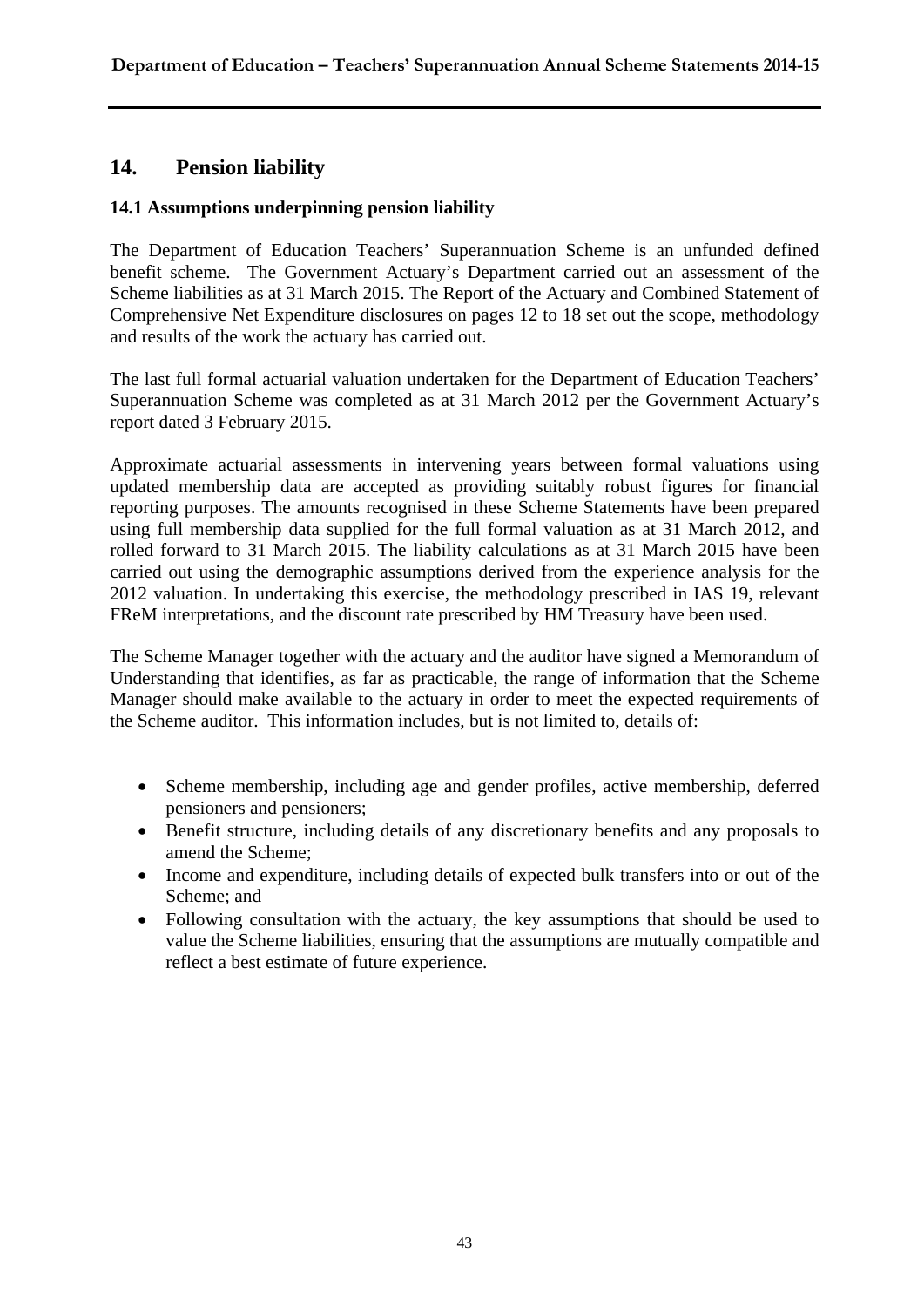The major assumptions used by the Actuary were:

| <b>Financial assumptions</b>                | At 31<br><b>March</b><br>2015 | At 31<br><b>March</b><br>2014 | At 31<br>March<br>2013 | At 31<br>March<br>2012 | At 31<br><b>March</b><br>2011 |
|---------------------------------------------|-------------------------------|-------------------------------|------------------------|------------------------|-------------------------------|
| Rate of increase in salaries*               | 1.00%                         | 1.00%                         | $0.00\%$               | $0.00\%$               | $0.00\%$                      |
| Rate of increase in pensions in payment and |                               |                               |                        |                        |                               |
| deferred pensions*                          | 2.70%                         | 2.20%                         | 5.20%                  | 3.10%                  | $0.00\%$                      |
| Nominal discount rate**                     | 3.55%                         | 4.35%                         | 4.10%                  | 4.85%                  | 5.60%                         |
| Rate of CPI inflation <sup>**</sup>         | 2.20%                         | 2.50%                         | 1.70%                  | 2.00%                  | 2.65%                         |
| Discount rate net of $\text{CPI**}$         | 1.30%                         | 1.80%                         | 2.35%                  | 2.80%                  | 2.90%                         |

\*These relate to the increase in that particular year. \*\*These relate to long-term assumptions assumed to apply to all future years (for the purpose of the particular year's accounting disclosures).

| Life expectancies at age 60    |                 | At 31<br><b>March</b><br>2015 | At 31<br><b>March</b><br>2014 | At 31<br><b>March</b><br>2013 | At 31<br><b>March</b><br>2012 | At 31<br><b>March</b><br>2011 |
|--------------------------------|-----------------|-------------------------------|-------------------------------|-------------------------------|-------------------------------|-------------------------------|
| Current retirements:           | Females (years) | 32.2                          | 32.1                          | 32.8                          | 32.7                          | 32.7                          |
|                                | Males (years)   | 29.5                          | 29.4                          | 29.2                          | 29.1                          | 29.2                          |
| *Retirements in 20 years time: | Females (years) | 34.2                          | 34.1                          | 35.1                          | 35.0                          | 34.6                          |
|                                | Males (years)   | 31.6                          | 31.5                          | 31.6                          | 31.5                          | 31.1                          |

\*The life expectancy from age 60 of future pensioners will depend on their current age. This table shows the life expectancy from age 60 for future pensioners currently aged 40

| Life expectancies at age 65    |                 | At 31<br><b>March</b><br>2015 | At 31<br><b>March</b><br>2014 | At 31<br><b>March</b><br>2013 | At 31<br><b>March</b><br>2012 | At 31<br><b>March</b><br>2011 |
|--------------------------------|-----------------|-------------------------------|-------------------------------|-------------------------------|-------------------------------|-------------------------------|
| Current retirements:           | Females (years) | 27.1                          | 27.0                          | 27.8                          | 27.7                          | 27.7                          |
|                                | Males (years)   | 24.5                          | 24.4                          | 24.4                          | 24.3                          | 24.3                          |
| *Retirements in 20 years time: | Females (years) | 29.1                          | 29.0                          | 30.0                          | 29.9                          | 29.6                          |
|                                | Males (years)   | 26.5                          | 26.4                          | 26.6                          | 26.5                          | 26.2                          |

\*The life expectancy from age 65 of future pensioners will depend on their current age. This table shows the life expectancy from age 65 for future pensioners currently aged 45.

These key assumptions are inherently uncertain, since it is impossible to predict with any accuracy future changes in the rate of salary increases, inflation, longevity or the return on corporate bonds. The actuary uses professional expertise in arriving at a view of the most appropriate rates to use in the annual valuation of the scheme liabilities. However, the Scheme Manager acknowledges that the valuation reported in these Scheme Statements is not certain, since a change in any one of these assumptions will either increase or reduce the liability. For example, on its own, even a small rise in the assumed rate of inflation will result in an increase in the pension liability.

The assumption that has the greatest impact on the amount of the reported liability is the discount rate net of price inflation. As set out in the FReM, and as required by IAS 19, the discount rate net of price inflation is based on yields on high quality corporate bonds. The rates are set out in the financial assumptions table above. Any decrease in the discount rate net of price inflation leads to a significant increase in the reported liability.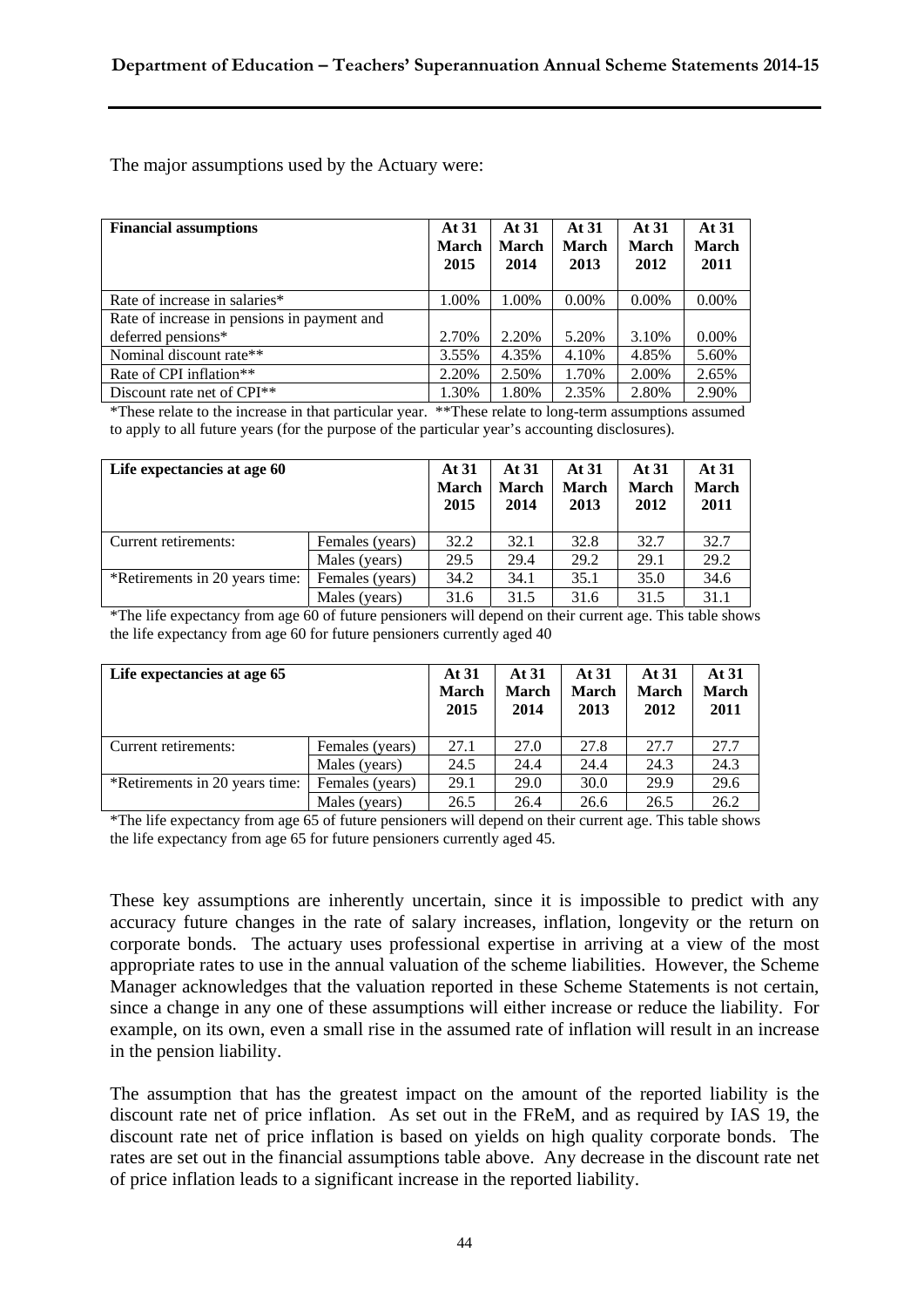In accordance with IAS 19 the Scheme Manager is required to undertake a sensitivity analysis for each significant actuarial assumption as at the end of the reporting period, showing how the defined benefit obligation would have been affected by changes in the relevant actuarial assumptions that were reasonably possible at that date. This analysis, including details of the methods and assumptions used in preparing the sensitivity analyses, the limitations of these methods, and the reasons for any changes in methods and assumptions used in preparing the sensitivity analyses, are included in the analysis of the pension liability below.

| Analysis of provision for<br>pension liability | At $31$<br><b>March 2015</b><br>£ billion | At 31<br>March 2014<br>£ billion | At 31<br><b>March 2013</b><br>£ billion | At 31<br><b>March 2012</b><br>£ billion | At 31<br>March 2011<br>£ billion |
|------------------------------------------------|-------------------------------------------|----------------------------------|-----------------------------------------|-----------------------------------------|----------------------------------|
| Pensions in payment                            | 6.24                                      | 5.70                             | 5.39                                    | 4.96                                    | 4.53                             |
| Deferred members                               | 0.50                                      | 0.46                             | 0.36                                    | 0.36                                    | 0.26                             |
| Active members                                 | 5.29                                      | 4.62                             | 3.81                                    | 3.76                                    | 3.65                             |
| <b>Total</b>                                   | 12.03                                     | 10.78                            | 9.56                                    | 9.08                                    | 8.44                             |

### **14.2 Analysis of pension liability**

Pension scheme liabilities accrue over employees' periods of service and are discharged over the period of retirement and, where applicable, the period for which a spouse or eligible partner survives the pensioner. In valuing the Scheme liability, the Actuary must estimate the impact of several inherently uncertain variables into the future. The variables include not only the key financial assumptions noted in the table above, but also assumptions about the changes that will occur in the future in the mortality rate, the age of retirement and the age from which a pension becomes payable.

The value of the liability on the Statement of Financial Position may be significantly affected by even small changes in assumptions. For example, if at a subsequent valuation, it is considered appropriate to increase or decrease the assumed rates of inflation or increases in salaries, the value of the pension liability will increase or decrease. The Scheme Manager accepts that, as a consequence, the valuation provided by the Actuary is inherently uncertain. The increase or decrease in future liability charged or credited for the year resulting from changes in assumptions is disclosed in note 14.7. The disclosure of "experience" gains or losses for the year in note 14.8 shows the amount charged or credited for the year because events have not coincided with assumptions made for the last valuation.

#### **14.3 Sensitivity analysis**

A sensitivity analysis for each significant actuarial assumption as of the end of the reporting period is included below. Each of the sensitivity results has been determined by calculating the liability under the sensitivity scenario in a similar way to the main results, with a valuation on the sensitivity basis being carried out using full membership data as at 31 March 2012 and rolled forward to 31 March 2015.

The principal financial assumptions are the discount rate, earnings increases and pension increases (currently based on the Consumer Prices Index [CPI]).

The liability is very sensitive to the assumed discount rate but this is primarily because changing the discount rate in isolation also changes the rate net of earnings and pension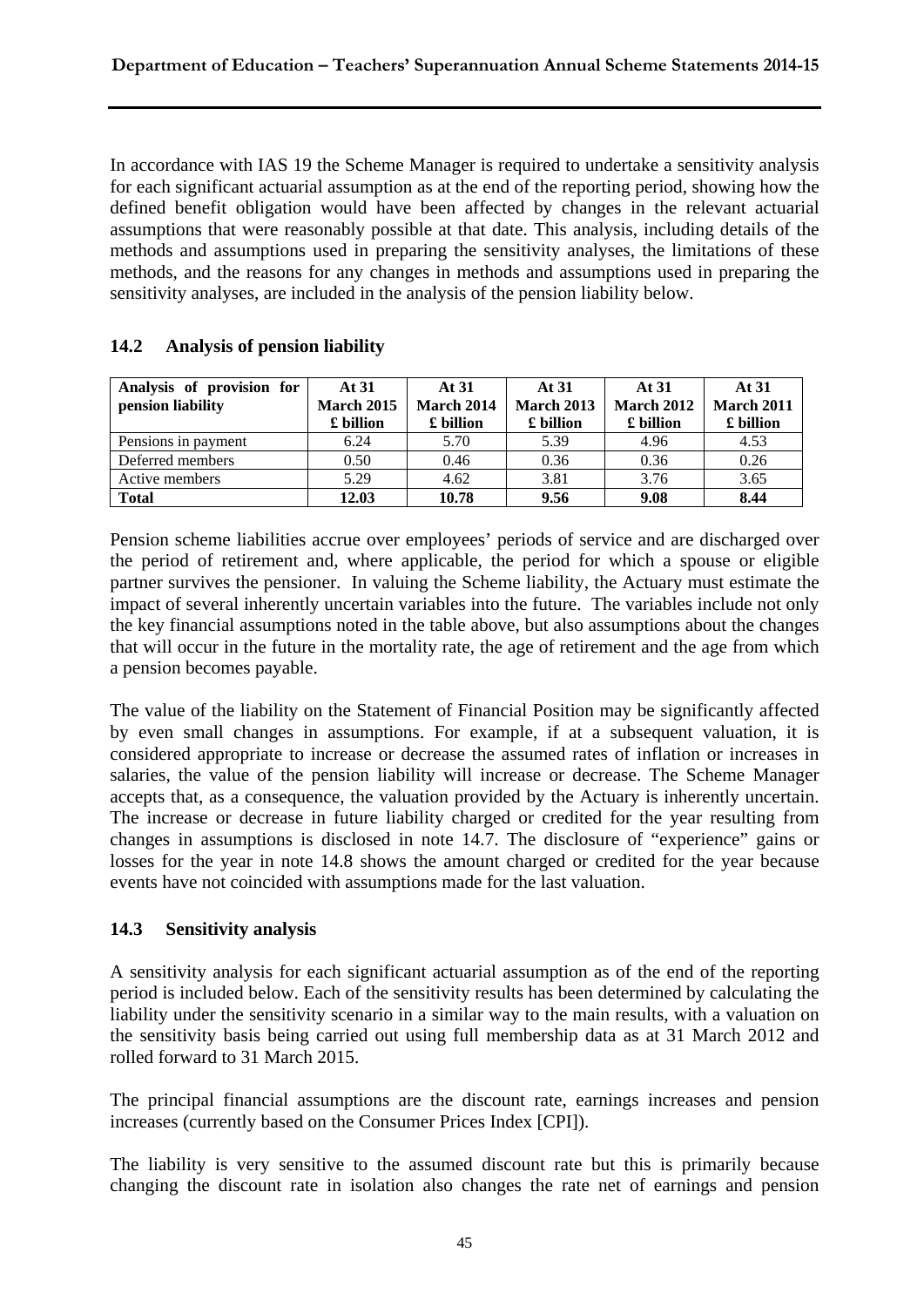increases. If earnings and pension increases were increased at the same time then the impact on the liability would be small. Higher pension increases have a substantial effect because this has an impact on all categories of members.

A wide range of demographic assumptions is required to determine the actuarial liability. All the assumptions are uncertain but some of the assumptions are more uncertain than others owing to the quality of the past data available for analysis and its relevance to members' future circumstances. For example, the timing of retirements for members who remain in the existing scheme after 1 April 2015 is more predictable than for those who are moved into the new career average scheme. Some assumptions, for example, rates of death in service, only have a small impact on the liability. The significant assumptions for the purpose of the sensitivity analysis are those which are more uncertain and may have the potential for a larger impact on the liability. These are pensioner mortality, timing of retirements for members moving to the new scheme and withdrawal rates.

 If longevity at retirement were assumed to be a year greater, then this would increase the total actuarial liability by about 3%.

The reforms to the Scheme implemented with effect from 1 April 2015 introduce a later normal retirement age for accrual after 2015. As a result of the Scheme reform, there is significant uncertainty associated with how members will retire in future for those members who move across to the new Scheme. In general, assumed age retirement rates can have a significant impact on the Scheme liabilities and so the analysis indicates the approximate effect (on the total past service liability) of all active members who move to the new Scheme retiring one year later than assumed in the main liability calculations. Changing the assumed timing of retirement has different effects on members retiring before and after the normal pension age (NPA). For members retiring before NPA, later retirement will result in additional costs to the Scheme, whereas for members retiring after NPA it will result in savings. These effects tend to cancel each other out unless the change in retirement age is large.

There was uncertainty around the actual level of withdrawals experienced by the Scheme over the analysis period used to determine the Scheme specific withdrawal assumption adopted. The analysis illustrates the possible impact of this uncertainty by giving an indication of the approximate effect of withdrawal rates being a third higher than assumed.

The following table shows the indicative effects on the total liability as at 31 March 2015 of changes to these assumptions (mostly rounded to the nearest 0.5%). The sensitivities show the change in each assumption in isolation. In practice such assumptions rarely change in isolation and given the interdependencies between the assumptions the impacts may offset to some extent.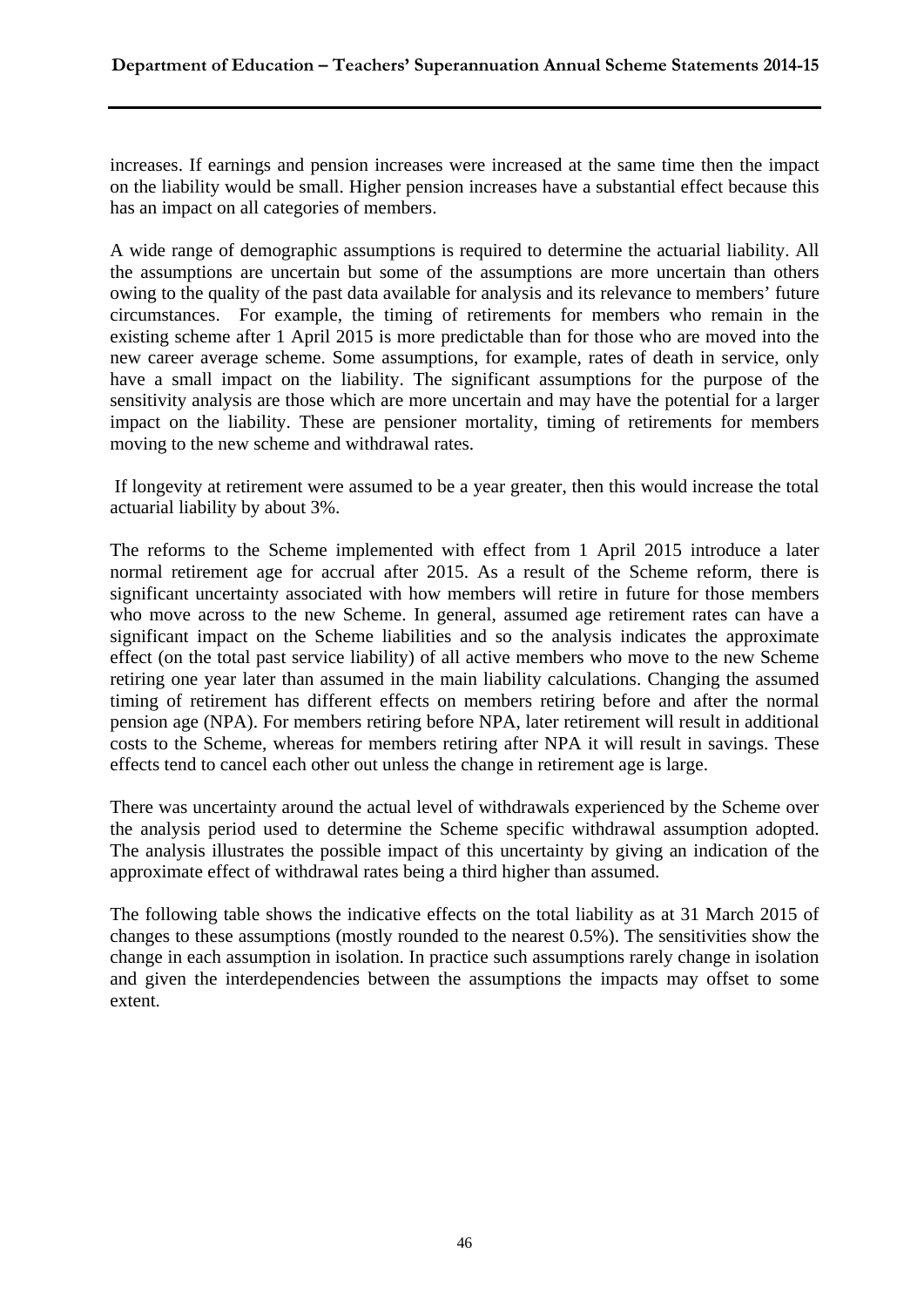#### **Sensitivity to significant assumptions**

| <b>Change in assumption</b>                              | Approximate effect on total liability |                   |
|----------------------------------------------------------|---------------------------------------|-------------------|
| <b>Financial assumptions:</b>                            |                                       |                   |
| $(i)$ Discount rate*<br>$+\frac{1}{2}\%$ a year          | $-9\frac{1}{2}\%$                     | $-£1,100$ million |
| (ii) earnings increases*<br>$+\frac{1}{2}\%$ a year      | $+2\%$                                | $+£250$ million   |
| $(iii)$ pension increases $*$<br>$+\frac{1}{2}\%$ a year | $+8%$                                 | $+£950$ million   |
| <b>Demographic assumptions:</b>                          |                                       |                   |
| (iv) additional one year increase to life expectancy at  | $+3%$                                 | $+£350$ million   |
| retirement*                                              |                                       |                   |
| (v) all active members who move to the new Scheme        | $0\%$                                 | $£0$ million      |
| retire (on average) one year later                       |                                       |                   |
| (vi) withdrawal rates a third higher                     | $-1/4\%$                              | -£50 million      |

\*Opposite changes in the assumptions will produce approximately equal and opposite changes in the liability.

#### **14.4 Analysis of movements in the Scheme liability**

|                                               | <b>Note</b> | 2014-15<br>£000 | 2013-14<br>£000 |
|-----------------------------------------------|-------------|-----------------|-----------------|
| Scheme liability at 1 April                   |             | (10,780,000)    | (9,560,000)     |
| Current service cost                          | 6           | (320,000)       | (260,000)       |
| Pension financing cost                        | 7           | (470,000)       | (390,000)       |
|                                               |             | (790,000)       | (650,000)       |
|                                               |             |                 |                 |
| Enhancements                                  | 8           | (133)           | (283)           |
| Pension transfers in                          | 9           | (1,831)         | (2,565)         |
| Other pension cost                            | 10          |                 | (38)            |
|                                               |             | (1,964)         | (2,886)         |
| Benefits payable                              | 14.5        | 378,386         | 356,049         |
| Pension payments to and on account of leavers | 14.6        | 2,778           | 1,099           |
|                                               |             |                 |                 |
|                                               |             | 381,164         | 357,148         |
| <b>Actuarial</b> loss                         | 14.7        | (839,200)       | (924, 262)      |
| <b>Scheme liability at 31 March</b>           |             | (12,030,000)    | (10,780,000)    |

During the year ended 31 March 2015, contributions from employers were 13.6% and from employees approximately 9.6% of pensionable pay on average, employees' contributions being based on different rates for different tiers of pensionable salary. For 2015-16 contributions are expected to be 17.7 % for employers and for employees approximately 9.6% on average.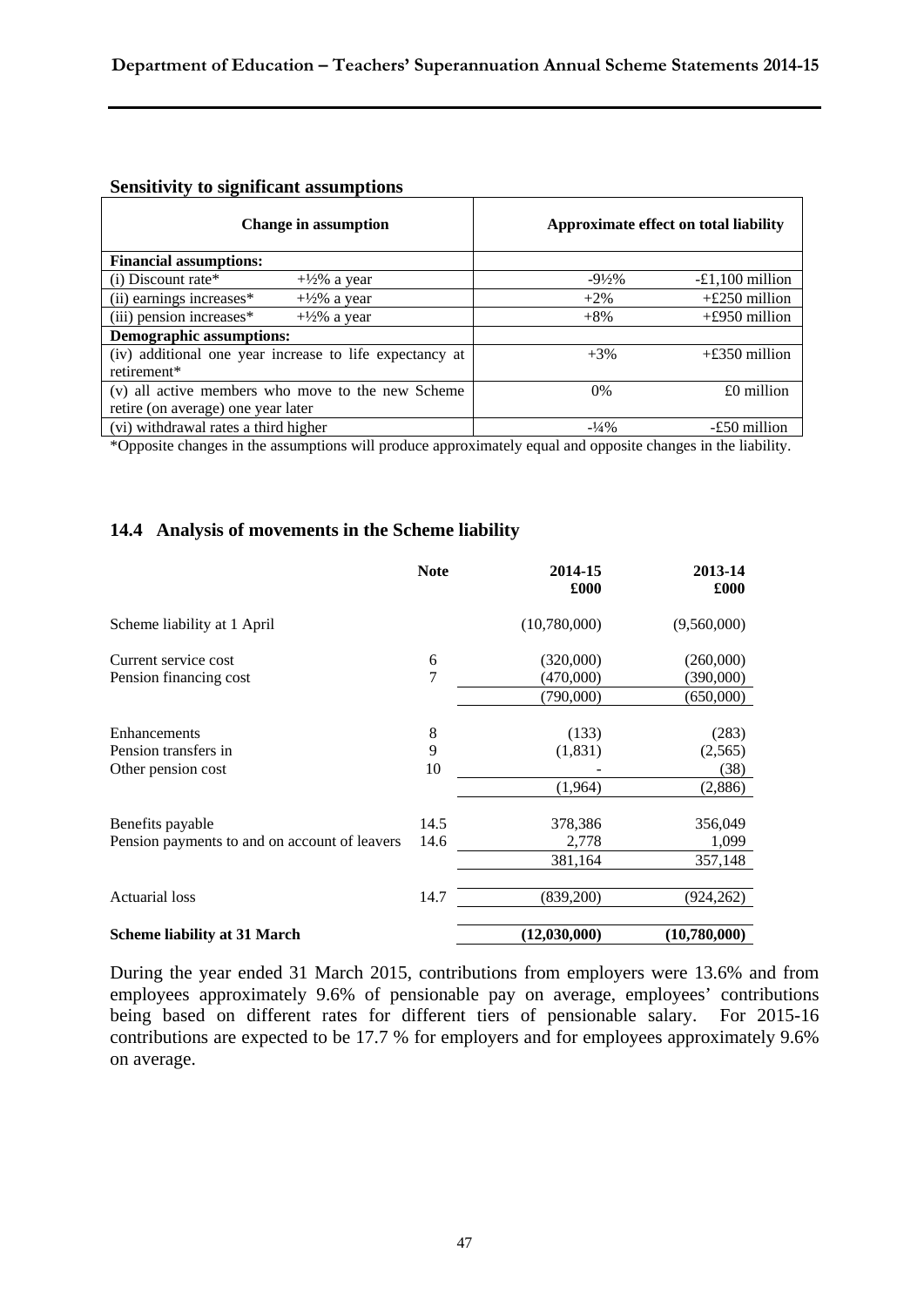### **Department of Education – Teachers' Superannuation Annual Scheme Statements 2014-15**

### **14.5 Analysis of benefits paid**

|                                                           | 2014-15 | 2013-14 |
|-----------------------------------------------------------|---------|---------|
|                                                           | £000    | £000    |
| Pensions or annuities to retired employees and dependants |         |         |
| (net of recoveries or overpayments)                       | 326,971 | 311,842 |
| Commutations and lump sum benefits on retirement          | 48.766  | 42,640  |
| Lump sum benefits on death in service                     | 2.649   | 1,567   |
| <b>Total benefits paid</b>                                | 378,386 | 356,049 |

#### **14.6 Analysis of payments to and on account of leavers**

|                                             | 2014-15<br>£000 | 2013-14<br>£000 |
|---------------------------------------------|-----------------|-----------------|
| Refunds to members leaving service          | 170             | 165             |
| Individual transfers to other schemes       | 2.608           | 934             |
| Total payments to and on account of leavers | 2.778           | 1,099           |

### **14.7 Analysis of actuarial gain / (loss)**

|                                    | 2014-15     | 2013-14    |
|------------------------------------|-------------|------------|
|                                    | £000        | £000       |
| Experience gains /(losses)         | 220,800     | (234,262)  |
| Changes in mortality assumptions   |             | 90,000     |
| Changes in demographic assumptions | 10,000      | 20,000     |
| Changes in financial assumptions   | (1,070,000) | (800,000)  |
| Total actuarial gain / (loss)      | (839,200)   | (924, 262) |

#### **14.8 History of experience gains / (losses)**

|                                                                                                                    | 2014-15    | 2013-14    | 2012-13    | 2011-12    | 2010-11 |
|--------------------------------------------------------------------------------------------------------------------|------------|------------|------------|------------|---------|
| <b>Experience gains / (losses) on Scheme liabilities:</b><br>Amount $(\text{\pounds}000)$                          | 220,800    | (234.262)  | 600.019    | (220, 922) | 59,948  |
| Percentage of the present value of the Scheme<br><i>liabilities</i><br>Total amount recognised in the Statement of | 1.83%      | $(2.17\%)$ | 6.27%      | $(2.43\%)$ | $0.7\%$ |
| <b>Changes in Taxpayers' Equity:</b><br>Amount $(\text{\pounds}000)$                                               | (839.200)  | (924.262)  | (169.981)  | (270.922)  | 909.948 |
| Percentage of the present value of the Scheme<br>liabilities                                                       | $(6.97\%)$ | (8.57%)    | $(1.77\%)$ | $(2.98\%)$ | 10.8%   |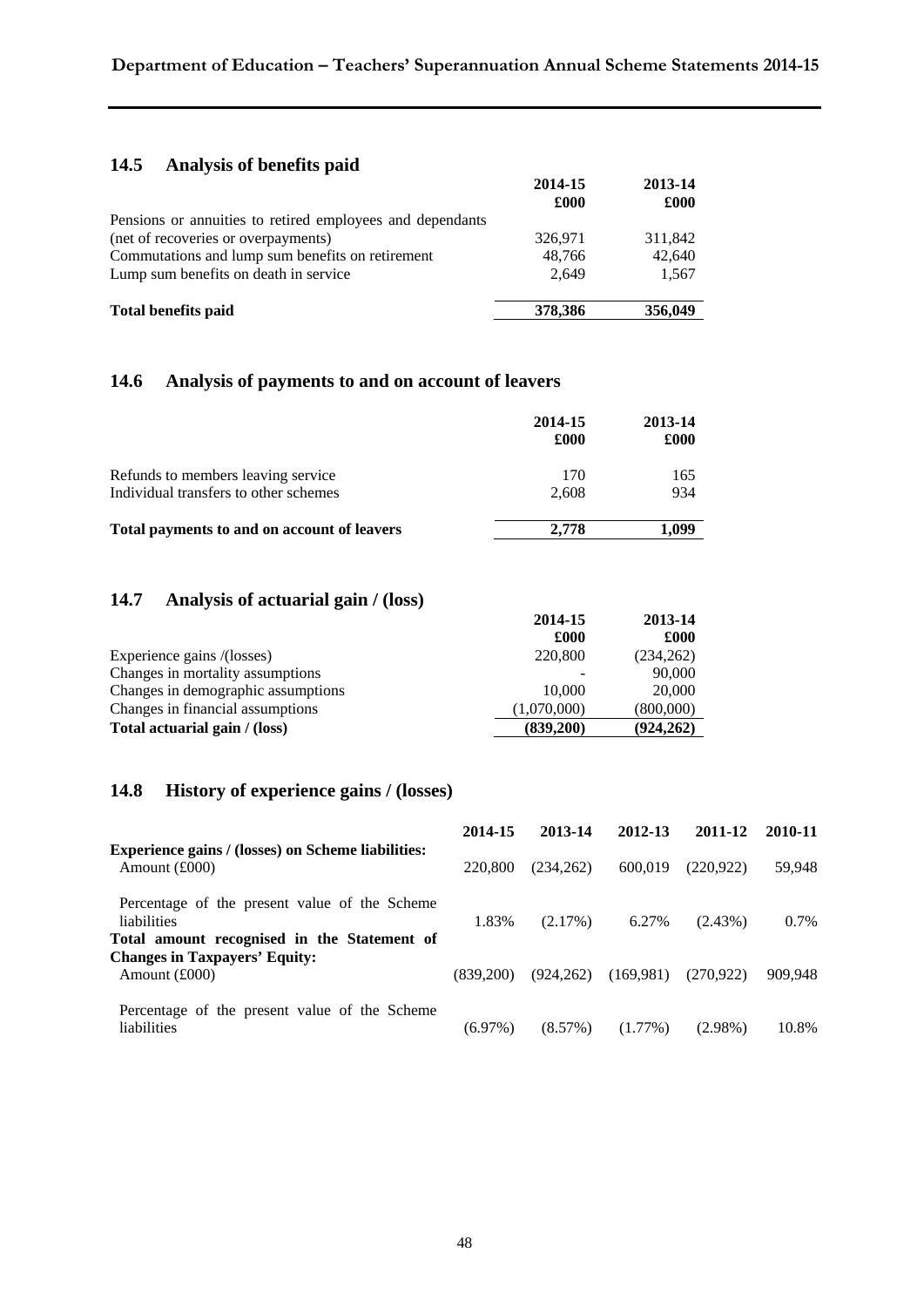### **15. Financial instruments**

As the cash requirements of the Scheme are met through the Estimates process, financial instruments play a more limited role in creating and managing risk than would apply to a nonpublic sector scheme of a similar size. The majority of financial instruments relate to contracts for non-financial items in line with the Scheme's expected purchase and usage requirements and the Scheme is therefore exposed to negligible credit, liquidity or market risk.

### **16. Contingent liabilities disclosed under IAS 37**

In the unlikely event of a default by Prudential plc, the Department's approved provider of an Additional Voluntary Contributions scheme, the Department of Education will guarantee pension payments due from that scheme. This guarantee does not apply to members who make payments to institutions offering Free Standing Additional Voluntary Contribution Schemes.

### **17. Losses and special payments**

### **17(a) Losses statement:**

During the years 2014-15 and 2013-14 total losses were less than £250,000; and in accordance with Annex 4.10 to Managing Public Money Northern Ireland (MPMNI), no further disclosure is required.

### **17(b) Special payments:**

During the years 2014-15 and 2013-14 there were no special payments.

### **18. Related party transactions**

The Teachers' Superannuation Scheme and the Teachers' Premature Retirement Scheme fall within the ambit of the Department of Education which is regarded as a related party. During the year, the Schemes have had material transactions with the Department, Non-Departmental Public Bodies and other bodies whose employees are members of the Schemes. None of the Managers of the Schemes or key managerial staff have undertaken any material transactions with the Schemes during the year.

### **19. Events after the reporting period**

There were no events after the reporting period which required adjustment to the Scheme Statements or additional disclosures.

#### **Date of authorisation for issue**

The Accounting Officer authorised the issue of the Scheme Statements on 30 June 2015.